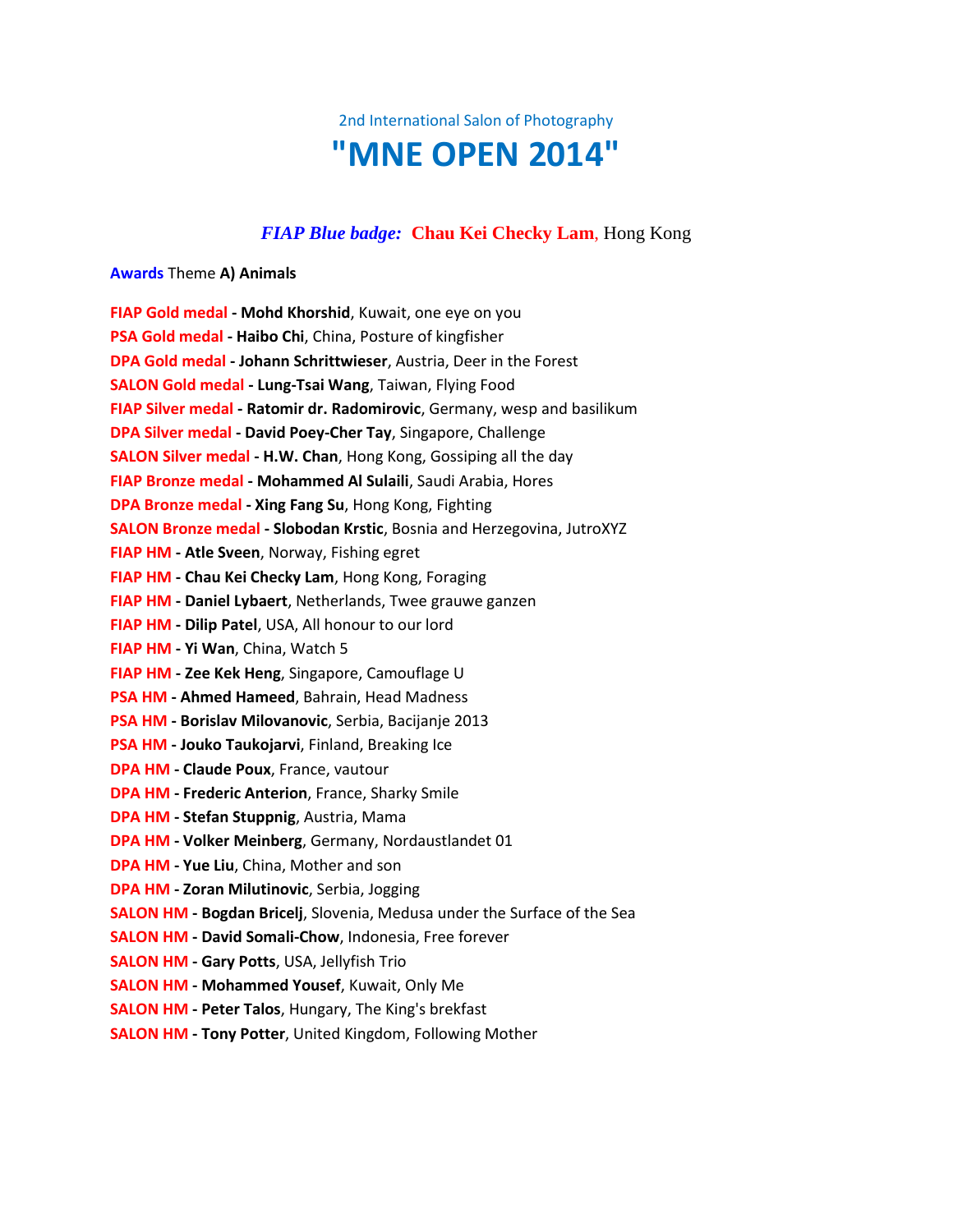2nd International Salon of Photography

# **"MNE OPEN 2014"**

#### **Accepted** Theme **A) Animals**

#### Argentina

# **Carlos Rozensztroch** - *Yacaré Matto Grosso*

#### Australia

**Dennis Wetherley** - *Owl* **Joseph Tam** - *Anguish* **Joseph Tam** - *Crazy Horse* **Joseph Tam** - *Shall We Dance*

# Austria

**Johann Schrittwieser** - *Deer in the Forest* **Johann Schrittwieser** - *Hipo* **Stefan Stuppnig** - *Mama*

# Bahrain

**Ahmed Hameed** - *Head Madness* **Mamdooh Alsaleh** - *High Distance* **Mamdooh Alsaleh** - *Whiteness*

# Bosnia and Herzegovina

**Slobodan Krstic** - *Jutarnja ispasa* **Slobodan Krstic** - *JutroXYZ*

#### Canada

**Kam Chiu Tam** - *Cheetah in tree* **Kam Chiu Tam** - *Tenderly* **Wendi Donaldson** - *Digger and His Mama* **Yung Niem** - *Black-necked blue Flycatcher 2* **Yung Niem** - *Leopard in tree* **Yung Niem** - *Loon calling1*

### China

**Haibo Chi** - *The graceful gesture of kingfisher*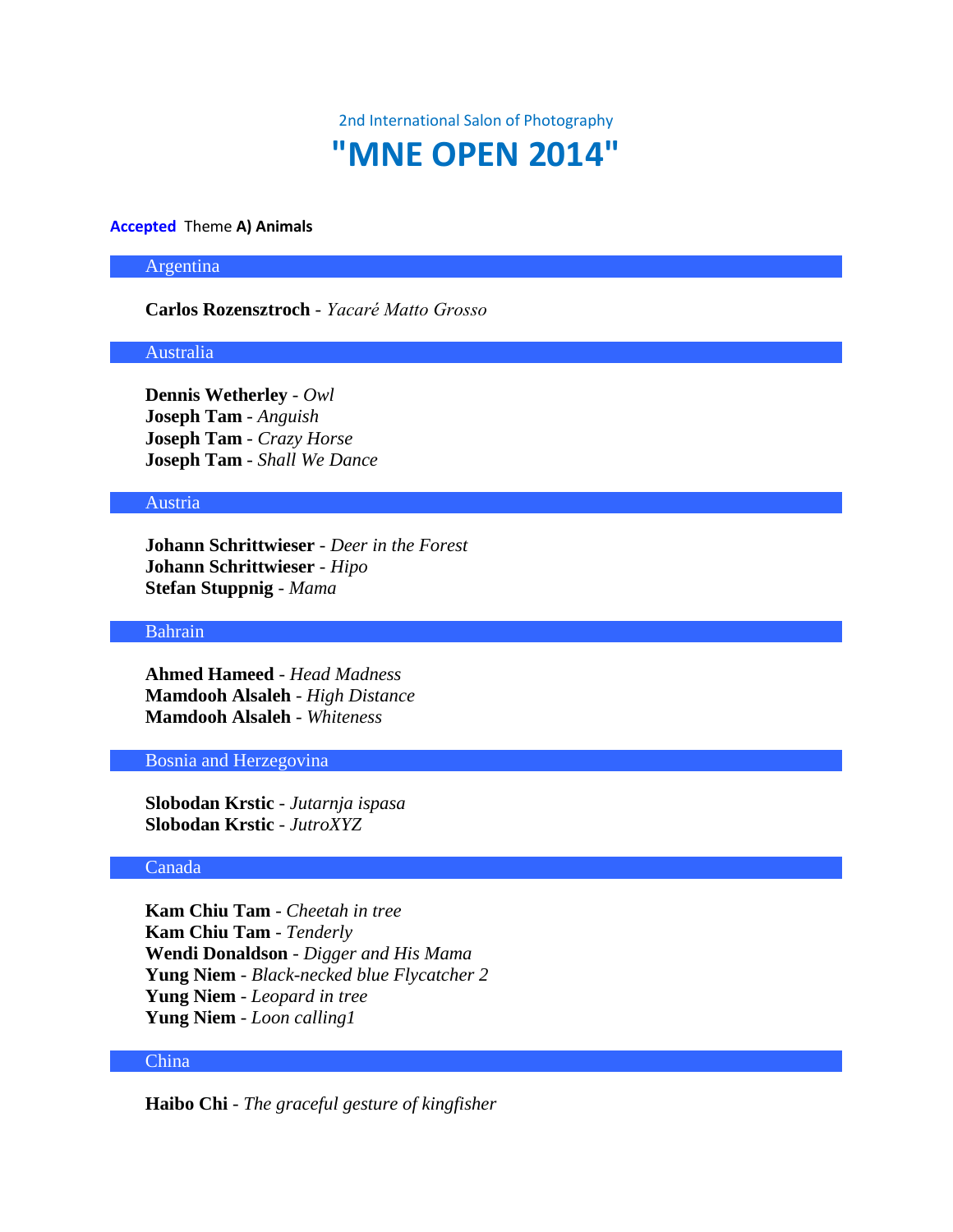**Haibo Chi** - *Posture of kingfisher* **Haibo Chi** - *Egret* **Haibo Chi** - *Pearly Kingfisher* **Jinghui Chen** - *DEEP FEELING* **Jinghui Chen** - *INTIMACY* **Jinghui Chen** - *ROMANZA* **Jinghui Chen** - *SNUGGLE* **Shutian Liu** - *Brown dragonfly* **Shutian Liu** - *Nesting* **Yi Wan** - *snow Camel 1* **Yi Wan** - *Watch 5* **Yue Liu** - *Mother and son*

# Denmark

**Helle Lorenzen** - *Whats Wrong*

#### Finland

**Jouko Taukojarvi** - *Angry Great Grey Owl* **Jouko Taukojarvi** - *Breaking Ice* **Jussi Talvitie** - *Vigil* **Rainer Salo** - *Fox* **Rainer Salo** - *Brown bear*

# France

**Claude Poux** - *vautour* **Frederic Anterion** - *Dinosaure* **Frederic Anterion** - *Sharky Smile* **Frederic Anterion** - *Singes macons* **Mohamed Benbelgacem** - *Jeune aigrette*

# **Germany**

**Gunter Scholtz** - *Lonley Sheep* **Heiko Roemisch** - *gannet 3113* **Manfred Voss** - *Autsch* **Ratomir dr. Radomirovic** - *eagle* **Ratomir dr. Radomirovic** - *wesp and basilikum* **Volker Meinberg** - *Spitsbergen 11* **Volker Meinberg** - *Nordaustlandet 01*

# Hong Kong

**Chau Kei Checky Lam** - *Sea Eagle Foraging* **Chau Kei Checky Lam** - *Foraging*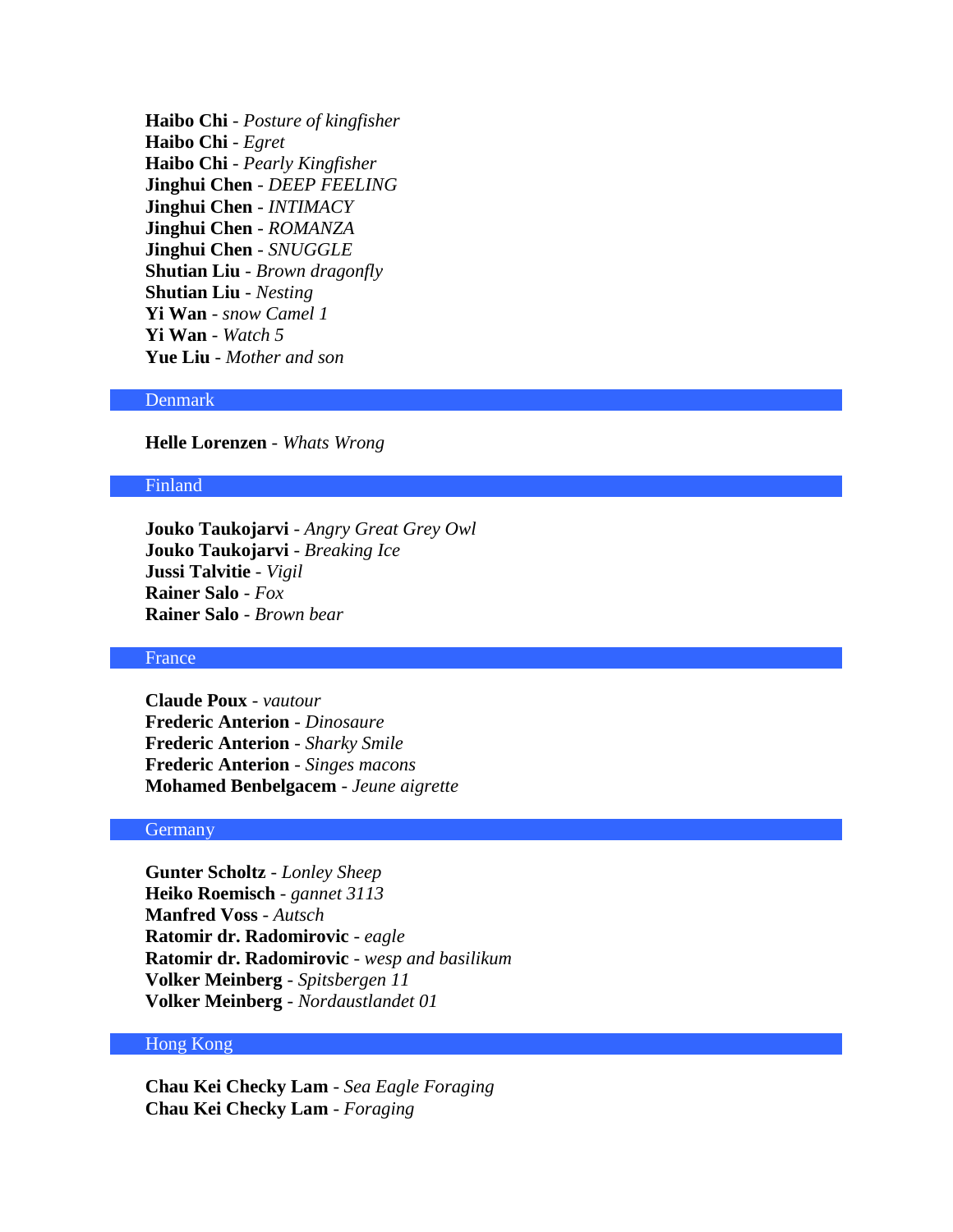**Chau Kei Checky Lam** - *Secret Talk* **Chau Kei Checky Lam** - *Brahminy Kite Chasing* **H.W. Chan** - *Parents son daughter* **H.W. Chan** - *Alone* **H.W. Chan** - *Care for* **H.W. Chan** - *Gossiping all the day* **Shiu Gun Wong** - *Face of a Monkey (R)* **Shiu Gun Wong** - *Bull Race* **Xing Fang Su** - *Love* **Xing Fang Su** - *Fighting* **Xing Fang Su** - *Share the Food*

# Hungary

**Peter Talos** - *Beak battle* **Peter Talos** - *Get crazy* **Peter Talos** - *Sound of battle* **Peter Talos** - *The King's brekfast* **Tibor Kercz** - *Fatal meeting* **Tibor Kercz** - *Foxdance* **Tibor Kercz** - *Food service* **Tibor Kercz** - *Summit meeting*

# India

**Bharathkumar Hegde** - *Curious* **Bharathkumar Hegde** - *Snake* **Bharathkumar Hegde** - *Elephant Bath* **Kuntal Paul** - *Little Tortoise in the Aquarium* **Mukesh Srivastava** - *Thirst*

# Indonesia

**David Somali-Chow** - *Free forever*

#### Israel

**Galia Gitliz** - *Snake head*

#### Italy

**Marco Garabello** - *Licancabur*

# Kuwait

**Mohammed Yousef** - *Concluding Love* **Mohammed Yousef** - *Only Me*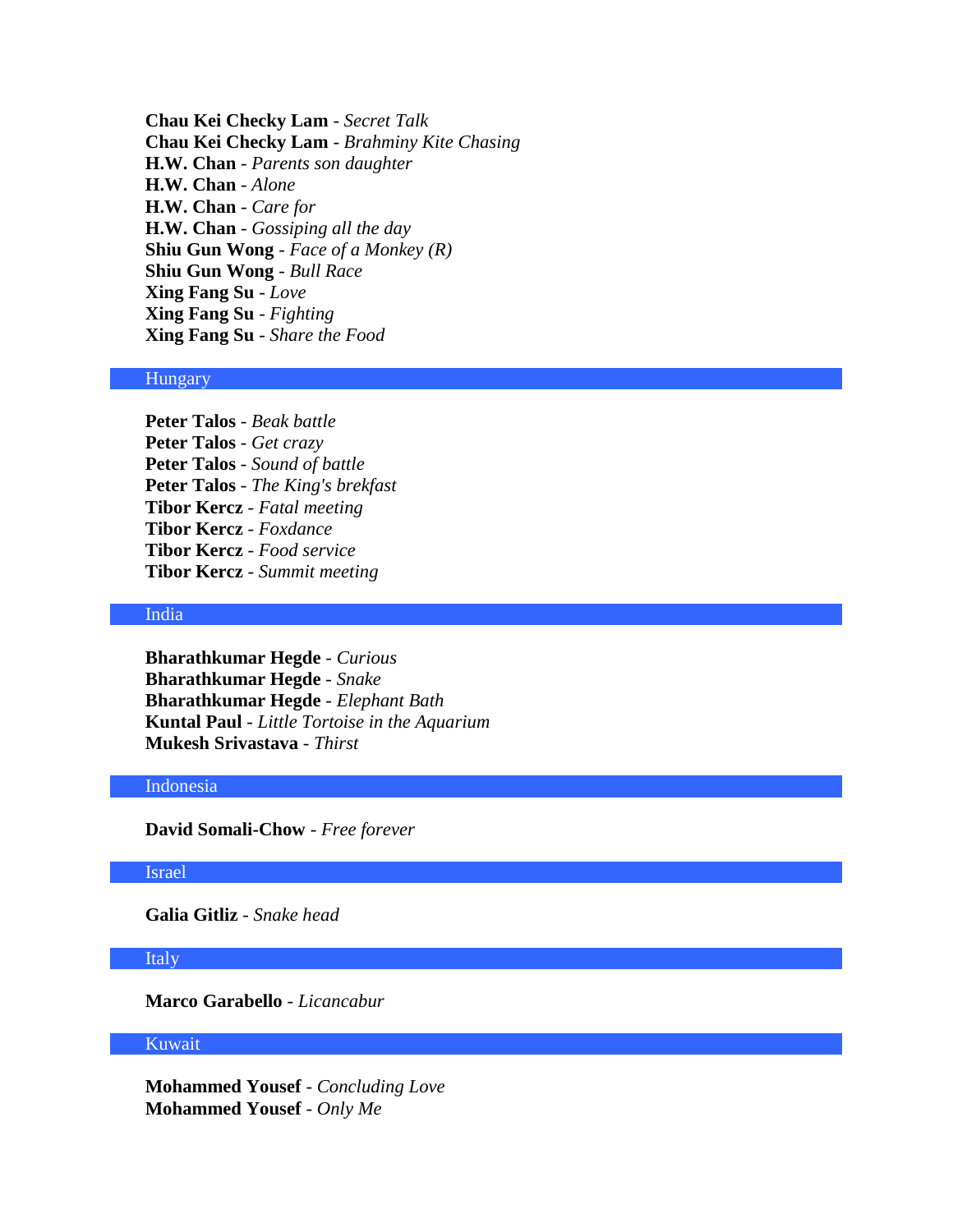**Mohammed Yousef** - *Reunion* **Mohd Khorshid** - *me and my brother* **Mohd Khorshid** - *one eye on you* **Mohd Khorshid** - *Apology* **Mohd Khorshid** - *Confidence*

#### Luxembourg

**Jean-Luc Brausch** - *Martine au Contre-Jour*

# Macao

**Kai Lon Tang** - *The Lover* **Kai Lon Tang** - *Seagull*

# Netherlands

**Daniel Lybaert** - *Twee grauwe ganzen* **Daniel Lybaert** - *Gierenkop in ZwW* **Daniel Lybaert** - *Fazant 8* **Daniel Lybaert** - *Visarend 3*

# New Zealand

**Ilan Wittenberg** - *Zebra Looking Down*

# Norway

**Atle Sveen** - *Curious deer* **Atle Sveen** - *Fishing egret* **Atle Sveen** - *Egret in rain* **Atle Sveen** - *Little owls*

#### Portugal

**Joao Taborda** - *Peacock*

# Romania

**Savescu Flavian** - *A look back* **Stefan Magdo** - *Wow!*

#### Russia

**Sergey Anisimov** - *reindeer* **Vadim Balakin** - *Arctic Fox* **Vladimir Proshin** - *On-hunting*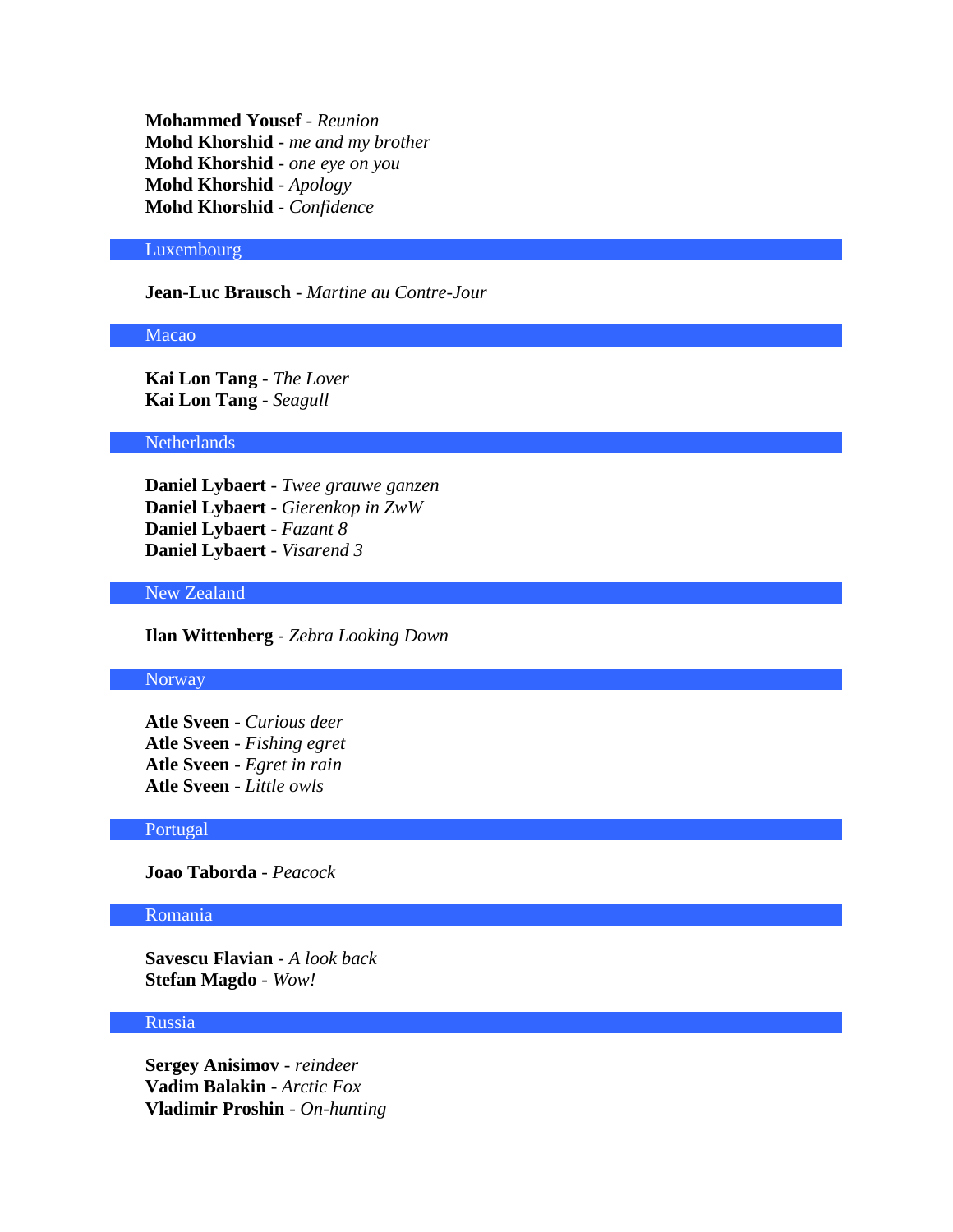**Yury Pustovoy** - *On a secret, Iceland* **Yury Pustovoy** - *Sad Puffin, Iceland*

# Saudi Arabia

**Ahmed Alibrahim** - *Zebra* **Ahmed Alibrahim** - *Elephant 2* **Ahmed Alibrahim** - *Elephant 1* **Ahmed Alibrahim** - *Wild goat* **Mohammed Al Sulaili** - *Hores* **Mohammed Al Sulaili** - *Run* **Mohammed Alnaser** - *Funny Cheetah* **Mohammed Alnaser** - *Rescue* **Mohammed Alnaser** - *Wild Run*

#### Serbia

**Borislav Milovanovic** - *Bacijanje 2013* **Borislav Milovanovic** - *Ducks* **Borislav Milovanovic** - *Little One* **Borislav Milovanovic** - *Pilici* **Zoran Milutinovic** - *Black Frog* **Zoran Milutinovic** - *Jogging*

#### Singapore

**David Poey-Cher Tay** - *Resilient* **David Poey-Cher Tay** - *Challenge* **Zee Kek Heng** - *Camouflage U* **Zee Kek Heng** - *Family bond* **Zee Kek Heng** - *Intimage*

#### Slovenia

**Bogdan Bricelj** - *Medusa under the Surface of the Sea* **Igor Debevec** - *Swan*

# Spain

**Jose Alfredo Estefania Flano** - *ASEO MATINAL* **Jose Alfredo Estefania Flano** - *CARA Y CRUZ* **Santiago Choliz** - *butterfly 36* **Txema Lacunza** - *Abejas y borrajas* **Txema Lacunza** - *Menta y mariposa* **Txema Lacunza** - *Solo una mosca*

Sweden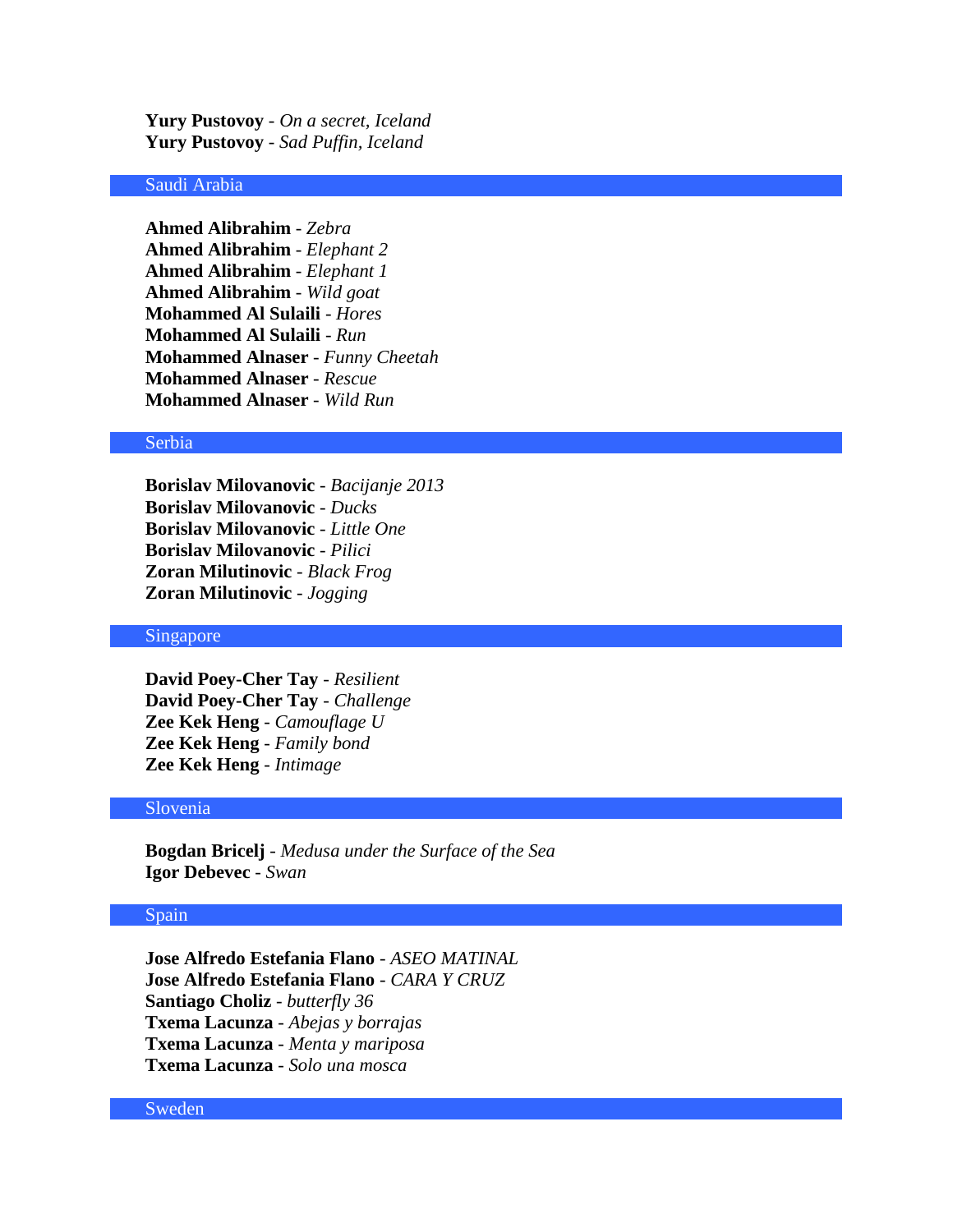# **Mikael Bengtsson Lestander** - *Grumpy Bears*

#### Taiwan

**Lung-Tsai Wang** - *Catch First 2* **Lung-Tsai Wang** - *Flying Food* **Lung-Tsai Wang** - *Snow Fighting* **Lung-Tsai Wang** - *Snack Time*

#### **Turkey**

**Okan Karakas** - *Wait*

# United Kingdom

**Bill Nicholson** - *LADIES IN WAITING* **David Tait.** - *Greylag group* **John Elvin** - *Sika Deer Stag and Doe* **Robert Millin** - *Red Eyed Green Tree Frog2* **Terry Donnelly** - *Arctic Tern with catch* **Terry Donnelly** - *Erithacus Rubecula* **Terry Donnelly** - *Grey Heron about to land* **Terry Donnelly** - *Puffing looking to land* **Tony Potter** - *Following Mother*

# USA

**Dilip Patel** - *Higgledy piggledy herds* **Dilip Patel** - *All honour to our lord* **Gary Potts** - *Jellyfish Trio* **Janet Chung** - *Mandrill Portrait* **Janet Chung** - *Mandrill Stare* **Janet Chung** - *Red Nose*

# Vietnam

**Nguyen Vu Phuoc** - *Hello to the world* **Tanh Nguyen Minh** - *Elephant festival*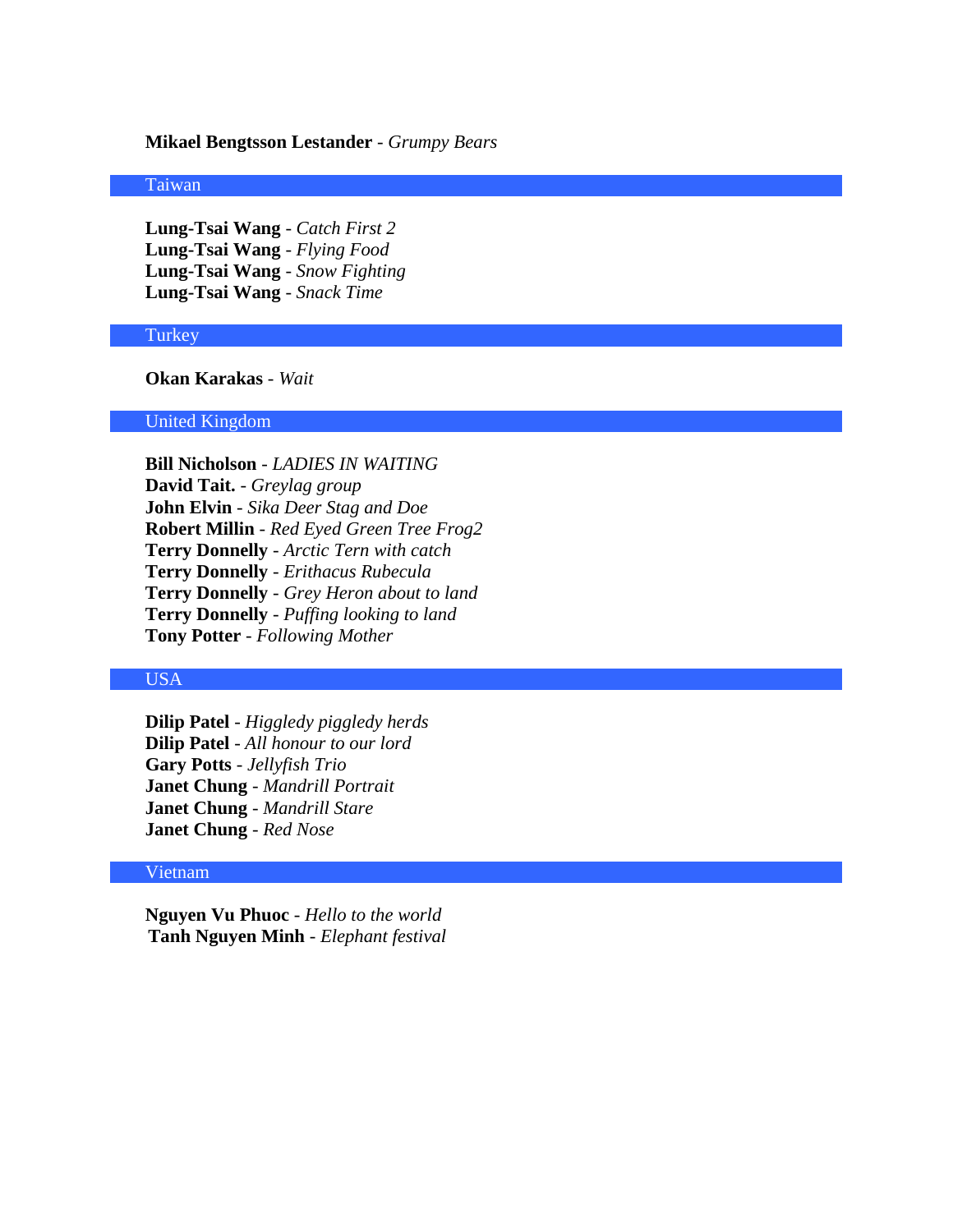

# **Awards** Theme **B) Creative**

| FIAP Gold medal - Tapio Kihlberg, Finland, After the Catastrophe 1        |
|---------------------------------------------------------------------------|
| PSA Gold medal - Zoran Milutinovic, Serbia, Speed Skating 1               |
| DPA Gold medal - Txema Lacunza, Spain, Dos Sardinas                       |
| <b>SALON Gold medal - Hugo C. Romano</b> , Israel, Appeal                 |
| FIAP Silver medal - Vladimir Proshin, Russia, Dreamer                     |
| DPA Silver medal - Manfred Kluger, Germany, mystic 9                      |
| <b>SALON Silver medal - Mukesh Srivastava, India, Art of Wine Glass-2</b> |
| FIAP Bronze medal - David Tait., United Kingdom, Sailboats                |
| <b>DPA Bronze medal - Irene S. Osberg</b> , Norway, The Siren             |
| SALON Bronze medal - Darrell Oakden, United Kingdom, Vanguard             |
| FIAP HM - Harry Buenger, Germany, the belief                              |
| FIAP HM - Jinghui Chen, China, MISTY                                      |
| FIAP HM - Manfred Voss, Germany, pure rain                                |
| FIAP HM - Nicola Nardomarino, Italy, Fiamminga 2                          |
| FIAP HM - Werner Burgstaller, Austria, swimmer                            |
| FIAP HM - Zoltan Lokos, Hungary, Smog 33                                  |
| PSA HM - Chau Kei Checky Lam, Hong Kong, Planet Escape                    |
| PSA HM - Wuwang Lin, China, Ink residence                                 |
| PSA HM - Xing Fang Su, Hong Kong, Tear up Lady                            |
| DPA HM - John Elvin, United Kingdom, Boxes                                |
| DPA HM - Joseph Tam, Australia, Jungle Girl                               |
| DPA HM - Kai Lon Tang, Macao, Zombie Attack                               |
| DPA HM - Masfer Al Hshesh, Saudi Arabia, Attempt to freedom               |
| DPA HM - Paul Reidy, Ireland, LA FEMME FATALE                             |
| DPA HM - Ratomir dr. Radomirovic, Germany, dandelion                      |
| <b>SALON HM - Chan leong Tam, China, Rolling Fireworks</b>                |
| <b>SALON HM - David Somali-Chow, Indonesia, Fisherman in Alor</b>         |
| <b>SALON HM - Kam Chiu Tam, Canada, Bubble girl</b>                       |
| <b>SALON HM - Maha Al Mandhari, Oman, Suffering</b>                       |
| <b>SALON HM - Robert Millin, United Kingdom, At One With Nature</b>       |
| <b>SALON HM - Zee Kek Heng, Singapore, Twin reflection</b>                |
|                                                                           |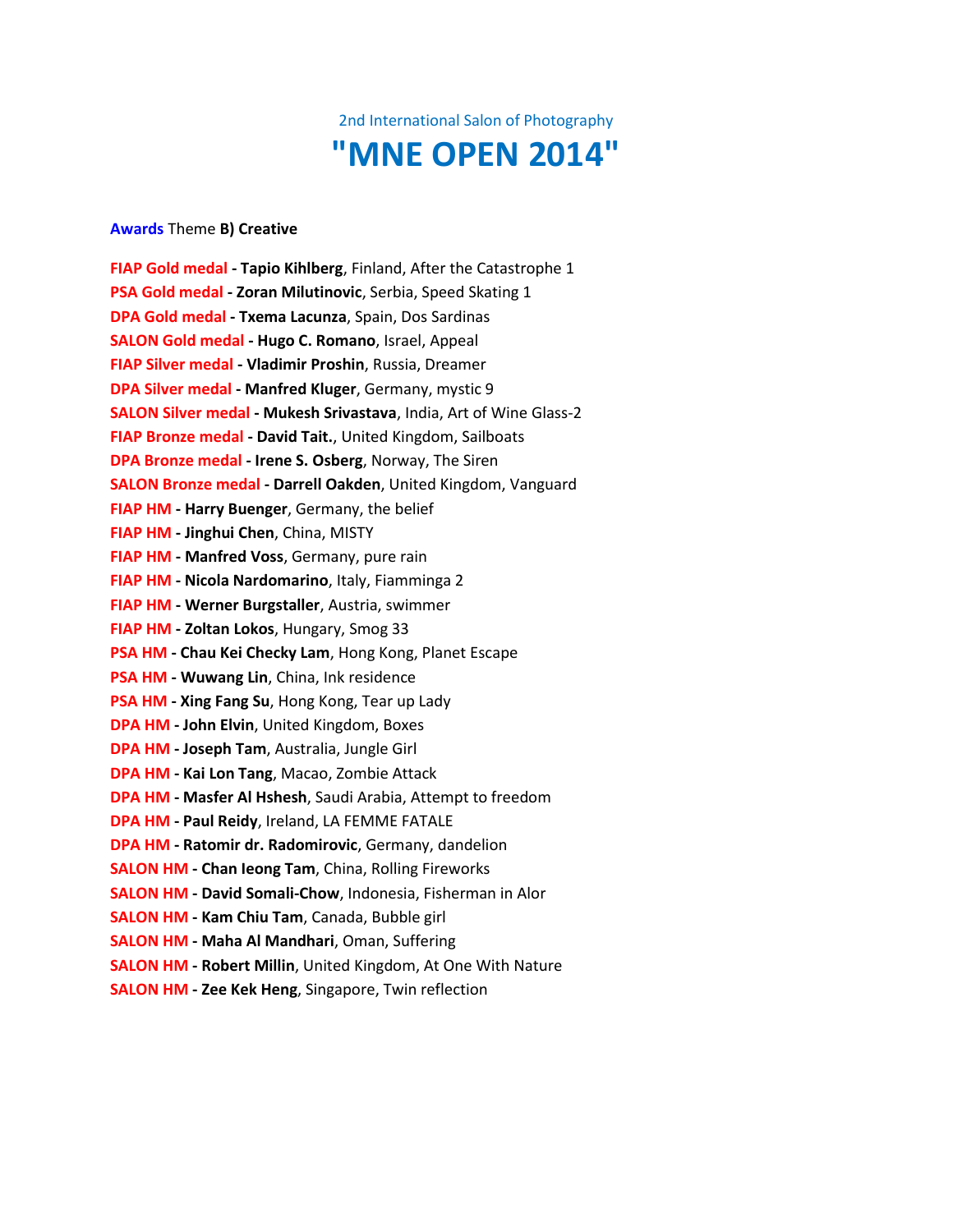2nd International Salon of Photography

# **"MNE OPEN 2014"**

#### **Accepted** Theme **B) Creative**

## Argentina

# **Carlos Rozensztroch** - *Chirico Abadia*

#### Australia

**Denise McDermott** - *Egyptian Princess* **Joseph Tam** - *Horses on Fire* **Joseph Tam** - *Jungle Girl* **Joseph Tam** - *Pile Up*

# Austria

**Johann Schrittwieser** - *elefants face* **Johann Schrittwieser** - *Lion* **Johann Schrittwieser** - *red cow* **Stefan Stuppnig** - *im fluss* **Stefan Stuppnig** - *Sahra Vibrant* **Werner Burgstaller** - *swimmer* **Werner Burgstaller** - *crusader*

## Belgium

**Beauraind Marcel** - *Harpie* **Beauraind Marcel** - *Parfum de fleur* **Claude Simon** - *Enfer* **Claude Simon** - *Krieg* **Herbillon Christian** - *fruit défendu*

# Bosnia and Herzegovina

# **Slobodan Krstic** - *Imagination*

# Canada

**Kam Chiu Tam** - *Bubble girl* **Kam Chiu Tam** - *Dragon boats* **Yung Niem** - *Bicycle racer* **Yung Niem** - *Smoking frog* **Yung Niem** - *Juggler coming to town*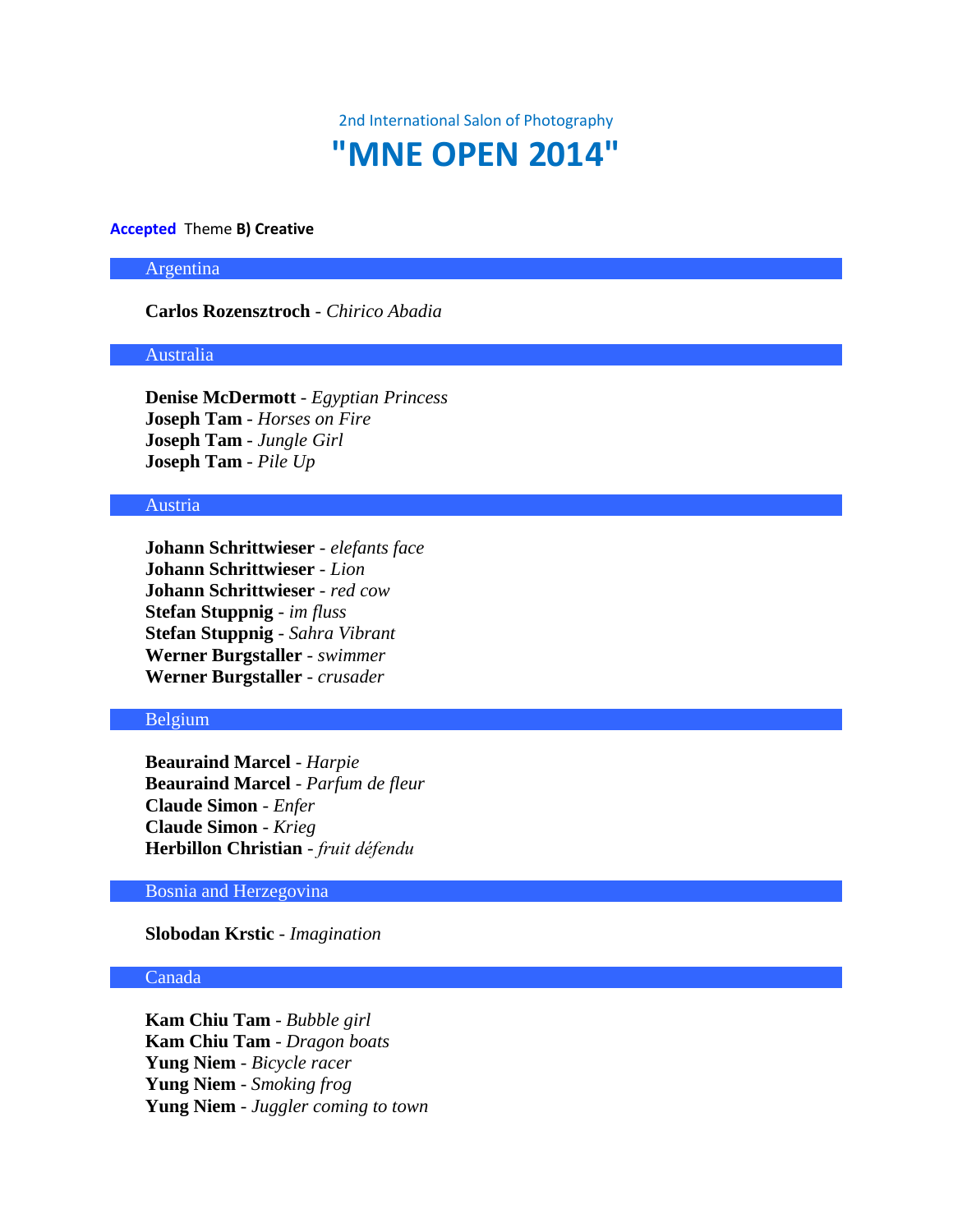# China

**Chan Ieong Tam** - *Rolling Fireworks* **Chan Ieong Tam** - *Throw into* **Jinghui Chen** - *MANNAN* **Jinghui Chen** - *MISTY* **Jinghui Chen** - *RIVER IN SPRING* **Pan Pan** - *Prayer* **Shutian Liu** - *Building creative* **Shutian Liu** - *Water people* **Wuwang Lin** - *City beautician* **Wuwang Lin** - *Ink residence* **Wuwang Lin** - *Visual Arts* **Yi Wan** - *Fittness* **Yue Liu** - *Lines*

## **Croatia**

**Zoran Makarovic** - *Architecture 3* **Zoran Makarovic** - *Architecture 4*

#### Cyprus

**Mustafa Evirgen** - *Reverie* **Mustafa Evirgen** - *Serenity*

# Finland

**Jussi Talvitie** - *Natural Element* **Sami Lommi** - *Eight* **Tapio Kihlberg** - *After the Catastrophe 1* **Tapio Kihlberg** - *Red Burst* **Tapio Kihlberg** - *The Three of Us*

#### France

# **Claude Poux** - *percussion*

#### **Germany**

**Anke Berger** - *Drei Generationen* **Christian Scholz** - *Kranichflug* **Harry Buenger** - *Brothers in Arms* **Harry Buenger** - *stop the time* **Harry Buenger** - *the belief* **Harry Buenger** - *the dead of Pavel K.*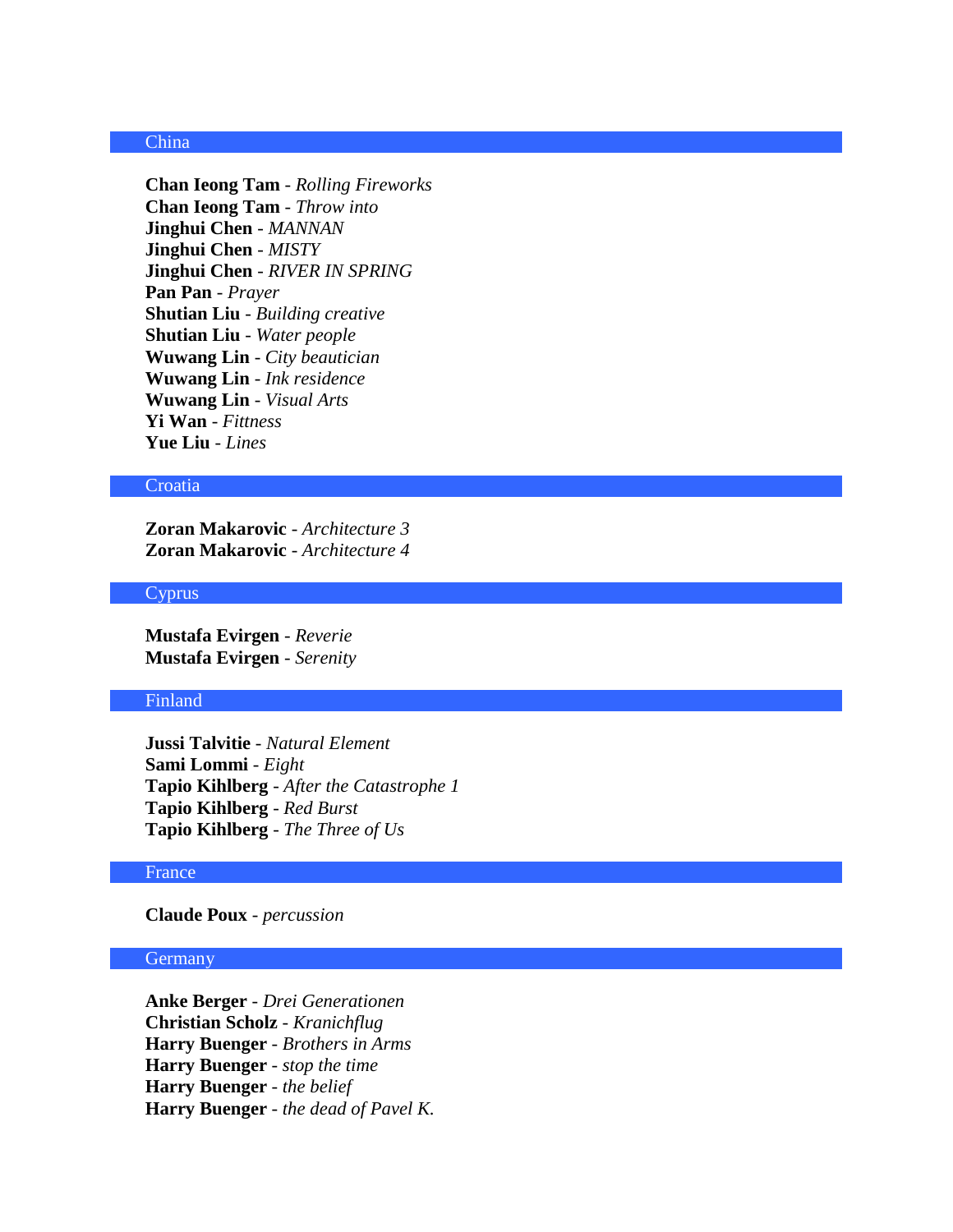**Heiko Roemisch** - *mare and sky sail n 8211* **Heiko Roemisch** - *waves water with spin 4013* **Heiko Roemisch** - *winter trees 7art 9627* **Manfred Kluger** - *last samurai* **Manfred Kluger** - *mystic 9* **Manfred Kluger** - *venetian dream 1* **Manfred Voss** - *Despair* **Manfred Voss** - *pure rain* **Manfred Voss** - *under stars* **Ratomir dr. Radomirovic** - *dandelion* **Roland Heinzl** - *Patagonienschiff* **Volker Meinberg** - *Cargo 4* **Volker Meinberg** - *Cargo 5*

# **Ghana**

**Naoki Takyo** - *Hagia Sophia*

# Hong Kong

**Chau Kei Checky Lam** - *Space Railway* **Chau Kei Checky Lam** - *Planet Escape* **Chau Kei Checky Lam** - *Galaxy Railways* **Chau Kei Checky Lam** - *Magical Witch* **H.W. Chan** - *Extreme contrast* **Xing Fang Su** - *Tear up Lady* **Xing Fang Su** - *Mermaid* **Xing Fang Su** - *Frogs Boxing* **Xing Fang Su** - *Sky Angel*

#### Hungary

**Zoltan Lokos** - *Gas* **Zoltan Lokos** - *Smog 33*

# India

**Mukesh Srivastava** - *Art of Wine Glass-2*

# Indonesia

**David Somali-Chow** - *Fisherman in Alor* **Pimpin Nagawan** - *Take Off* **Pimpin Nagawan** - *Strong Ant*

Iraq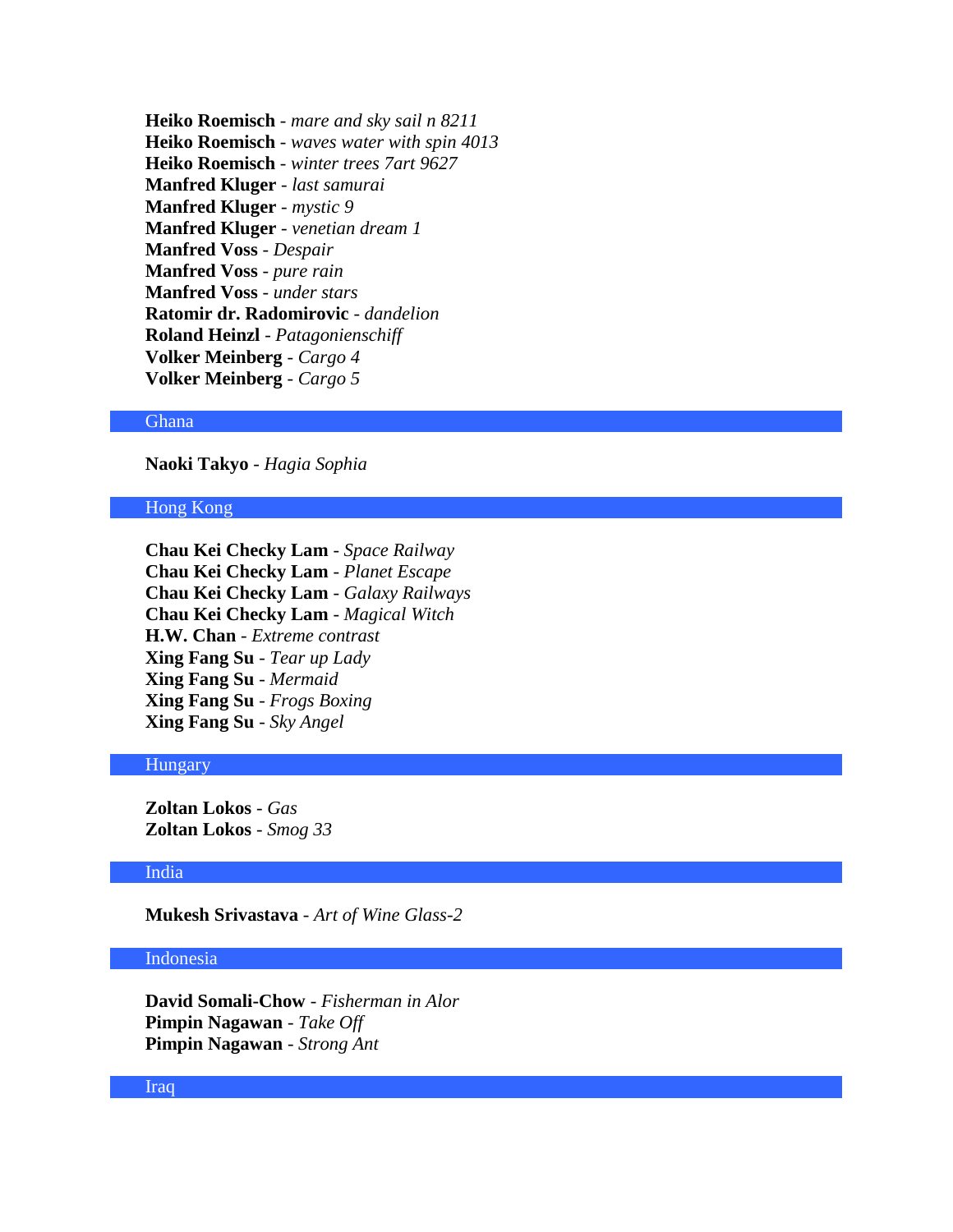**Taisir Mehdi** - *Seeing the light*

#### Ireland

**Chris Ducker** - *Flutter* **Paul Reidy** - *SEA DOG* **Paul Reidy** - *WATCHING OVER YOU* **Paul Reidy** - *LA FEMME FATALE*

#### Israel

**Hugo C. Romano** - *Disjunctive perception* **Hugo C. Romano** - *Appeal* **Hugo C. Romano** - *Autumnal Melodies* **Hugo C. Romano** - *Closure*

# Italy

**Emanuele Zuffo** - *wildflowers* **Marco Garabello** - *Cityscape* **Nicola Nardomarino** - *Fiamminga 2*

## Macao

**Kai Lon Tang** - *Devil Angel* **Kai Lon Tang** - *Flying Horse* **Kai Lon Tang** - *Mermaid* **Kai Lon Tang** - *Zombie Attack*

#### Netherlands

**Daniel Lybaert** - *MonoJesse en Justin Exp002* **Daniel Lybaert** - *Krommeweg bewerkt* **Daniel Lybaert** - *Isendica Experiment*

# New Zealand

**Ilan Wittenberg** - *The Puzzle*

#### Norway

**Atle Sveen** - *Blue reflections* **Atle Sveen** - *Master of flames* **Irene S. Osberg** - *At the playground* **Irene S. Osberg** - *Guitar hero* **Irene S. Osberg** - *On my way* **Irene S. Osberg** - *The Siren*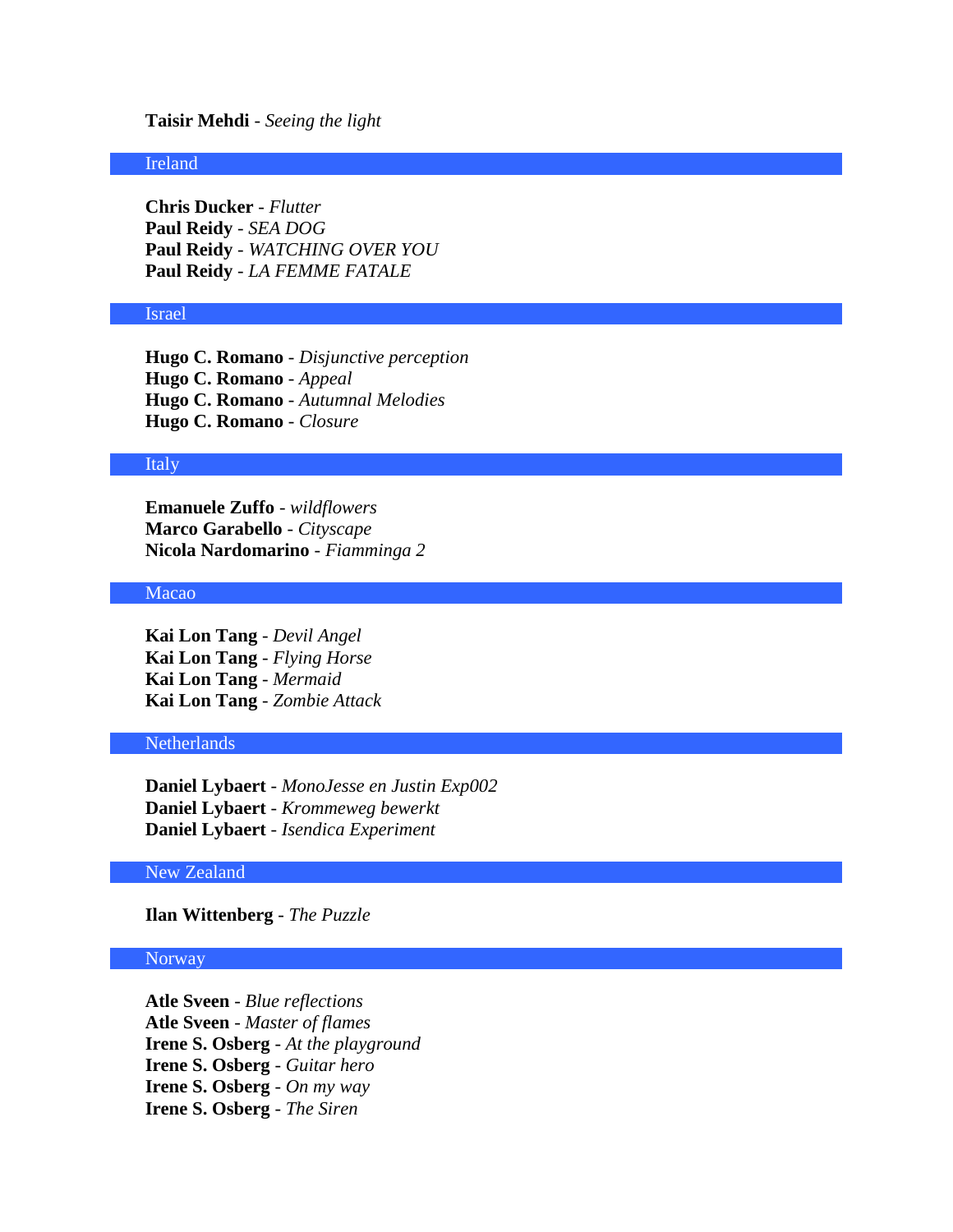# **Knut Ivar Skogland** - *Pregnant ala Vasarely*

# Oman

**Amal Almaqbali** - *Dreams in the forest* **Maha Al Mandhari** - *Suffering* **Naif Al-Ruqaishi** - *Wrinkles of time*

#### Portugal

# **Joao Taborda** - *Desertification*

#### Romania

**Lajos Nagy** - *Village sundown* **Rodica Tanase** - *Hi! Bye!* **Savescu Flavian** - *Troubled sea* **Stefan Magdo** - *Heavy-metal*

#### Russia

**Viktor Kanunnikov** - *Rainy day in Florence 1* **Vitaliy Podgurchenko** - *bath in the yard* **Vladimir Proshin** - *Chanel* **Vladimir Proshin** - *Dream-2* **Vladimir Proshin** - *Dreamer* **Vladimir Proshin** - *Illusion-2* **Yury Pustovoy** - *Traveler, Bolivia*

# Samoa

**Stuart Chape** - *Abstract welcome* **Stuart Chape** - *Why have you forsaken me?*

## Saudi Arabia

**Ahmed Alibrahim** - *Smoke* **Masfer Al Hshesh** - *Attempt to freedom* **Masfer Al Hshesh** - *Hardness faces*

# Serbia

**Borislav Milovanovic** - *BMF42 V2* **Borislav Milovanovic** - *Izletnik* **Borislav Milovanovic** - *Crossing* **Djordje Vukicevic** - *Angels gate* **Djordje Vukicevic** - *Colors*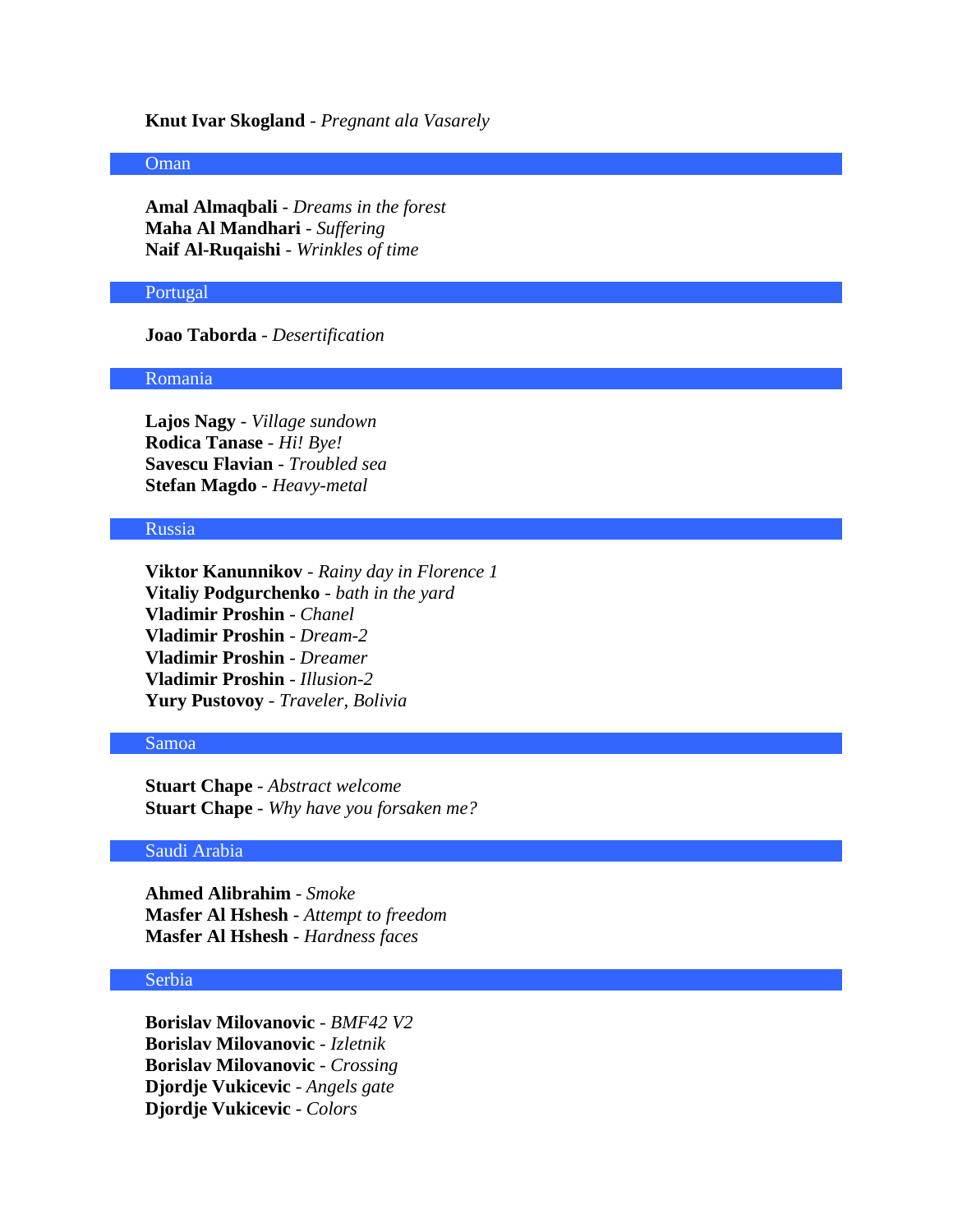**Djordje Vukicevic** - *Witch* **Zoran Milutinovic** - *Belgrade 1* **Zoran Milutinovic** - *Big Feet 1* **Zoran Milutinovic** - *Speed Skating 1* **Zoran Milutinovic** - *White Forest 2*

#### Singapore

**David Poey-Cher Tay** - *Resurrection* **David Poey-Cher Tay** - *Flying high* **Giap Chiu Teo** - *Casey In Blue* **Giap Chiu Teo** - *1 and 6* **Zee Kek Heng** - *Twin reflection*

# Slovenia

**Maja Sivec** - *ZIVOTINSKO CARSTVO I* **Maja Sivec** - *LINES* **Maja Sivec** - *AFRODITA*

### Spain

**Santiago Choliz** - *shot 16* **Santiago Choliz** - *the first 02* **Txema Lacunza** - *Dos Sardinas* **Txema Lacunza** - *Medallones* **Txema Lacunza** - *Preocupado*

# Sweden

**Jan-Thomas Stake** - *Full moon No5* **Jan-Thomas Stake** - *Trapped No2*

### Taiwan

**Lung-Tsai Wang** - *Chinese God in Fire* **Lung-Tsai Wang** - *Mermaid Queen* **Lung-Tsai Wang** - *Space Walk*

#### Turkey

**Okan Karakas** - *History of chaos* **Okan Karakas** - *Waiting for freedom*

# Ukraine

**Oleg Kutskiy** - *Stop the war*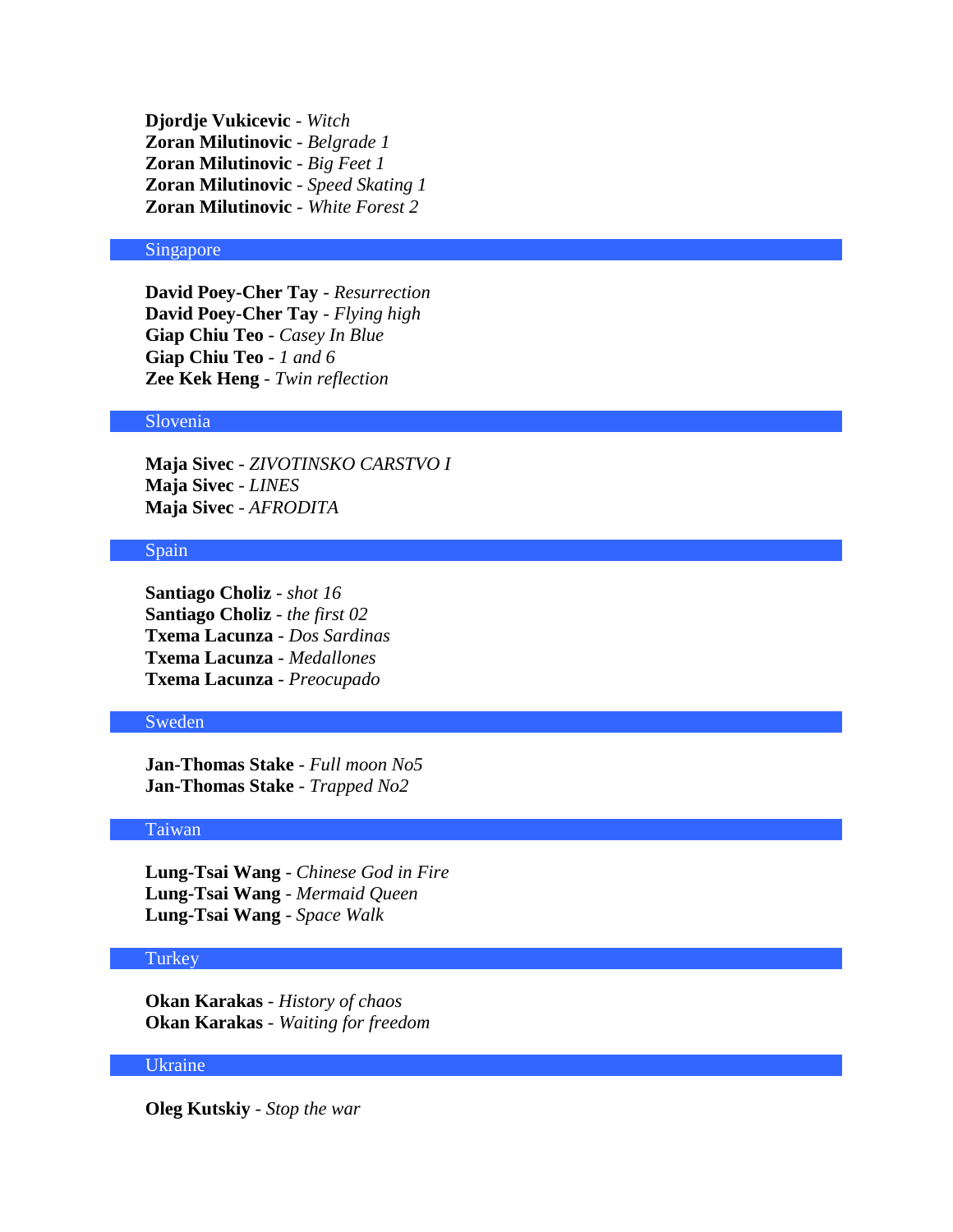# United Kingdom

**Bill Nicholson** - *GLOWING* **Bill Nicholson** - *LET'S GO FOR A SPIN* **Brian Baker** - *The Digger* **Darrell Oakden** - *Moonlight Mystery* **Darrell Oakden** - *Psychological collapse* **Darrell Oakden** - *The Watchman* **Darrell Oakden** - *Vanguard* **David Tait.** - *Black country memories* **David Tait.** - *Sailboats* **John Elvin** - *Autumn* **John Elvin** - *Boxes* **Robert Harvey** - *Serengeti* **Robert Millin** - *At One With Nature* **Robert Millin** - *Dance With Me* **Robert Millin** - *Prowling* **Terry Donnelly** - *Redemption* **Terry Donnelly** - *Rolling the dice* **Tony Potter** - *Outragous*

# USA

**Dilip Patel** - *Wonderland girl* **Ira Nemeroff** - *Leaf 151* **Ira Nemeroff** - *MOCA 51a* **Ira Nemeroff** - *Tiles And Leaf*

#### Vietnam

**Nguyen Vu Phuoc** - *Go home* **Nguyen Duc Thang** - *smoke dragon* **Tang Quang Trong** - *DUONG DU*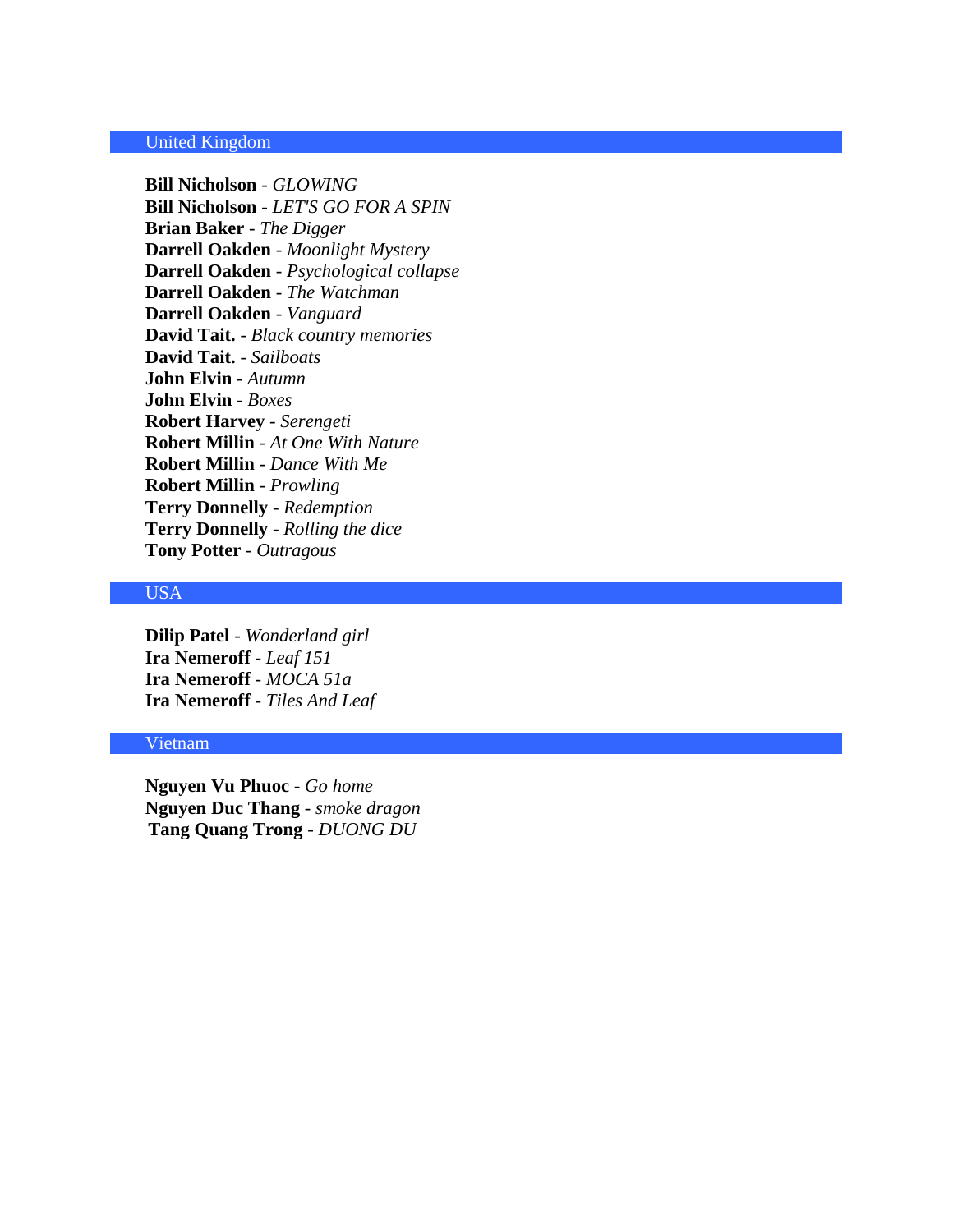

#### **Awards** Theme **C) Music and Dance**

**FIAP Gold medal - Manfred Kluger**, Germany, primaballerina 3 **PSA Gold medal - Meihua Yu**, China, Sun Wizard **DPA Gold medal - Txema Lacunza**, Spain, Kandinsky **SALON Gold medal - Jean-Luc Brausch**, Luxembourg, Down (BW) **FIAP Silver medal - Chan Seng Tang**, Macao, Swan Lake **DPA Silver medal - Chau Kei Checky Lam**, Hong Kong, Dancer & Shadow **SALON Silver medal - Jordi Egea Torrent**, Spain, metro i music **FIAP Bronze medal - Gunter Scholtz**, Germany, Dance #2 **DPA Bronze medal - Laszlo Peli**, Hungary, Temptation **SALON Bronze medal - Terry Donnelly**, United Kingdom, Street dancer **FIAP HM - Dave Whitson**, USA, Dancing Nude 3 **FIAP HM - David Somali-Chow**, Indonesia, Elviejo Almacen **FIAP HM - Ilan Wittenberg**, New Zealand, Ponite **FIAP HM - Jan-Thomas Stake**, Sweden, Gene **FIAP HM - Paul Radden**, United Kingdom, Conducting **FIAP HM - Pimpin Nagawan**, Indonesia, The Pink Shadows **PSA HM - Abdul Rab Sawad**, United Arab Emirates, Hamar Dance **PSA HM - Ferah Budak**, Turkey, DERVISH-I **PSA HM - Frederic Anterion**, France, Poursuite Lumiere **DPA HM - Irene Becker**, Hungary, Dayereh Player **DPA HM - Paul Reidy**, Ireland, FALLEN DANCER **DPA HM - Peter Talos**, Hungary, Pain **DPA HM - Sami Lommi**, Finland, Serious or Fun **DPA HM - Theo Streitfelder**, Austria, Studie Elena **DPA HM - Yuliy Vasilev**, Bulgaria, Music for Deaf **SALON HM - Joseph Tam**, Australia, Aboriginal Dance **SALON HM - Jussi Talvitie**, Finland, Hair Wave **SALON HM - Luca Venturi**, Italy, Ballet rehearsals at Lincoln Center **SALON HM - Marco Garabello**, Italy, Viola **SALON HM - Mukesh Srivastava**, India, Violinist **SALON HM - Oleg Kutskiy**, Ukraine, Street musicians-1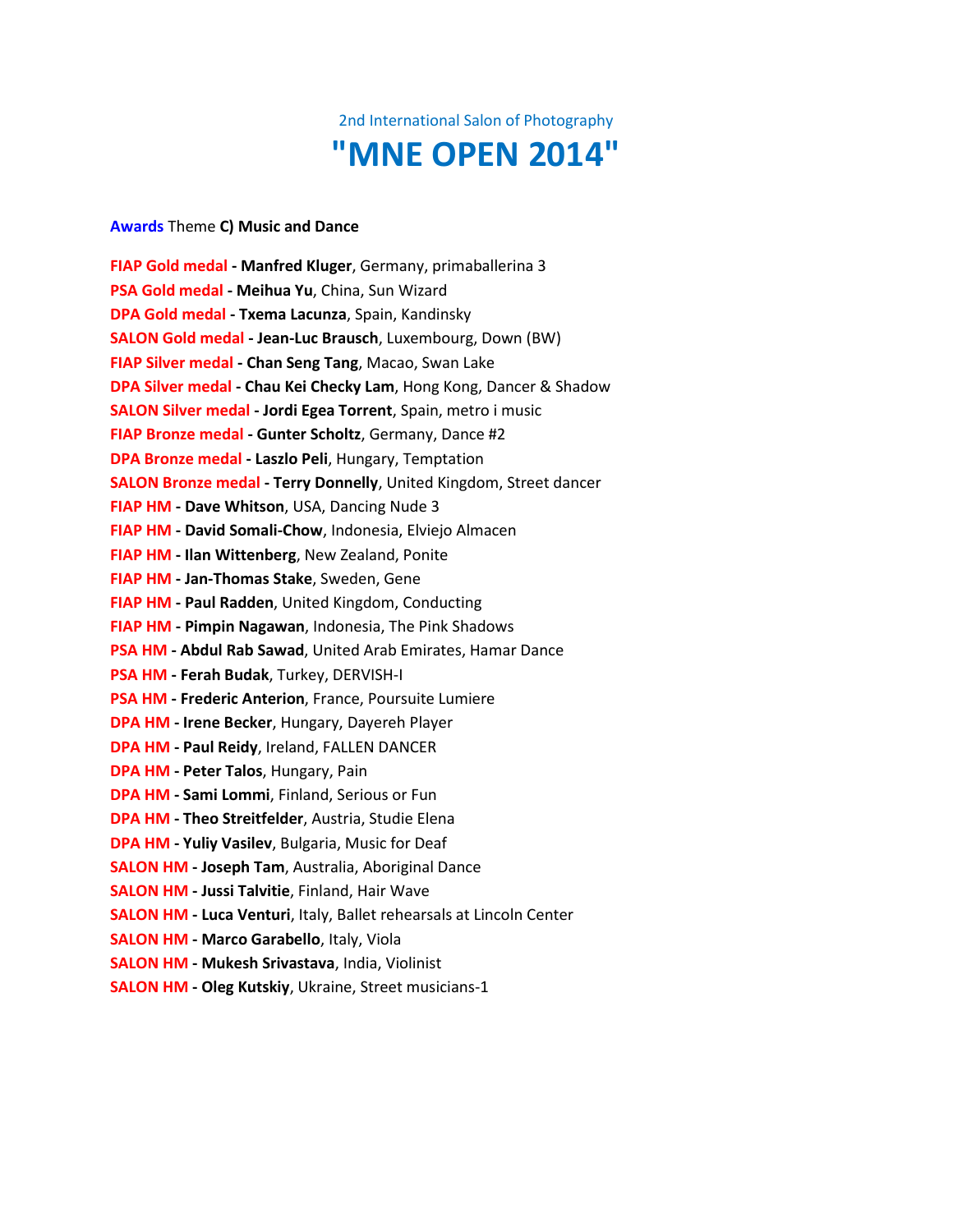2nd International Salon of Photography

# **"MNE OPEN 2014"**

#### **Accepted** Theme **C) Music and Dance**

### Argentina

**Carlos Rozensztroch** - *Dos por cuatro* **Carlos Rozensztroch** - *El baile de la escoba*

# Australia

**Joseph Tam** - *Aboriginal Dance* **Joseph Tam** - *Crazy Party* **Joseph Tam** - *African Drummer* **Wai Man Tsim** - *Korean Fan Dance*

# Austria

**Johann Schrittwieser** - *the song* **Stefan Stuppnig** - *Joseph C* **Theo Streitfelder** - *Studie Elena*

# Belgium

**Herbillon Christian** - *envol 2*

# Bulgaria

**Yuliy Vasilev** - *Music for Deaf* **Yuliy Vasilev** - *Music for Deaf 2* **Yuliy Vasilev** - *Music for Deaf 3* **Yuliy Vasilev** - *Music for Deaf 4*

# Canada

**Kam Chiu Tam** - *Carabena Dance* **Phillip Kwan** - *Jump* **Yung Niem** - *Dunhuang dance* **Yung Niem** - *Modern dance* **Yung Niem** - *Russian drama*

# China

**Chan Ieong Tam** - *Sorrow*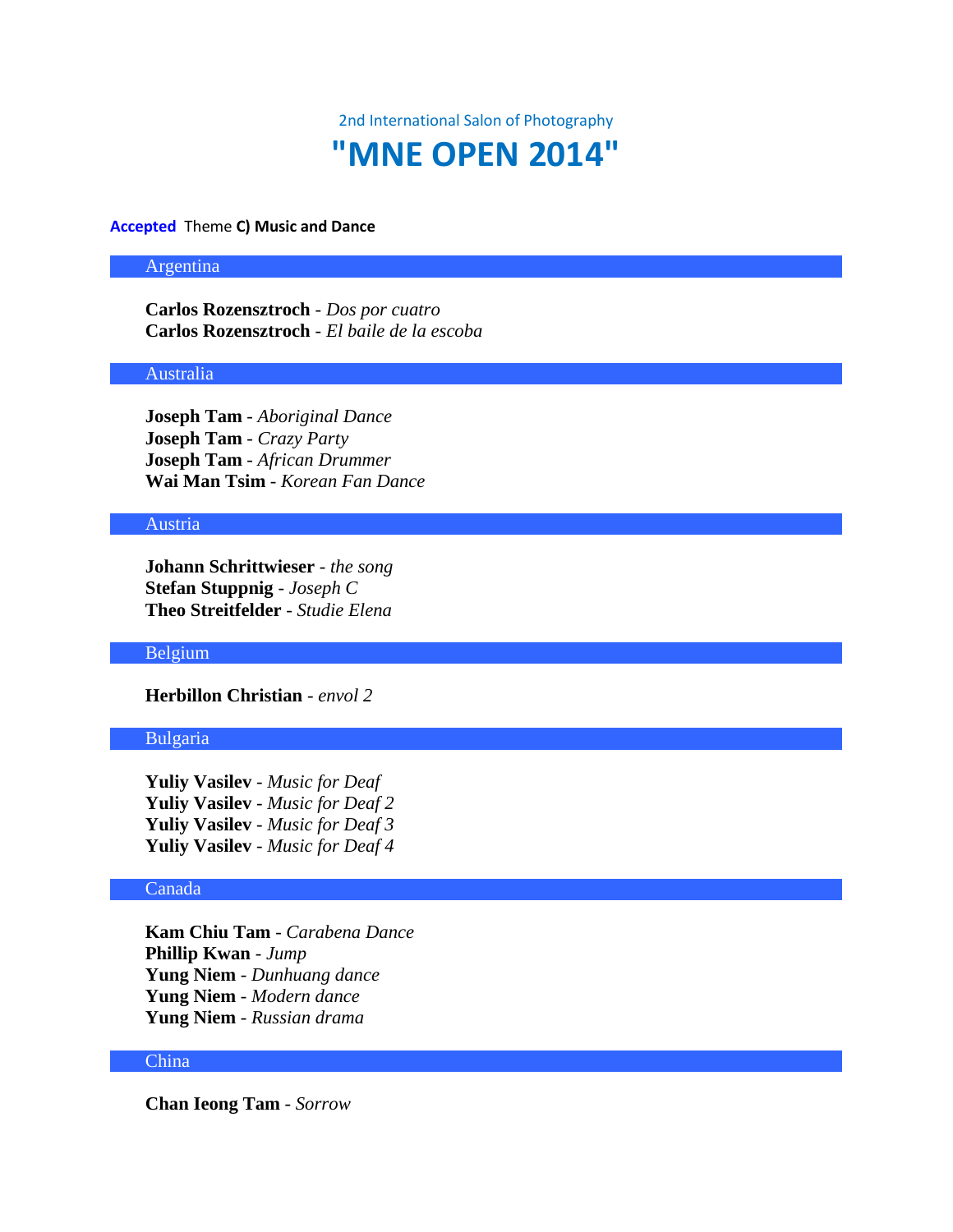**Jinghui Chen** - *CHRONO CROSS* **Jinghui Chen** - *SONG OF SPRING* **Meihua Yu** - *Elf* **Meihua Yu** - *Ling Peacock* **Meihua Yu** - *Sun Wizard* **Meihua Yu** - *Dance of the Soul* **Shutian Liu** - *Ballet Esmeralda* **Shutian Liu** - *The Peacock Dance* **Yi Wan** - *Rock and roll*

#### Cyprus

**Ismail Ozyol** - *dance 3* **Mustafa Evirgen** - *The Flutist 2*

#### Czech Republic

# **Mojmir Klimek** - *dance B*

#### Finland

**Jussi Talvitie** - *Bite* **Jussi Talvitie** - *Fire Stare* **Jussi Talvitie** - *Hair Wave* **Jussi Talvitie** - *Smiling* **Sami Lommi** - *Serious or Fun* **Sami Lommi** - *Rock and Roll*

#### France

**Claude Poux** - *reflet* **Claude Poux** - *posture* **Frederic Anterion** - *At the Defender Bar* **Frederic Anterion** - *Poursuite Lumiere* **Michel Dupouy** - *Dancers* **Vajaianu Alexandre** - *MUSIQUE 2*

#### Germany

**Christian Scholz** - *Tanz* **Gunter Scholtz** - *Dance #2* **Heike Ehlers** - *tango* **Heike Ehlers** - *dancing with fire* **Heiko Roemisch** - *bass gitarrist in light 7522* **Heiko Roemisch** - *drummer with plates 8128* **Manfred Kluger** - *dreamdancer* **Manfred Kluger** - *primaballerina 1*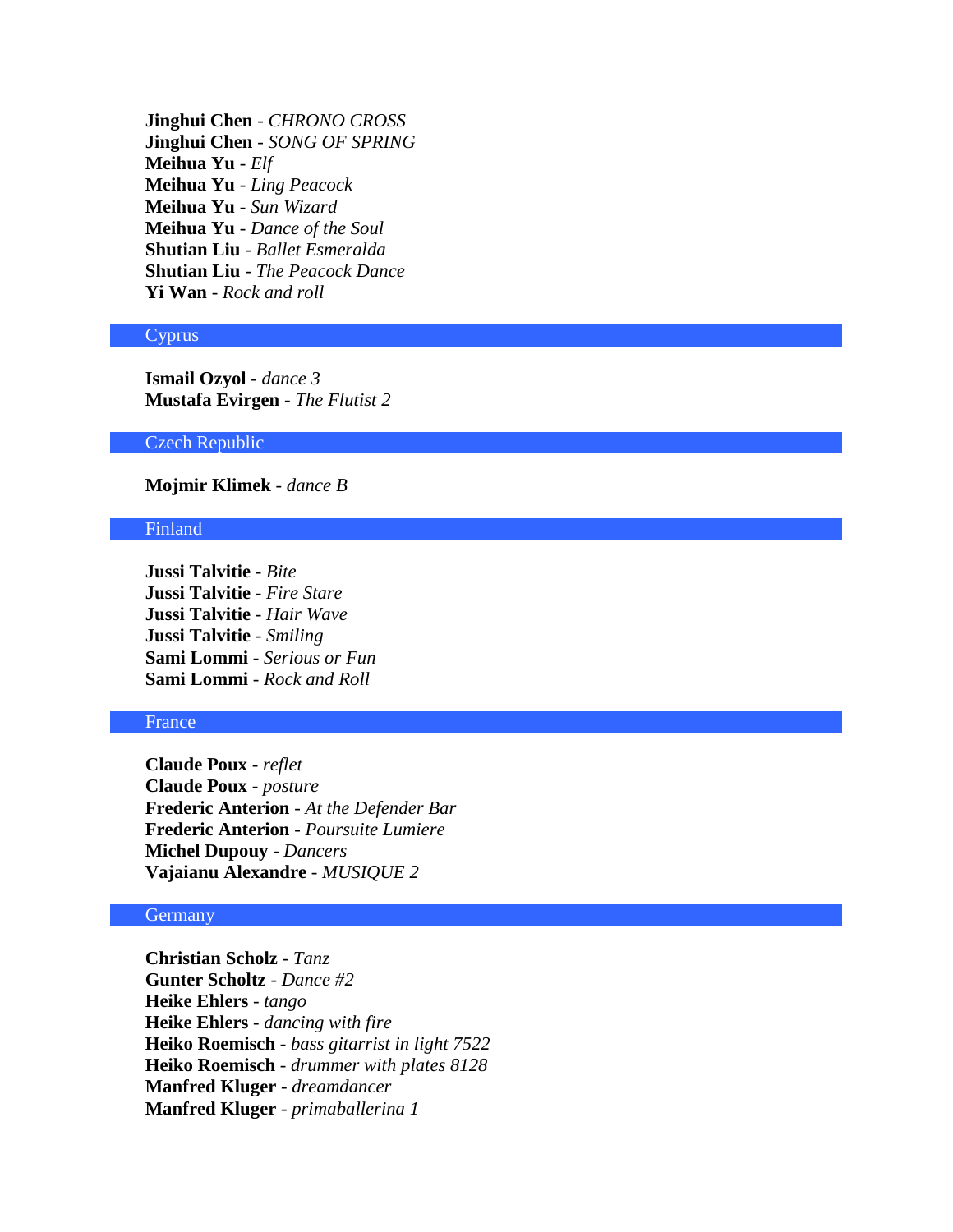**Manfred Kluger** - *primaballerina 3* **Manfred Kluger** - *make music 2* **Ratomir dr. Radomirovic** - *trompeter* **Ratomir dr. Radomirovic** - *dance 4* **Ratomir dr. Radomirovic** - *dance 2*

#### **Ghana**

**Naoki Takyo** - *Guitarist*

#### **Greece**

**Gerasimos Kouvaras** - *Street musicians*

# Hong Kong

**Chau Kei Checky Lam** - *Dancer & Shadow* **Chau Kei Checky Lam** - *Latin Dance* **Chau Kei Checky Lam** - *Latin Dance 2*

#### Hungary

**Ibolya Stipsits** - *Ballerina* **Ibolya Stipsits** - *Spirit* **Irene Becker** - *Gucha* **Irene Becker** - *Dayereh Player* **Irene Becker** - *Play Me My Song* **Irene Becker** - *Let Me Hear* **Laszlo Peli** - *The prey* **Laszlo Peli** - *Temptation* **Laszlo Peli** - *Billy Cobham* **Laszlo Peli** - *Trance* **Peter Talos** - *Pain* **Zoltan Bese** - *Musical clown* **Zoltan Bese** - *Bass*

## India

**Bharathkumar Hegde** - *Ability Unlimited 1* **Kuntal Paul** - *Flutist Of Sam Sand Dunes* **Kuntal Paul** - *ODISSI DANCER OF INDIA* **Mukesh Srivastava** - *Violinist*

# Indonesia

**David Somali-Chow** - *Elviejo Almacen* **Pimpin Nagawan** - *The Pink Shadows*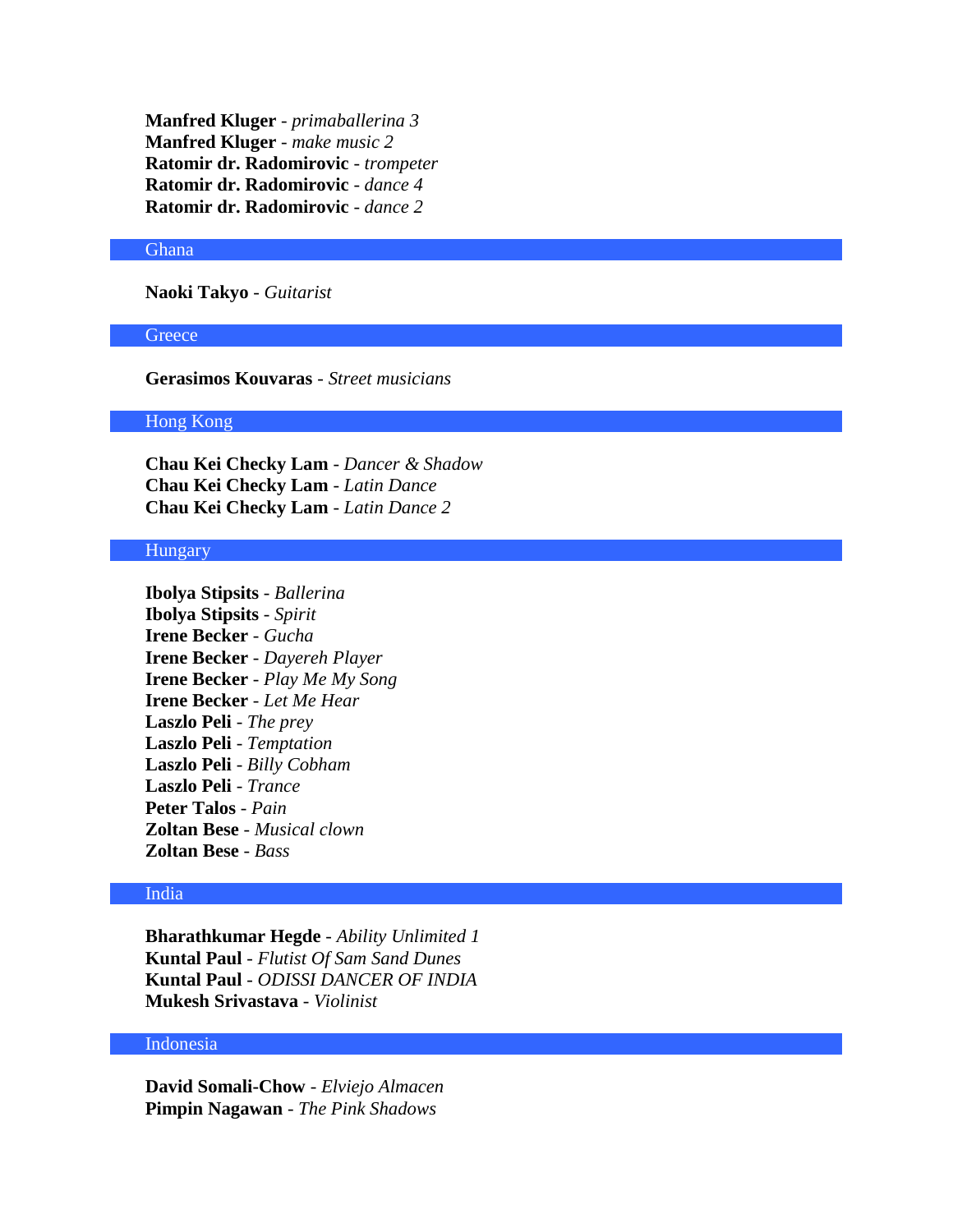**Pimpin Nagawan** - *A Beauty In Purple* **Pimpin Nagawan** - *The Light Dancer* **Pimpin Nagawan** - *Pink Ballerina*

# Ireland

**Paul Reidy** - *LOCKHARTS DANCE* **Paul Reidy** - *FAIRY LIGHTS* **Paul Reidy** - *FALLEN DANCER* **Paul Reidy** - *BLUE ROSE*

#### Italy

**Angiolo Manetti** - *Feeling a good sound* **Angiolo Manetti** - *Masai Dance* **Angiolo Manetti** - *Unusual shopping* **Emanuele Zuffo** - *Divina concert* **Luca Venturi** - *Ballet rehearsals at Lincoln Center* **Marco Garabello** - *Harp* **Marco Garabello** - *Pregnant* **Marco Garabello** - *Viola* **Villa Riccardo** - *Hard Rock*

# Luxembourg

**Jean-Luc Brausch** - *Sublind (BW)* **Jean-Luc Brausch** - *Soil* **Jean-Luc Brausch** - *Down (BW)*

#### Macao

**Chan Seng Tang** - *Swan Lake* **Chan Seng Tang** - *Young Ballet Dancer* **Chan Seng Tang** - *Tough Lover* **Chan Seng Tang** - *Jumping Folk Dance* **Kai Lon Tang** - *Swan Dance 5* **Kai Lon Tang** - *Move and Still 9* **Kai Lon Tang** - *Wake Up*

# New Zealand

**Ilan Wittenberg** - *First Position* **Ilan Wittenberg** - *Pink Tutu* **Ilan Wittenberg** - *Ponite*

#### **Norway**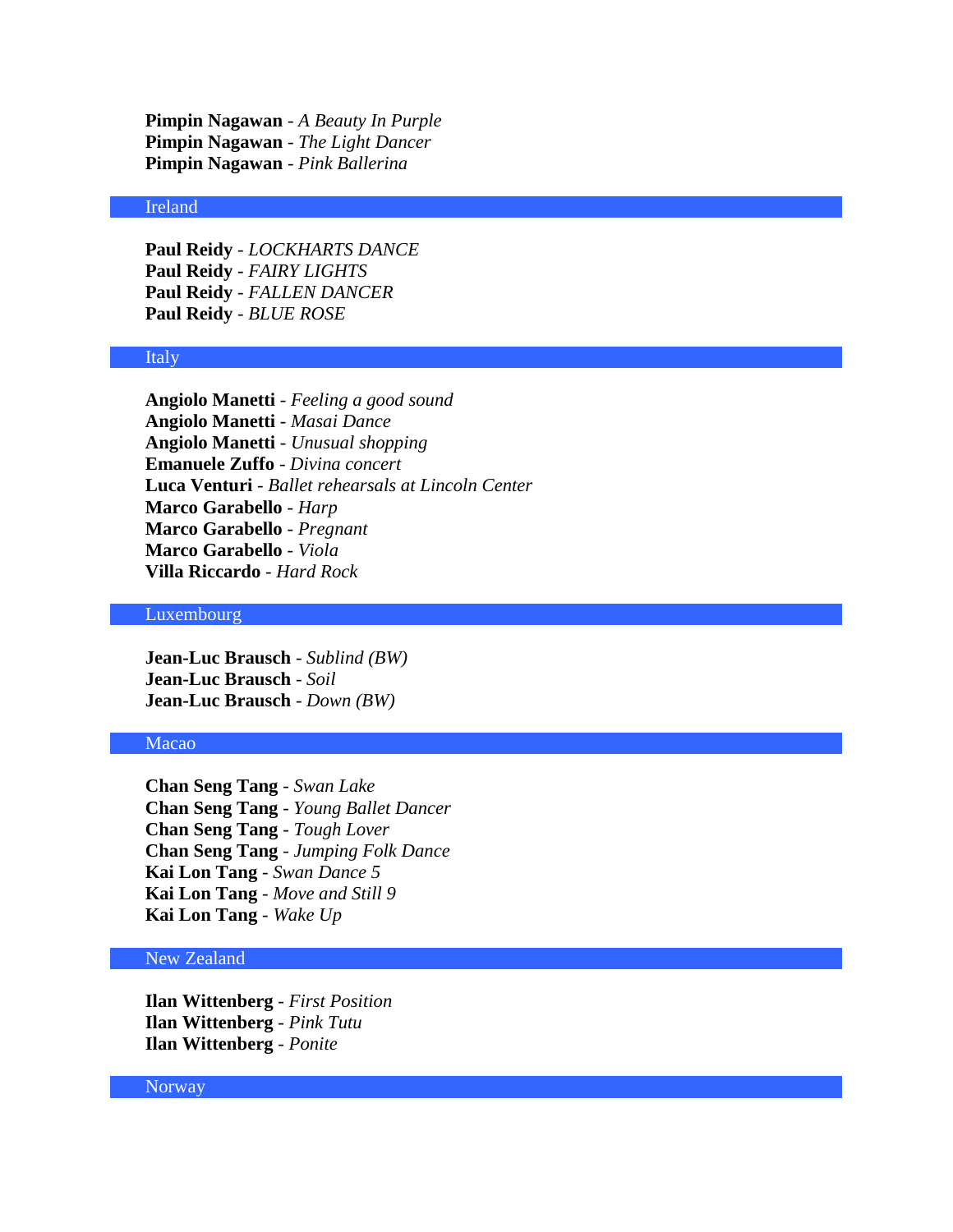**Knut Ivar Skogland** - *Live At Byscenen* **Walter Dragland** - *Dans grønn lilla F2* **Walter Dragland** - *Hot Dancing* **Walter Dragland** - *Street Music M4*

#### Oman

**Moosa AlRezaiqi** - *Folkloric songs* **Naif Al-Ruqaishi** - *sing alone*

#### Qatar

**Abdulla ALMushaifri** - *Rappa Man*

Romania

**Savescu Flavian** - *Valtz*

## Russia

**Vladimir Proshin** - *Rehearsal in the Philharmonic-03* **Vladimir Proshin** - *The Dance*

#### Samoa

**Stuart Chape** - *Bhutan festival 1* **Stuart Chape** - *Bhutan festival 2* **Stuart Chape** - *Bhutan festival 4*

#### Saudi Arabia

**Ahmed Alibrahim** - *Indonesian Folklore*

### Serbia

**Djordje Vukicevic** - *Guitar* **Djordje Vukicevic** - *Musique* **Djordje Vukicevic** - *Violin and Rose* **Vojislav Vojo Pesterac** - *Guca 6* **Zoran Milutinovic** - *Dance 3*

# Singapore

**David Poey-Cher Tay** - *Tradition* **David Poey-Cher Tay** - *Ballet*

Slovenia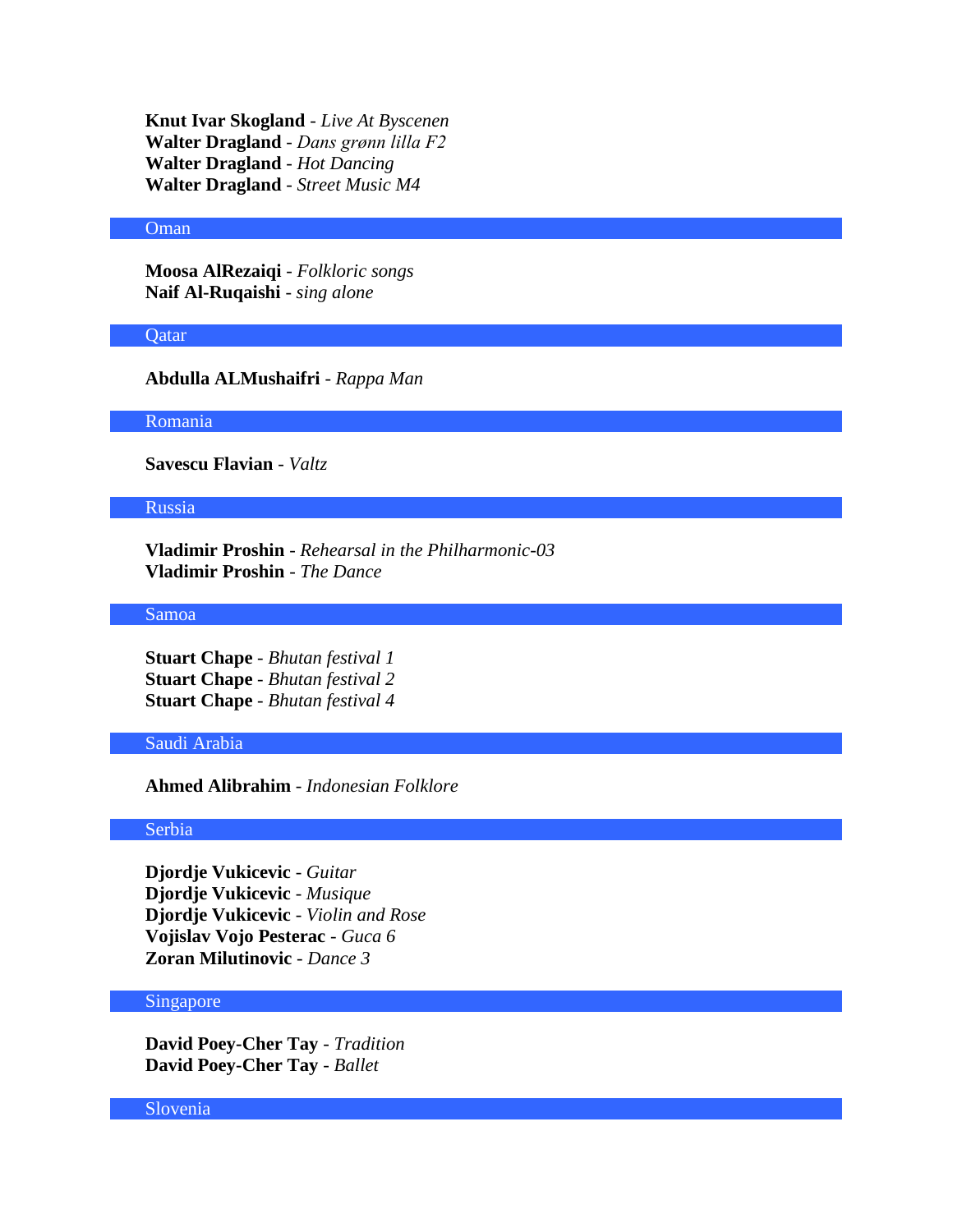**Igor Debevec** - *Man with bas* **Igor Debevec** - *Dance*

# Spain

**Jordi Egea Torrent** - *metro i music* **Jordi Egea Torrent** - *nit boja* **Jose Alfredo Estefania Flano** - *ENTRE ARCOS* **Santiago Choliz** - *ballet dancer 03* **Txema Lacunza** - *Enfoc 03* **Txema Lacunza** - *Gaitero* **Txema Lacunza** - *Kandinsky* **Txema Lacunza** - *Tocando la txalaparta*

# Sweden

**Jan-Thomas Stake** - *Deathstars* **Jan-Thomas Stake** - *Cello* **Jan-Thomas Stake** - *Too loud* **Jan-Thomas Stake** - *Gene* **Mikael Bengtsson Lestander** - *Rockin band* **Mikael Bengtsson Lestander** - *Singing girl*

#### **Turkey**

**Ahmet Kemal Akinci** - *dancer* **Ferah Budak** - *DERVISH* **Ferah Budak** - *DERVISHES* **Ferah Budak** - *DERVISH-I*

# Ukraine

**Oleg Kutskiy** - *Bandore player* **Oleg Kutskiy** - *Dance his youth* **Oleg Kutskiy** - *Street musicians* **Oleg Kutskiy** - *Street musicians-1*

# United Arab Emirates

**Abdul Rab Sawad** - *Ayala - UAE Traditional Dance* **Abdul Rab Sawad** - *Hamar Dance*

# United Kingdom

**Darrell Oakden** - *Lost in Music* **Darrell Oakden** - *Beach Busker*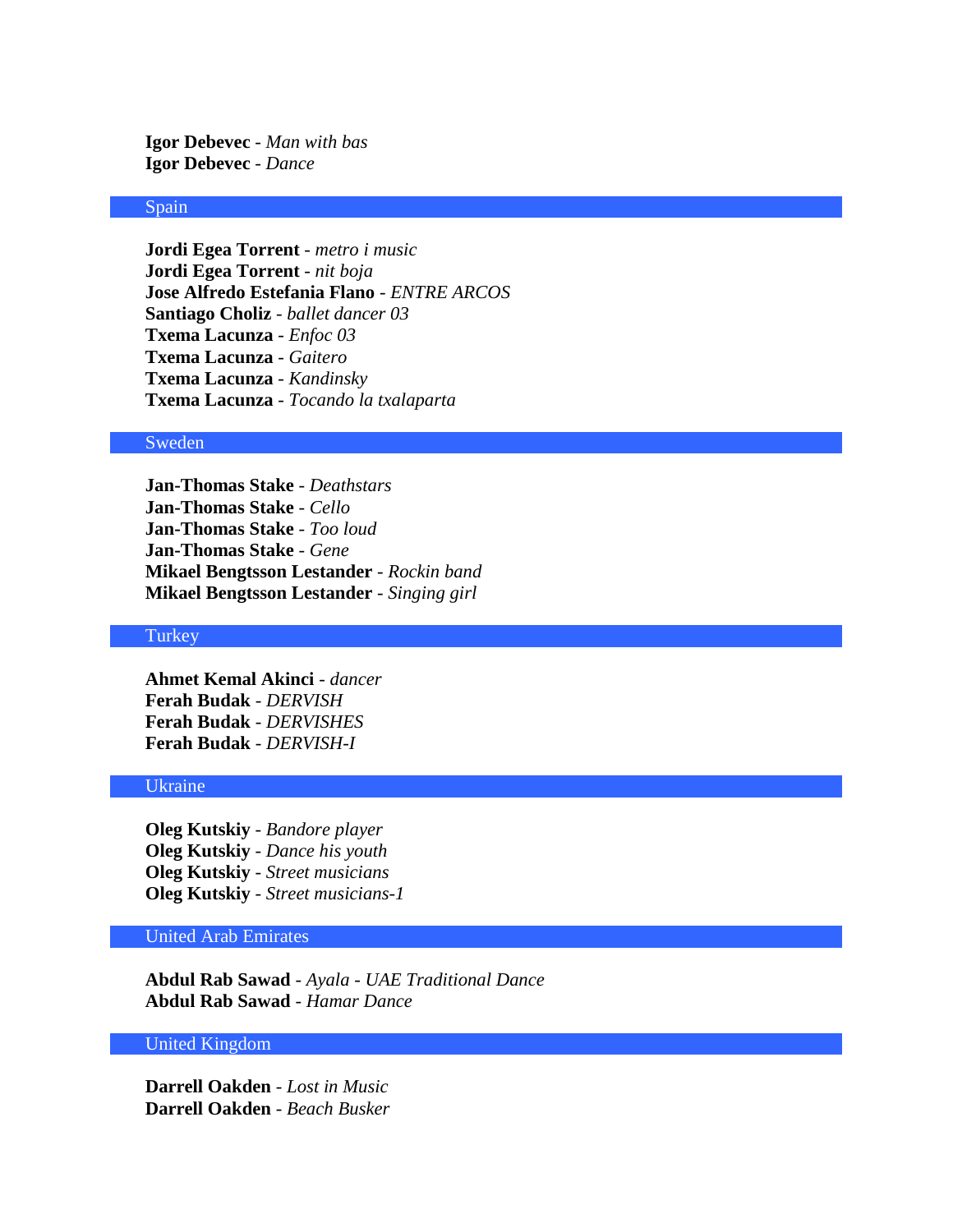**Kaz Diller** - *Dancing Eyes* **Neil Maughan** - *Dancing On The Streets* **Neil Maughan** - *The Music Of Love* **Paul Radden** - *Conducting* **Pietro Rocchiccioli** - *The Pianist* **Robert Harvey** - *Spear Dance* **Robert Millin** - *Ballet Trio* **Terry Donnelly** - *Street dancer* **Terry Donnelly** - *Reach for the stars* **Terry Donnelly** - *Dancing Guys* **Terry Donnelly** - *London Sax player*

# USA

**Clinton Fitch** - *Texas Blues* **Dave Whitson** - *Start of the Dance* **Dave Whitson** - *Dancing Nude 3* **Dave Whitson** - *Dancing in the Light 9* **Janet Chung** - *Dreaming in Dunhuang* **Janet Chung** - *Harlem Dance*

#### Vietnam

**Nguyen Vu Phuoc** - *Dancing with farm* **Nguyen Vu Phuoc** - *Melodies of the homeless man* **Nguyen Vu Phuoc** - *Melodies in behind city* **Nguyen Vu Phuoc** - *Homeless melody* **Tanh Nguyen Minh** - *Folk dance*

> 2nd International Salon of Photography **"MNE OPEN 2014"**

#### **Awards** Theme **D) Child**

**FIAP Gold medal - Lung-Tsai Wang**, Taiwan, Colorful Smile **PSA Gold medal - Vladimir Proshin**, Russia, Wonderment **DPA Gold medal - Tanh Bui Van**, Vietnam, DUA VUI SONG NUOC **SALON Gold medal - Mamdooh Alsaleh**, Bahrain, Shower time 2 **FIAP Silver medal - Stuart Chape**, Samoa, Paddlers **DPA Silver medal - Chau Kei Checky Lam**, Hong Kong, Joyful Jump **SALON Silver medal - Ahmed Alibrahim**, Saudi Arabia, Thinking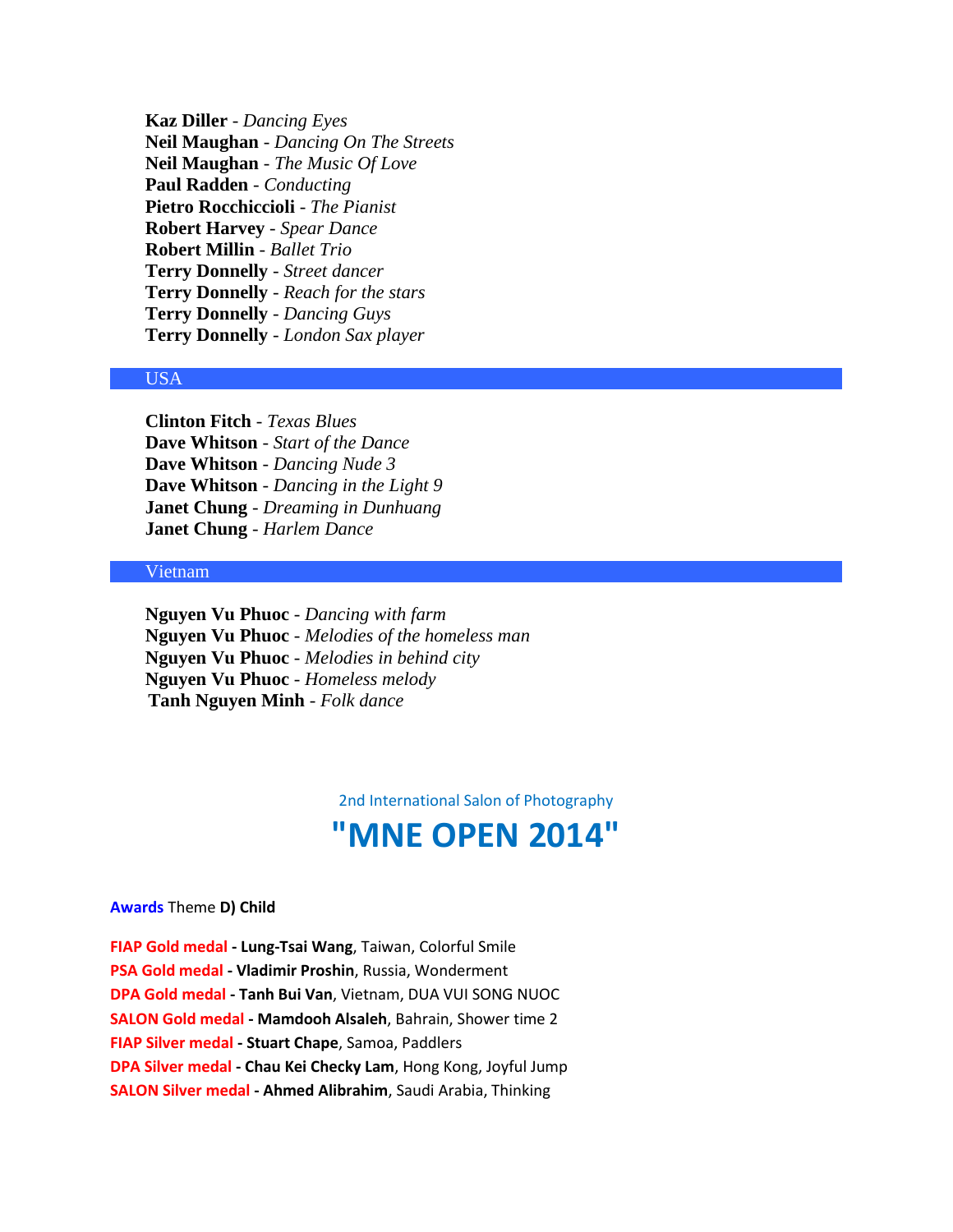**FIAP Bronze medal - Mohammed Yousef**, Kuwait, I see Hope **DPA Bronze medal - Txema Lacunza**, Spain, Celia y el abuelo **SALON Bronze medal - Maja Sivec**, Slovenia, WHISPERING **FIAP HM - Almoatasem Alismaili**, USA, glance of hope **FIAP HM - David Somali-Chow**, Indonesia, Two Himba boys by the school **FIAP HM - Dheaa Aziz**, Iraq, Eyes **FIAP HM - Stefan Magdo**, Romania, Inocense **FIAP HM - Terry Donnelly**, United Kingdom, I will not be caught **FIAP HM - Vinh Mai**, USA, Newborn **PSA HM - Yong Lin**, China, Little sister friend **PSA HM - Yung Niem**, Canada, Little monks playing **PSA HM - Zhiliang Ye**, China, Our childhood **DPA HM - Ahmed Hameed**, Bahrain, Innocence **DPA HM - Daniel Lybaert**, Netherlands, Stiekem **DPA HM - Hamed AlGhanboosi**, Oman, Careless **DPA HM - Huy Lu Huynh Thanh**, Vietnam, Stranger **DPA HM - Moosa AlRezaiqi**, Oman, Reading **DPA HM - Oleg Kutskiy**, Ukraine, Slum children **SALON HM - Abdullah Dhiaa Aldeen**, Iraq, xo child **SALON HM - Brian Baker**, United Kingdom, Wet wet wet **SALON HM - Mohammed Al Sulaili**, Saudi Arabia, School **SALON HM - Okan Karakas**, Turkey, Blue Eyes **SALON HM - Osama Alsulami**, Saudi Arabia, Pupil of Bukhara

**SALON HM - Zee Kek Heng**, Singapore, Jump down the waterfall

2nd International Salon of Photography

# **"MNE OPEN 2014"**

# **Accepted** Theme **D) Child**

#### Australia

**Joseph Tam** - *Color Our Life* **Joseph Tam** - *Fun Run* **Joseph Tam** - *Cry For Help* **Wai Man Tsim** - *Running Down Together* **Wai Man Tsim** - *Two In Basket*

# Bahrain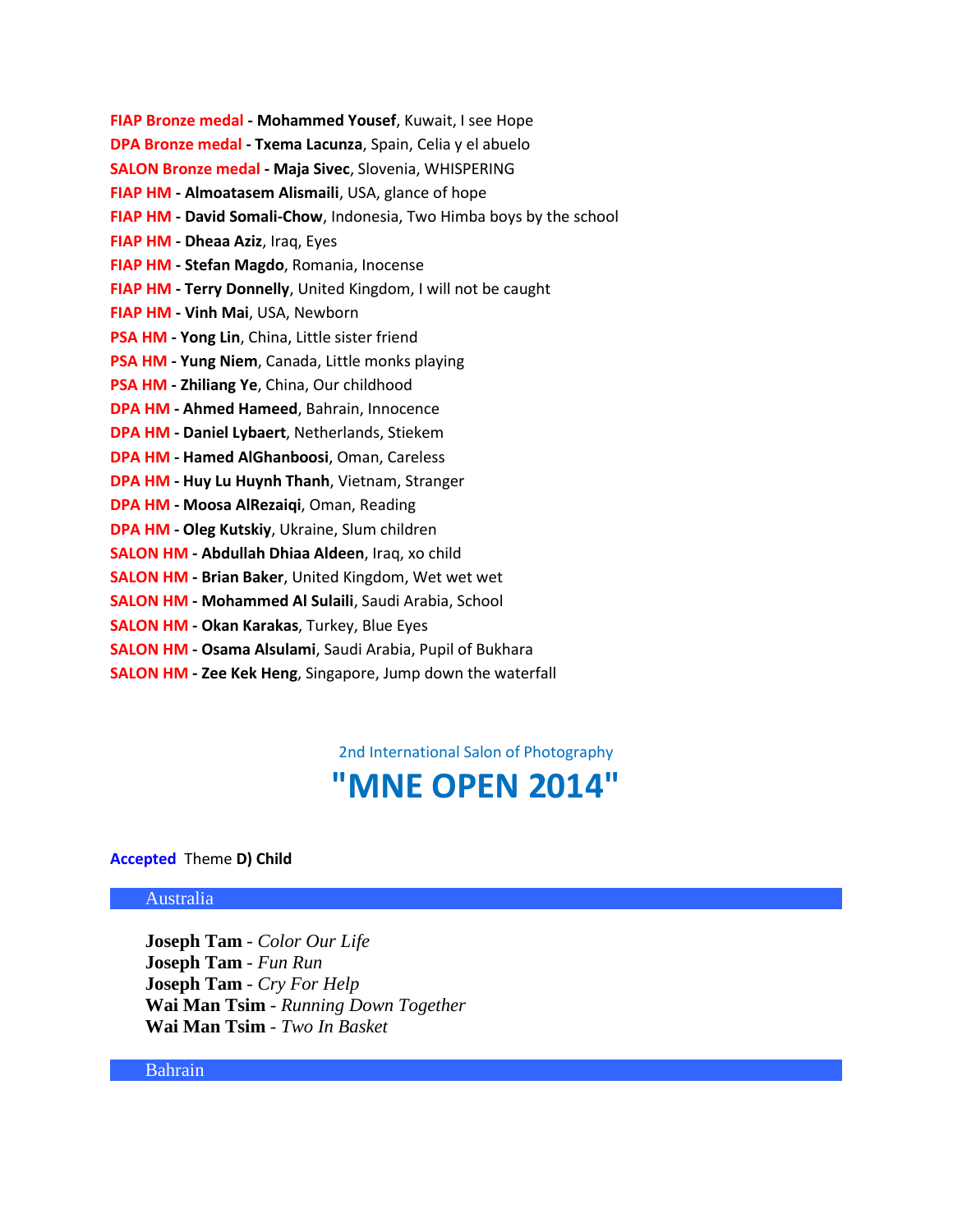**Ahmed Hameed** - *Innocence* **Ahmed Hameed** - *A Smile From The Heart* **Ahmed Hameed** - *For A Drink* **Mamdooh Alsaleh** - *Agadir* **Mamdooh Alsaleh** - *Shower time 2* **Mamdooh Alsaleh** - *Tom Sawyer*

#### Bosnia and Herzegovina

**Slobodan Krstic** - *ASTRA* **Slobodan Krstic** - *The ambience* **Slobodan Krstic** - *MISO 2*

## Bulgaria

**Yuliy Vasilev** - *Water*

#### Canada

**Wendi Donaldson** - *Happy Tigers* **Wendi Donaldson** - *The Tomboy* **Yung Niem** - *Cat lover* **Yung Niem** - *Little monks playing* **Yung Niem** - *Little Myanmar girl*

# China

**Jianzhen Chen** - *That one* **Qiong Wu** - *Then water* **Shengxiang Cai** - *Shepherd boy* **Shengxiang Cai** - *Private Message* **Shengxiang Cai** - *Junior partner* **Shihong Wang** - *The little girl* **Wuwang Lin** - *Smile* **Yi Wan** - *Child Playing With Water* **Yi Wan** - *Mention Girl Water* **Yong Lin** - *Childlike innocence* **Yong Lin** - *Little sister friend* **Yong Lin** - *Coco style* **Yue Liu** – *Snow Children Playing* **Yue Liu** - *Snowspeede* **Zhiliang Ye** - *Our childhood*

# **Croatia**

**Zoran Makarovic** - *At the entrance of the citadel*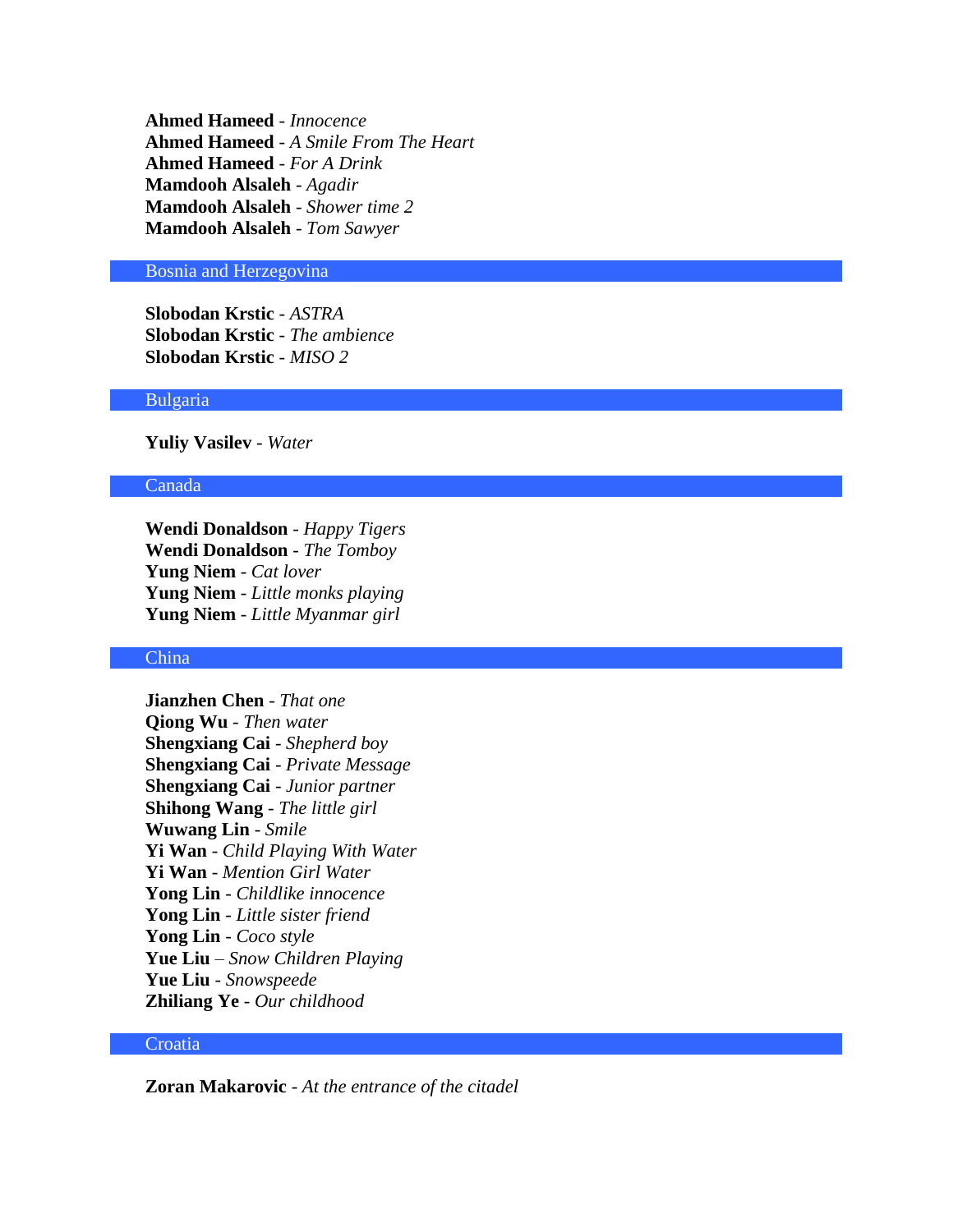#### Cyprus

**Mustafa Evirgen** - *Garip* **Mustafa Evirgen** - *Street Games*

# Czech Republic

#### **Mojmir Klimek** - *my room*

# France

**Claude Poux** - *au coin du feu* **Claude Poux** - *little boy* **Claude Poux** - *sieste* **Claude Poux** - *svp* **Michel Dupouy** - *In the mist* **Michel Dupouy** - *Jeux d'eau* **Michel Dupouy** - *Refreshing game* **Vajaianu Alexandre** - *MA BICYCLETTE*

# **Germany**

**Anke Berger** - *Zerplatzt* **Heiko Roemisch** - *dog attached liitle child 5484* **Ratomir dr. Radomirovic** - *child of street* **Roland Heinzl** - *Bettelscharm*

# Hong Kong

**Chau Kei Checky Lam** - *Joyful Jump* **Chau Kei Checky Lam** - *Who can catch* **Chau Kei Checky Lam** - *Happy Bath* **Chau Kei Checky Lam** - *Water Polo Game* **Xing Fang Su** - *Dont Run* **Xing Fang Su** - *Hanging* **Xing Fang Su** - *Girls Soccer* **Xing Fang Su** - *Village Girls*

# Hungary

**Ibolya Stipsits** - *Catherine* **Ibolya Stipsits** - *Happy* **Irene Becker** - *Fulani Boy and Goat* **Irene Becker** - *Girl from Kajuru* **Peter Talos** - *Fates* **Zoltan Lokos** - *Mother and child*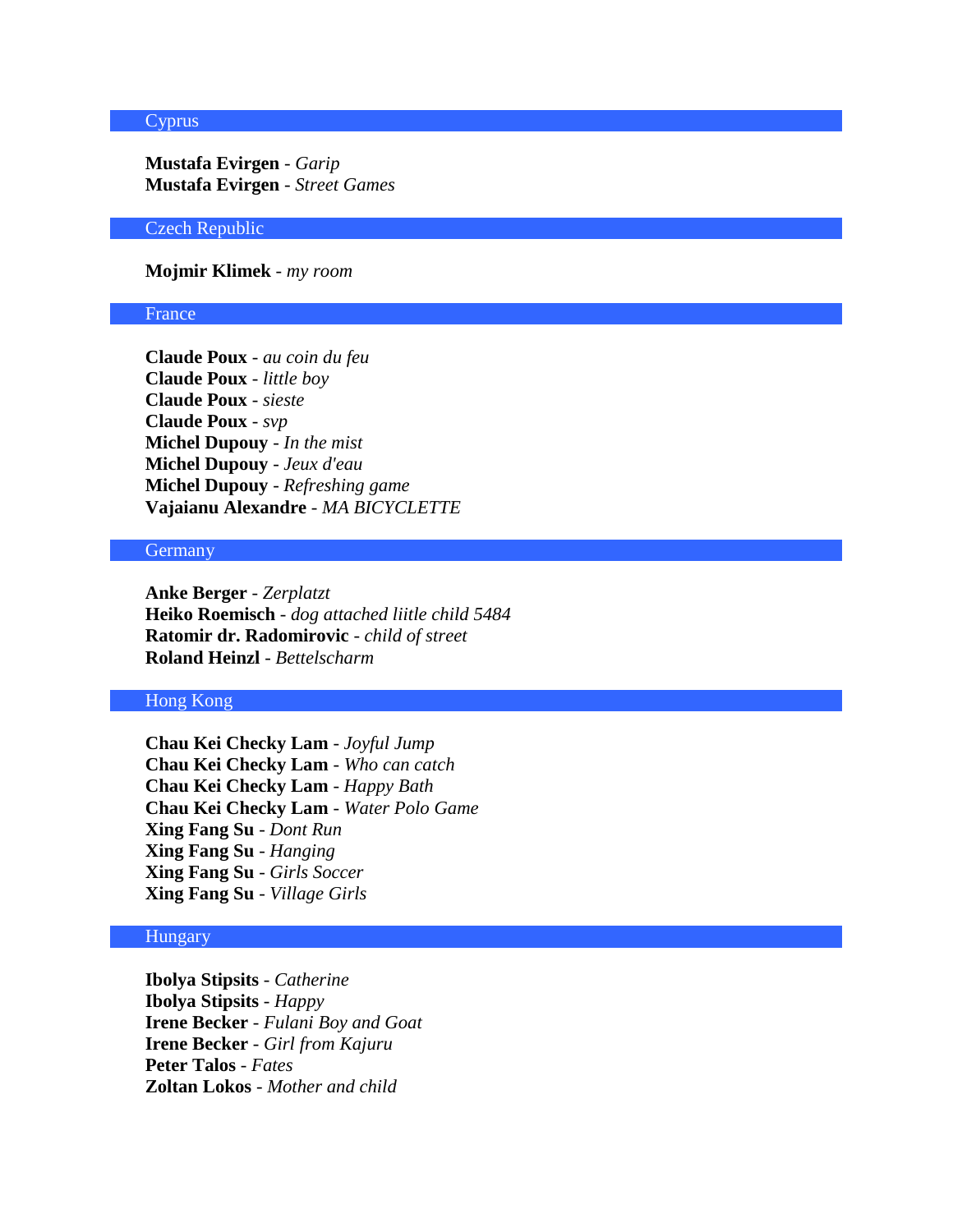# India

**Mukesh Srivastava** - *Three Women And A Child* **Sandip Sarkar** - *Hidden sorrow* **Subrata Bysack** - *THIRST*

### Indonesia

**David Somali-Chow** - *Two Himba boys by the school* **Pimpin Nagawan** - *Boy And Cock* **Pimpin Nagawan** - *Blowing*

#### Iraq

**Abdullah Dhiaa Aldeen** - *child locing* **Abdullah Dhiaa Aldeen** - *black cat* **Abdullah Dhiaa Aldeen** - *xo child* **Ameen Alali** - *child sad* **Dheaa Aziz** - *Hopes Shattered* **Dheaa Aziz** - *Eyes* **Dheaa Aziz** - *Waiting* **Taisir Mehdi** - *Shame*

# Italy

**Angiolo Manetti** - *Fear in eyes* **Luca Venturi** - *Bolivian Looks* **Marco Garabello** - *Sport* **Villa Riccardo** - *Hallo from Uzbekistan* **Villa Riccardo** - *Panorama*

# Kuwait

**Abdulrahman Alterkait** - *Just smile* **Abdulrahman Alterkait** - *On the rock* **Abdulrahman Alterkait** - *Children behind the grille* **Abdulrahman Alterkait** - *Mud house smiling* **Majed Ali** - *back to school* **Majed Ali** - *candel life* **Mohammed Yousef** - *Homeless Shelter* **Mohammed Yousef** - *I see Hope* **Mohammed Yousef** - *Pain and Hope* **Mohammed Yousef** - *Sorrow* **Yousef Almuhanna** - *nepalian girls* **Yousef Almuhanna** - *it's about education*

# Macao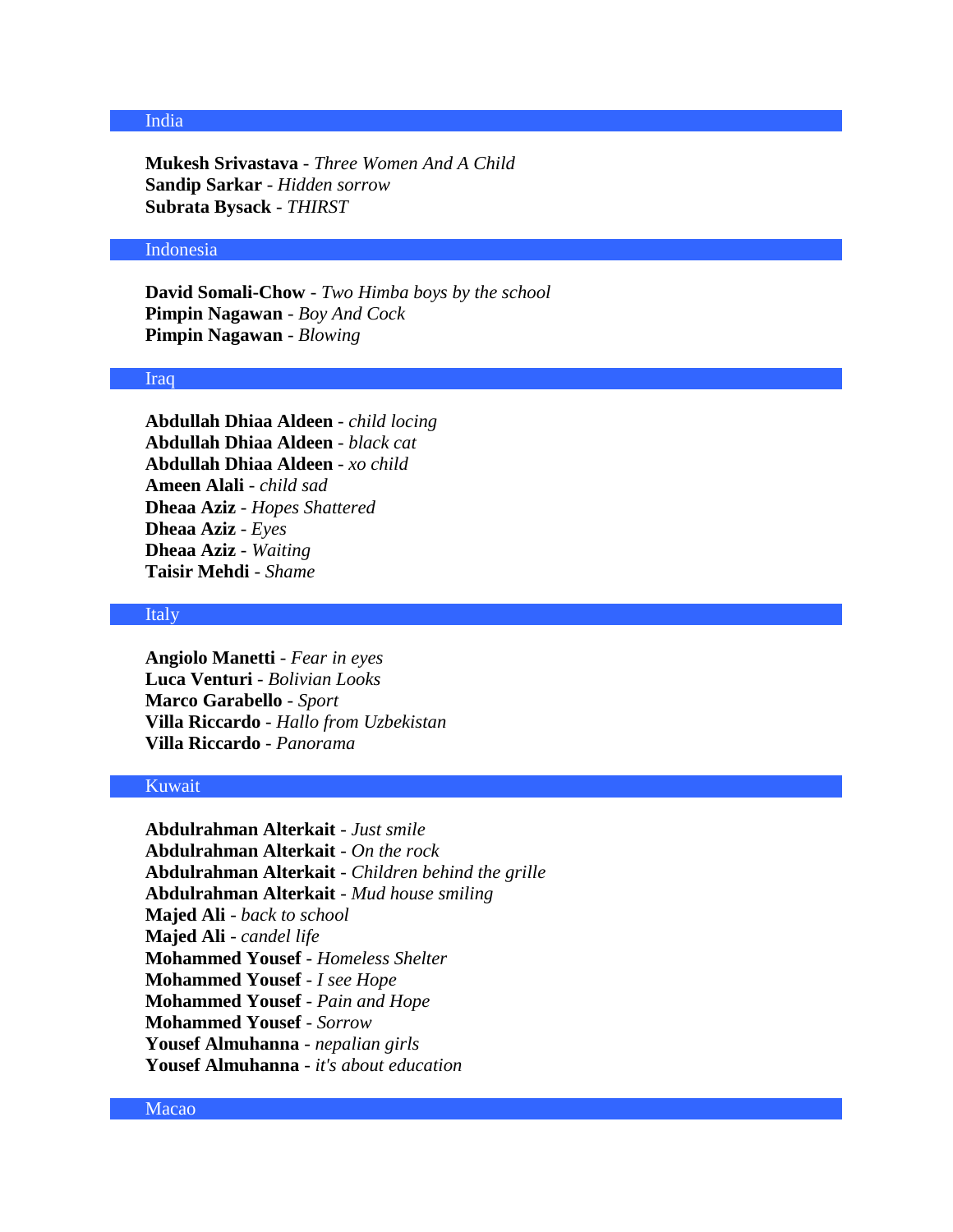**Chan Seng Tang** - *Future Runner*

**Netherlands** 

**Daniel Lybaert** - *Stiekem*

New Zealand

**Ilan Wittenberg** - *Blue Eyes* **Ilan Wittenberg** - *First Time Standing*

### Norway

**Atle Sveen** - *Magical reading* **Irene S. Osberg** - *Dreaming* **Irene S. Osberg** - *Miss Remiss*

# Oman

**Hamed AlGhanboosi** - *Careless* **Hamed AlGhanboosi** - *IndianGirls* **Hamed AlGhanboosi** - *Innocent* **Maha Al Mandhari** - *brother's kindliness* **Majid Alamri** - *Child Barabay* **Majid Alamri** - *Children Martabouri2* **Moosa AlRezaiqi** - *Reading* **Moosa AlRezaiqi** - *Girl from Nepal 2* **Naif Al-Ruqaishi** - *joy of a child*

# **Qatar**

**Abdulla ALMushaifri** - *Smile behind the bars*

#### Romania

**Lajos Nagy** - *Sorrowful* **Lajos Nagy** - *With my dog* **Stefan Magdo** - *Inocense* **Stefan Magdo** - *Little shepard*

# Russia

**Sergey Anisimov** - *girl and reindeer* **Viktor Kanunnikov** - *Children of Cambodia 7* **Viktor Kanunnikov** - *Children of Cambodia 15* **Viktor Kanunnikov** - *Children of Cambodia 17*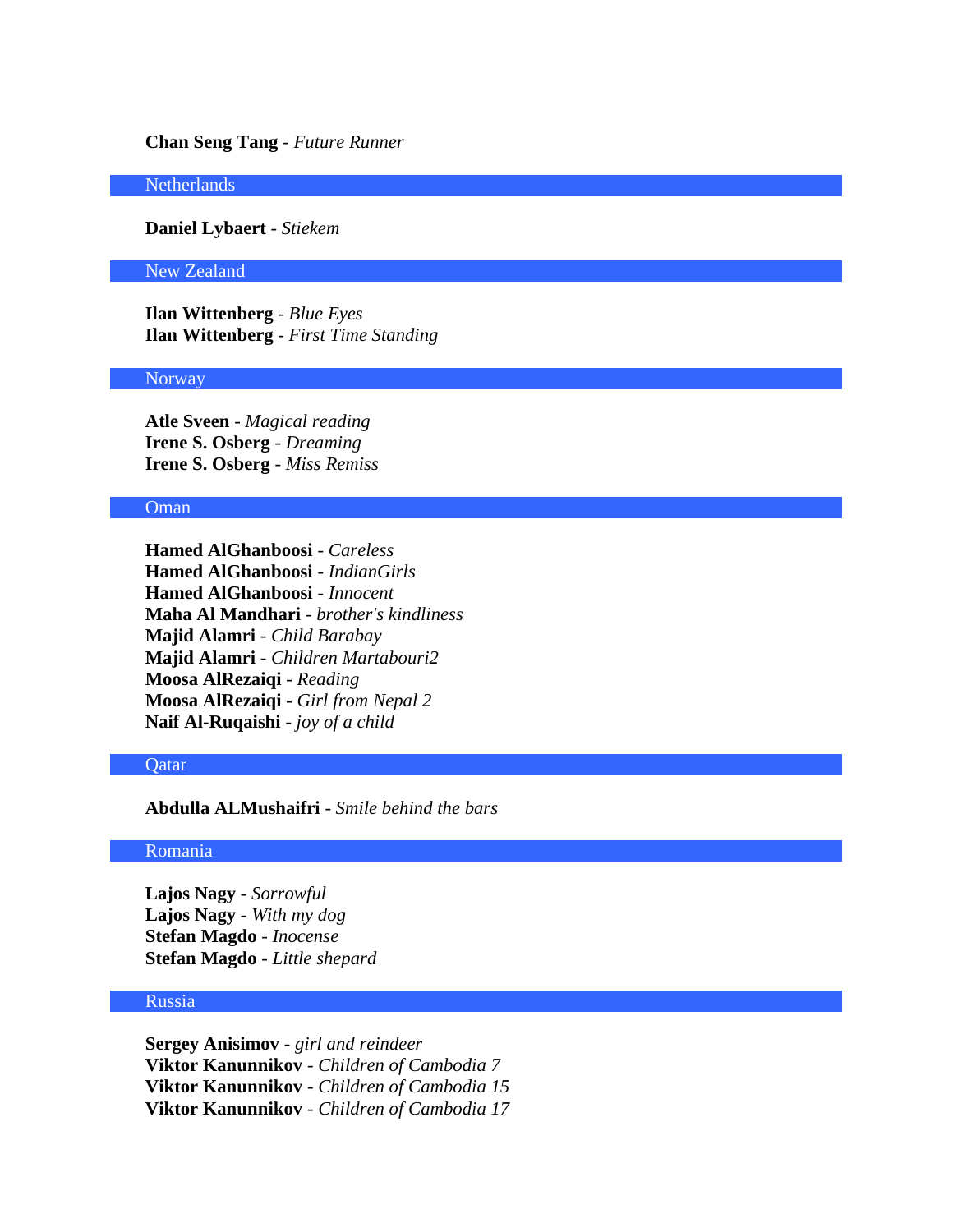**Vitaliy Podgurchenko** - *Children and dogs* **Vladimir Proshin** - *Playing with the butterflies* **Vladimir Proshin** - *Wonderment* **Yury Pustovoy** - *The girl from India* **Yury Pustovoy** - *Tibetian girl*

#### Samoa

**Stuart Chape** - *Lisa* **Stuart Chape** - *Paddlers* **Stuart Chape** - *Take our photo*

### Saudi Arabia

**Ahmed Alibrahim** - *School Child 3* **Ahmed Alibrahim** - *Child prisoner 2* **Ahmed Alibrahim** - *Thinking* **Jassim Ali Al-Mulla** - *Welcome to my Home* **Jassim Ali Al-Mulla** - *Maryam M* **Mohammed Al Sulaili** - *My Sis* **Mohammed Al Sulaili** - *Omo Girls* **Mohammed Al Sulaili** - *School* **Mohammed Alnaser** - *Tannu* **Mohammed Alnaser** - *At School* **Osama Alsulami** - *Pupil of Bukhara*

# Serbia

**Djordje Vukicevic** - *Theatre* **Vojislav Vojo Pesterac** - *Fog-Nadja 8634* **Vojislav Vojo Pesterac** - *Different interests 9998* **Zoran Milutinovic** - *In the Train*

# Singapore

**David Poey-Cher Tay** - *Disturbed* **David Poey-Cher Tay** - *Playful* **David Poey-Cher Tay** - *Bright eyes* **Giap Chiu Teo** - *Three Boy Two Girl* **Zee Kek Heng** - *Jump down the waterfall*

# Slovenia

**Maja Sivec** - *FATHER LOVE* **Maja Sivec** - *WHISPERING* **Maja Sivec** - *MASAGE TO MY SISTER*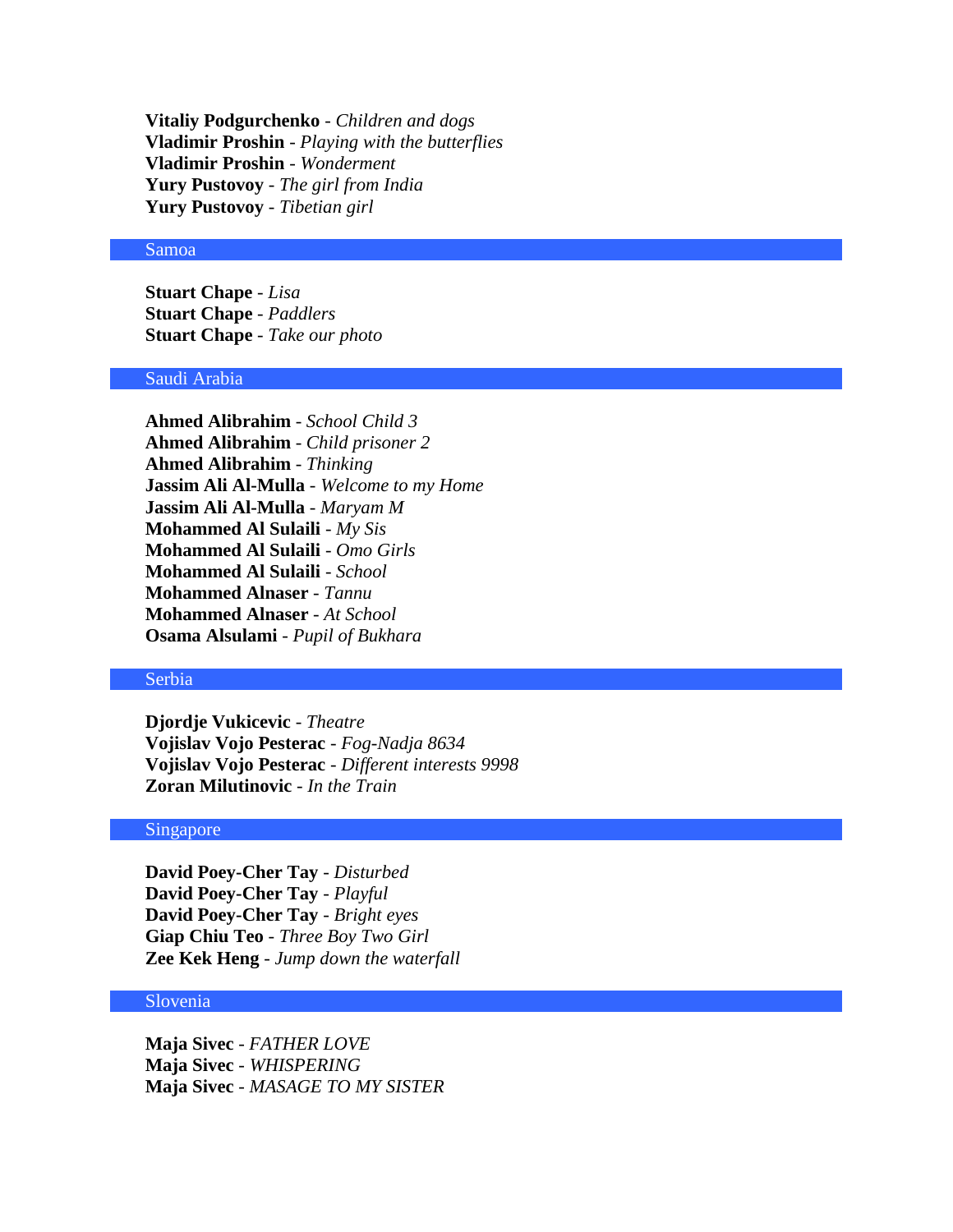## Spain

**Txema Lacunza** - *Carnaval de Solsona 02* **Txema Lacunza** - *Celia y el abuelo* **Txema Lacunza** - *Juego del aro 02*

#### Sweden

**Jan-Thomas Stake** - *Angry little man*

#### Taiwan

**Lung-Tsai Wang** - *Laughter* **Lung-Tsai Wang** - *My Little Brother* **Lung-Tsai Wang** - *Simple Childhood* **Lung-Tsai Wang** - *Colorful Smile*

#### Turkey

**Ahmet Kemal Akinci** - *hood* **Ferah Budak** - *CHILD WRESTLER* **Okan Karakas** - *Blue Eyes* **Okan Karakas** - *Look at me*

#### Ukraine

**Oleg Kutskiy** - *Slum children*

## United Arab Emirates

**Abbas Kapadia** - *PRAYER WHEELS* **Abdul Rab Sawad** - *South Dance*

#### United Kingdom

**Brian Baker** - *Wet wet wet* **Darrell Oakden** - *Recruits are wanted* **David Tait.** - *Learning calligraphy.* **Stephen Bassett** - *Peeking* **Terry Donnelly** - *Final push* **Terry Donnelly** - *I will not be caught* **Terry Donnelly** - *Winning the race*

# USA

**Almoatasem Alismaili** - *tale eyes* **Almoatasem Alismaili** - *glance of hope*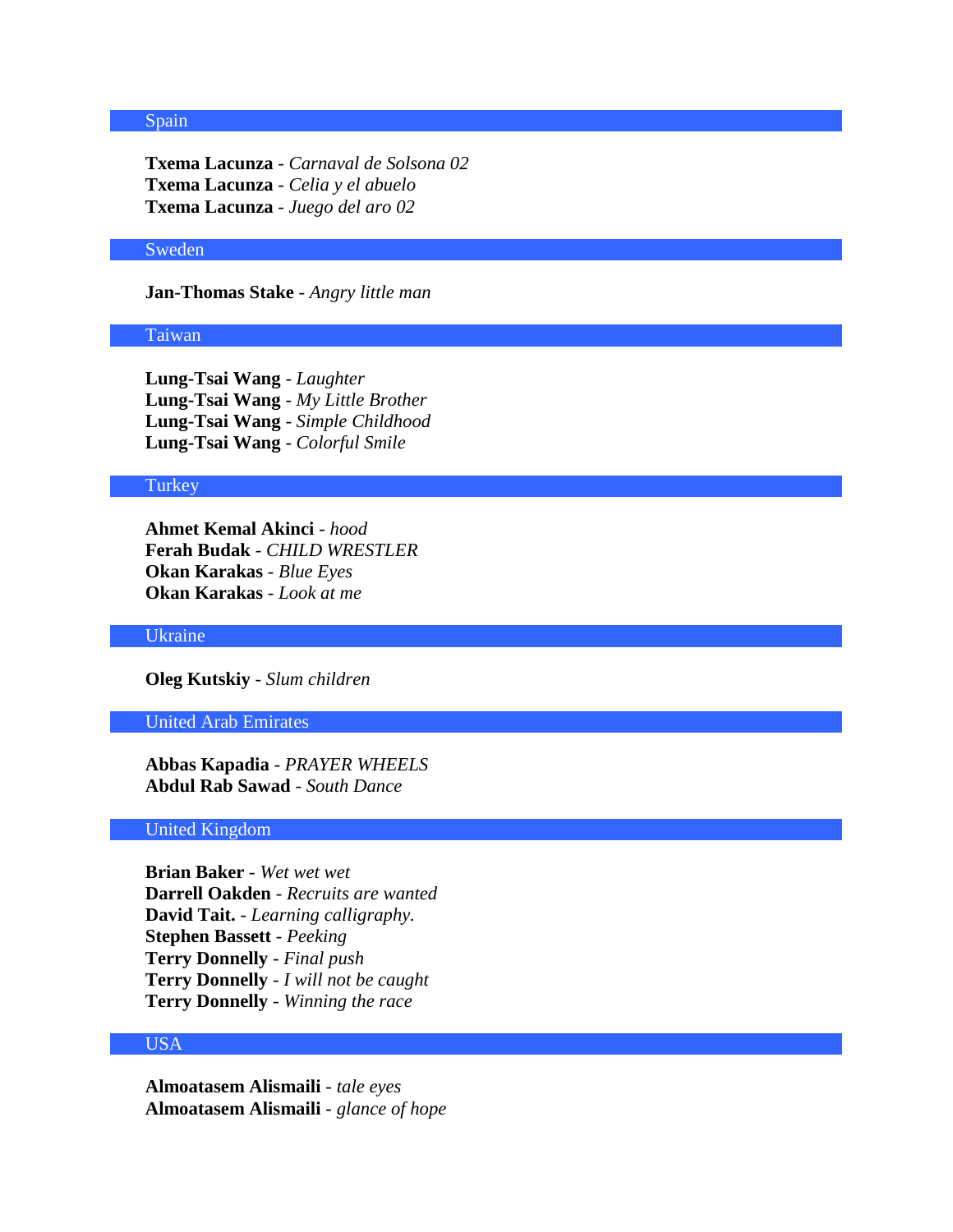**Dilip Patel** - *Loved ones* **Vinh Mai** - *Newborn*

#### Vietnam

**Huy Lu Huynh Thanh** - *Stranger* **Huy Lu Huynh Thanh** - *When mother is not home* **Nguyen Duc Thang** - *Breastfeeding* **Tang Quang Trong** - *BA CHI EM* **Tang Quang Trong** - *DOI BAN* **Tang Quang Trong** - *ME VANG NHA* **Tang Quang Trong** - *THO NGAY* **Tanh Bui Van** - *DUA VUI SONG NUOC* **Tanh Bui Van** - *NO DUA* **Tanh Nguyen Minh** - *shy* **Thang Huynh Tan** - *PHAT AM*

2nd International Salon of Photography

# **"MNE OPEN 2014"**

#### **Awards** Theme **E) Open Color**

**FIAP Gold medal - Zoran Milutinovic**, Serbia, Reed **PSA Gold medal - Mamdooh Alsaleh**, Bahrain, Sadhu Smile **DPA Gold medal - Joseph Tam**, Australia, Cock Fighting **SALON Gold medal - Xing Fang Su**, Hong Kong, Steel Making **FIAP Silver medal - Zhen Wu**, China, Tea pattern **DPA Silver medal - Atle Sveen**, Norway, Ilva in the river **SALON Silver medal - Paul Reidy**, Ireland, VENUS **FIAP Bronze medal - Maciej Duczynski**, Poland, Netherlands **DPA Bronze medal - David Poey-Cher Tay**, Singapore, Fishing nets **SALON Bronze medal - Manfred Voss**, Germany, shadows **FIAP HM - Borislav Milovanovic**, Serbia, Cerovo08 **FIAP HM - Jinghui Chen**, China, DAYBREAK **FIAP HM - Kai Lon Tang**, Macao, Pilot **FIAP HM - Manfred Kluger**, Germany, haute couture 1 **FIAP HM - Slobodan Krstic**, Bosnia and Herzegovina, War **FIAP HM - Terry Donnelly**, United Kingdom, Manhattan Showers **PSA HM - Abdulrahman Alterkait**, Kuwait, Family in ruins **PSA HM - Pimpin Nagawan**, Indonesia, Struggled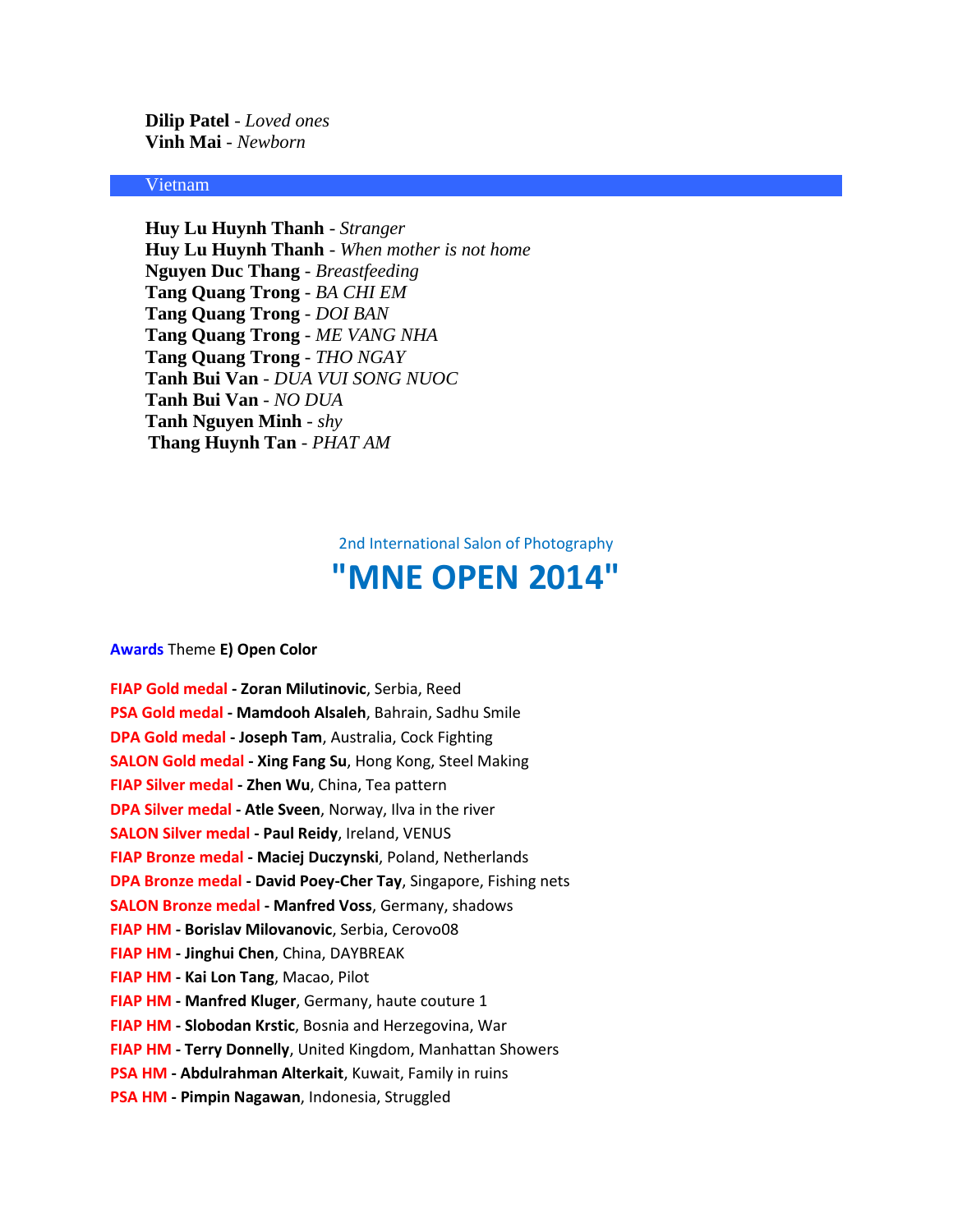- **PSA HM - Stuart Chape**, Samoa, Boat harbour
- **DPA HM - Chau Kei Checky Lam**, Hong Kong, Desolate Racing
- **DPA HM - Herbillon Christian**, Belgium, le grand puit
- **DPA HM - Huy Lu Huynh Thanh**, Vietnam, Moss Pillow
- **DPA HM - Laszlo Peli**, Hungary, morning Light
- **DPA HM - Salim Albusaidi**, Oman, girl
- **DPA HM - Yury Pustovoy**, Russia, Shapes of Desert
- **SALON HM - Djordje Vukicevic**, Serbia, Retrato
- **SALON HM - Haibo Chi**, China, Purse net
- **SALON HM - Julie Chadburn**, USA, Blue Heron
- **SALON HM - Roland Heinzl**, Germany, Waldoase
- **SALON HM - Tang Quang Trong**, Vietnam, LAM TUONG HOT
- **SALON HM - Vladimir Proshin**, Russia, Promenade

2nd International Salon of Photography

# **"MNE OPEN 2014"**

#### **Accepted** Theme **E) Open Color**

#### Australia

**David Miller** - *Loosing It* **David Miller** - *Melei Red Scarf* **David Miller** - *Village Girl* **Joseph Tam** - *Flying Horse* **Joseph Tam** - *Cock Fighting* **Joseph Tam** - *Dashing Bull* **Joseph Tam** - *Wrestling* **Michelle Stokie** - *Late Summer*

#### Austria

**Johann Schrittwieser** - *3 trees* **Theo Streitfelder** - *Zebras-2* **Werner Burgstaller** - *barbie* **Werner Burgstaller** - *Gandalf* **Werner Burgstaller** - *kastelan* **Werner Burgstaller** - *unicycle rider*

#### Bahrain

**Ahmed Hameed** - *Feed*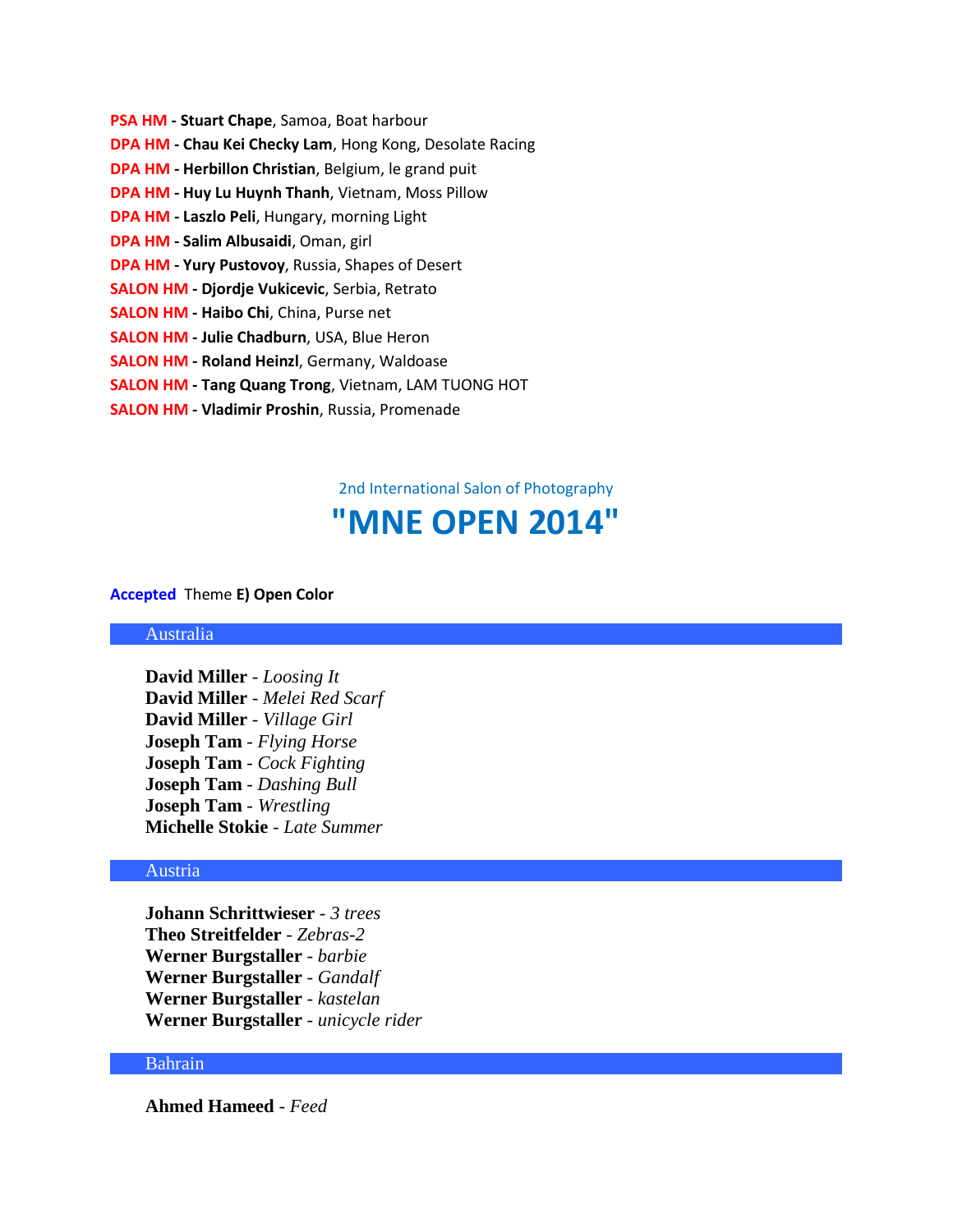**Ahmed Hameed** - *Motherhood Under The Sun* **Ahmed Hameed** - *Spear Of The Masai* **Mamdooh Alsaleh** - *Hena* **Mamdooh Alsaleh** - *Highland* **Mamdooh Alsaleh** - *Sadhu Smile*

### Belgium

**Beauraind Marcel** - *Premiere lueur* **Herbillon Christian** - *le grand puit*

# Bosnia and Herzegovina

**Slobodan Krstic** - *Morning in Romanija 1* **Slobodan Krstic** - *LAKE XY* **Slobodan Krstic** - *view falcons* **Slobodan Krstic** - *War*

# Bulgaria

**Yuliy Vasilev** - *Last Light* **Yuliy Vasilev** - *Gold* **Yuliy Vasilev** - *Last Rays*

#### Canada

**Kam Chiu Tam** - *Long jump 547* **Kam Chiu Tam** - *Dogsled 1963* **Kam Chiu Tam** - *Struggle 81* **Phillip Kwan** - *Inca Woman at Machu Picchu* **Phillip Kwan** - *Magical Aurora* **Wendi Donaldson** - *The Green Machine* **Yung Niem** - *Chasing wheels* **Yung Niem** - *Tight race*

# China

**Bangguo Xie** - *Chong yang Again* **Chunsheng He** - *Harvest* **Chunsheng He** - *Courage* **Fanjing Lu** - *Gold blot* **Haibo Chi** - *Plow* **Haibo Chi** - *Sneak* **Haibo Chi** - *Purse net* **Haibo Chi** - *Fog cage fishing boat* **Jianzhen Chen** - *Magical land* **Jinghui Chen** - *DAYBREAK*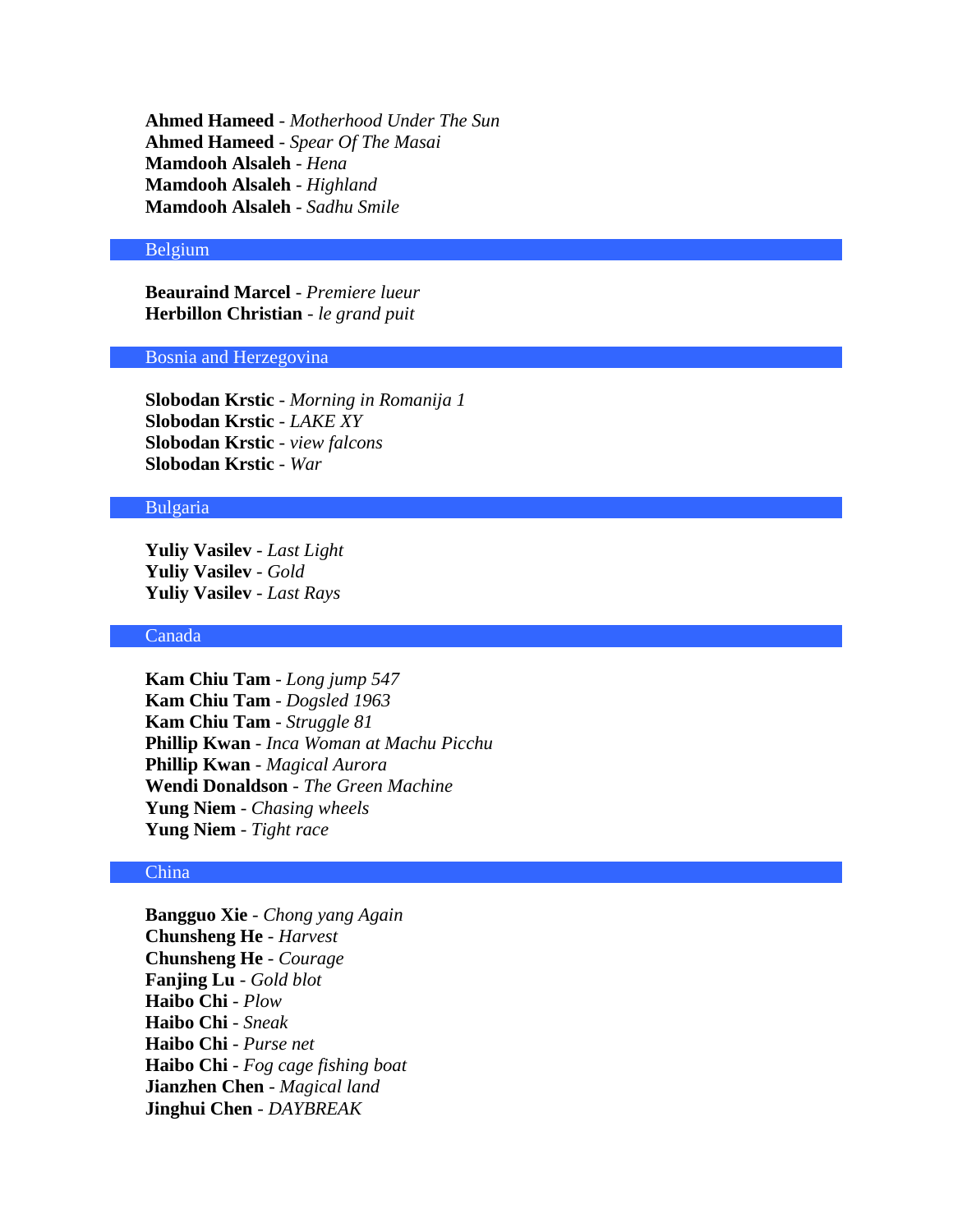**Pan Pan** - *Shanwa* **Shutian Liu** - *Dinghu early spring* **Shutian Liu** - *The Soul of Mountain* **Shutian Liu** - *Time* **Wenhua Jiang** - *Carnival festival* **Wuwang Lin** - *Old Teahouse* **Wuwang Lin** - *Liangshan people* **Xiaorong Wu** - *Fishing boat* **Yue Liu** - *Dance of the Earth* **Zhen Wu** - *Tea pattern* **Zhen Wu** - *Lantern World* **Zhen Wu** - *Downhole return* **Zhen Wu** - *Palm treasure* **Zhiliang Ye** - *Snow Shepherd*

#### Cyprus

**Marios Vouryias** - *Hidden Beauty* **Marios Vouryias** - *Green Harmony*

#### Czech Republic

**Mojmir Klimek** - *val di orcia*

#### Finland

**Jussi Talvitie** - *On the Ropes* **Rainer Salo** - *Birdie* **Sami Lommi** - *Sting Like a Bee* **Sami Lommi** - *Countdown to Extinction* **Sami Lommi** - *Down*

#### France

**Claude Poux** - *veronique 3* **Claude Poux** - *synagogue* **Frederic Anterion** - *Phantom Duet at the Pyramide* **Michel Dupouy** - *Cutback* **Michel Dupouy** - *Disappointed hope*

# **Germany**

**Harry Buenger** - *red bag* **Heike Ehlers** - *summer dreams* **Heiko Roemisch** - *westart fantasy 01* **Manfred Kluger** - *annapurna* **Manfred Kluger** - *haute couture 1*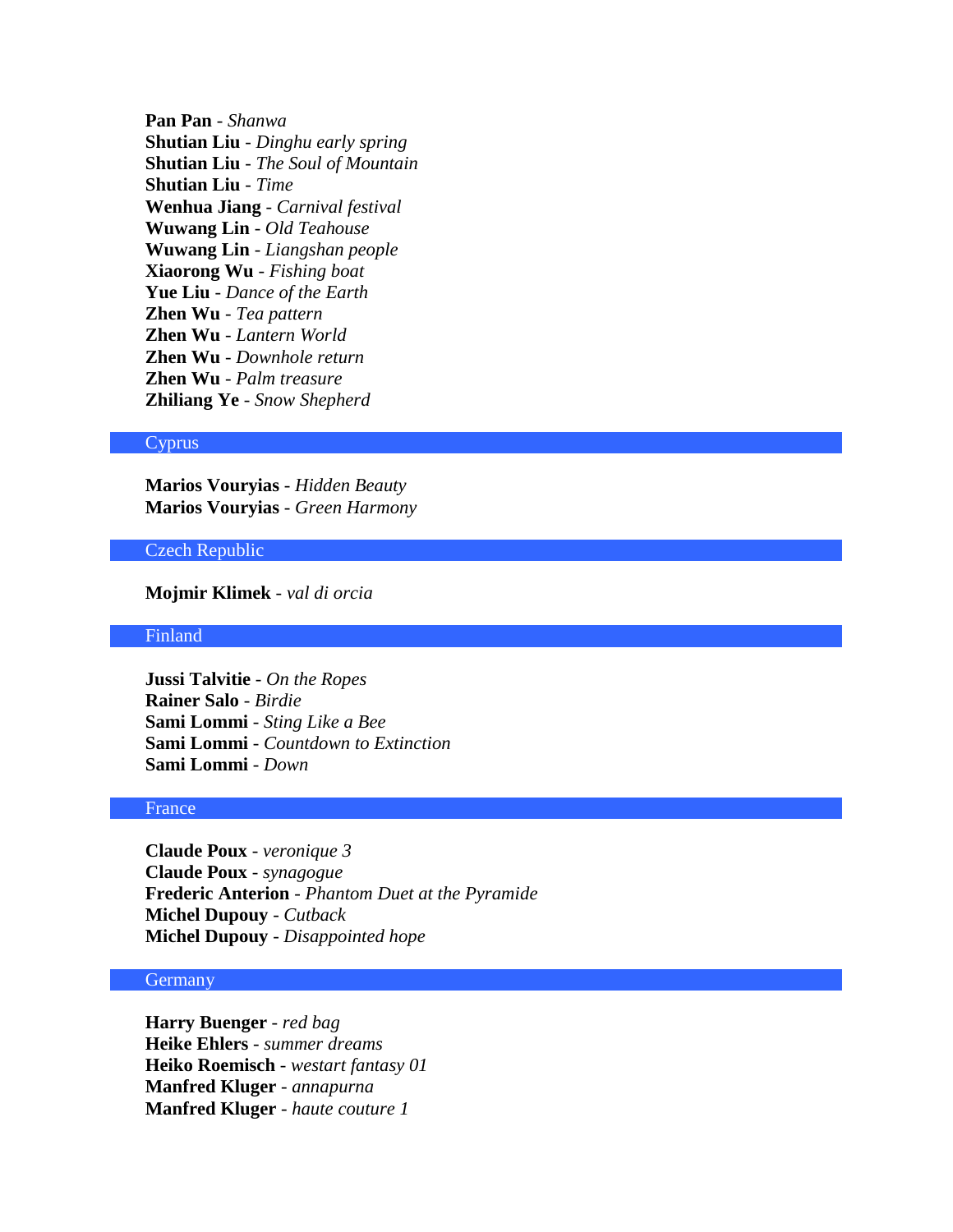**Manfred Voss** - *Duckdalbe* **Manfred Voss** - *KC blue* **Manfred Voss** - *shadows* **Manfred Voss** - *Strohballen* **Roland Heinzl** - *Waldoase* **Volker Meinberg** - *Port Lockroy Antarctica 7*

# **Greece**

**Gerasimos Kouvaras** - *MIgrants in Aquila*

# Hong Kong

**Chau Kei Checky Lam** - *Desolate Racing* **Chau Kei Checky Lam** - *Sincere Hope* **Chau Kei Checky Lam** - *Rushing Cow* **Chau Kei Checky Lam** - *Solemn Ceremony 2* **H.W. Chan** - *Home of crane* **Shiu Gun Wong** - *My Lord!* **Shiu Gun Wong** - *No Photo!* **Shiu Gun Wong** - *Catching Three Horses* **Xing Fang Su** - *Kingfisher* **Xing Fang Su** - *Steel Making* **Xing Fang Su** - *Snow Camel* **Xing Fang Su** - *Way Home*

# **Hungary**

**Ibolya Stipsits** - *Ice* **Laszlo Peli** - *farmer II* **Laszlo Peli** - *alone* **Laszlo Peli** - *morning Light* **Laszlo Peli** - *Forms* **Zoltan Bese** - *Wood Suppliers* **Zoltan Bese** - *My for bycycles* **Zoltan Lokos** - *Csokva 3*

#### India

**Bharathkumar Hegde** - *Flower and woman* **Jagjit Singh** - *Sarchu Circle*

### Indonesia

**David Somali-Chow** - *The Papuan chief with bow and arrows* **Pimpin Nagawan** - *The Beauty Shepherd* **Pimpin Nagawan** - *Morning Bath*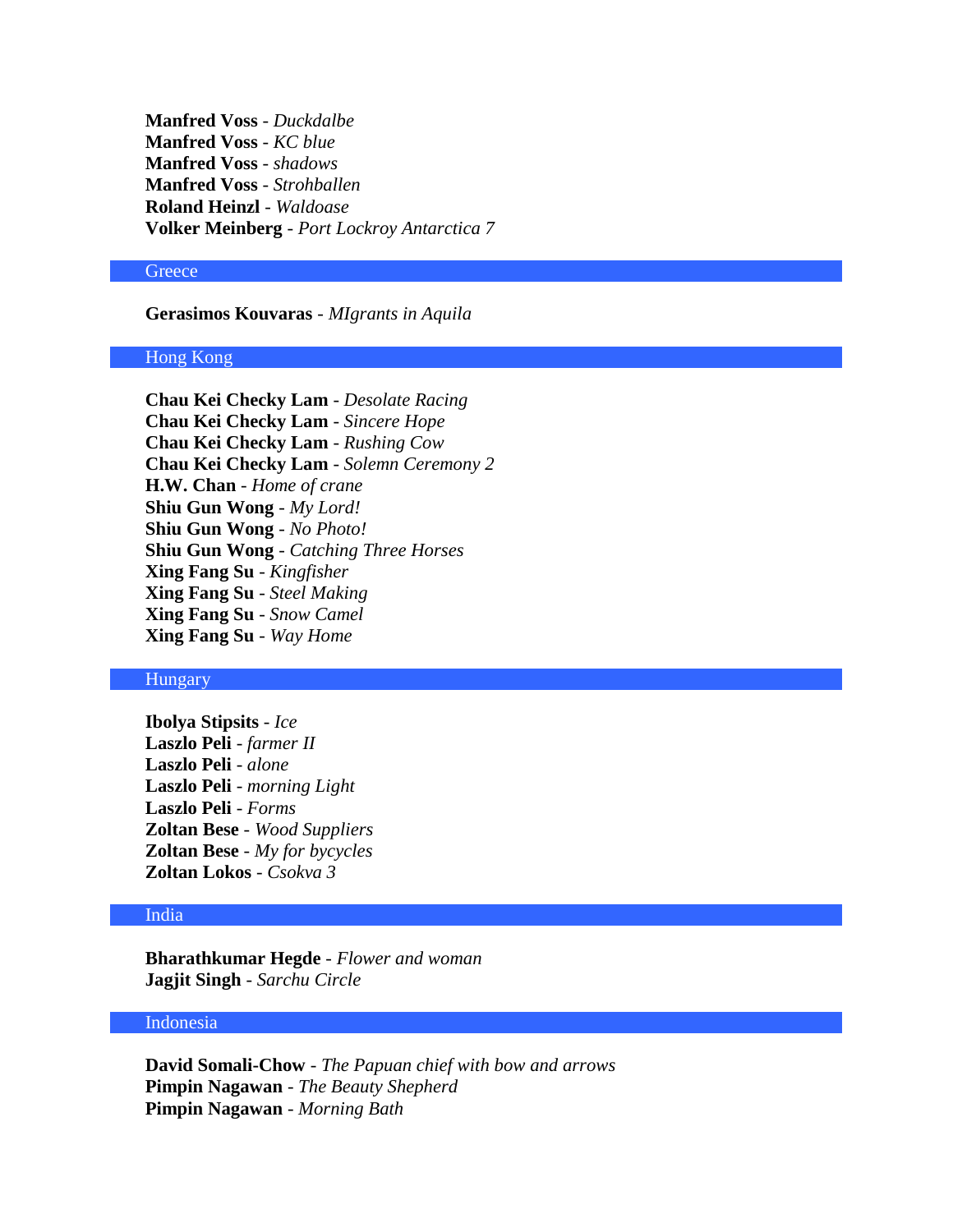**Pimpin Nagawan** - *Struggled* **Pimpin Nagawan** - *Fishing*

#### Iraq

**Ameen Alali** - *india look* **Dheaa Aziz** - *nightfall* **Hussein Al Tamimi** - *Alone remained*

## Ireland

**Chris Ducker** - *Since the dawn of time* **Paul Reidy** - *VENUS* **Paul Reidy** - *CORNERED 1*

#### Israel

**Hugo C. Romano** - *Brightness* **Hugo C. Romano** - *Awaiting you* **Hugo C. Romano** - *Where to ?*

#### Italy

**Angiolo Manetti** - *Awakenings* **Angiolo Manetti** - *The train crossing the market* **Luca Venturi** - *Vias Bolivia* **Luca Venturi** - *Sunrise Tuscany Colors* **Villa Riccardo** - *Red carpet*

# Kuwait

**Abdulrahman Alterkait** - *Family in ruins* **Abdulrahman Alterkait** - *No one* **Majed Ali** - *warior* **Majed Ali** - *milky way* **Majed Ali** - *mara* **Mohammed Yousef** - *Generations* **Mohammed Yousef** - *My Home* **Mohammed Yousef** - *Victory is Coming*

# Luxembourg

**Jean-Luc Brausch** - *The Wolfman* **Jean-Luc Brausch** - *Kilt Rock*

#### Macao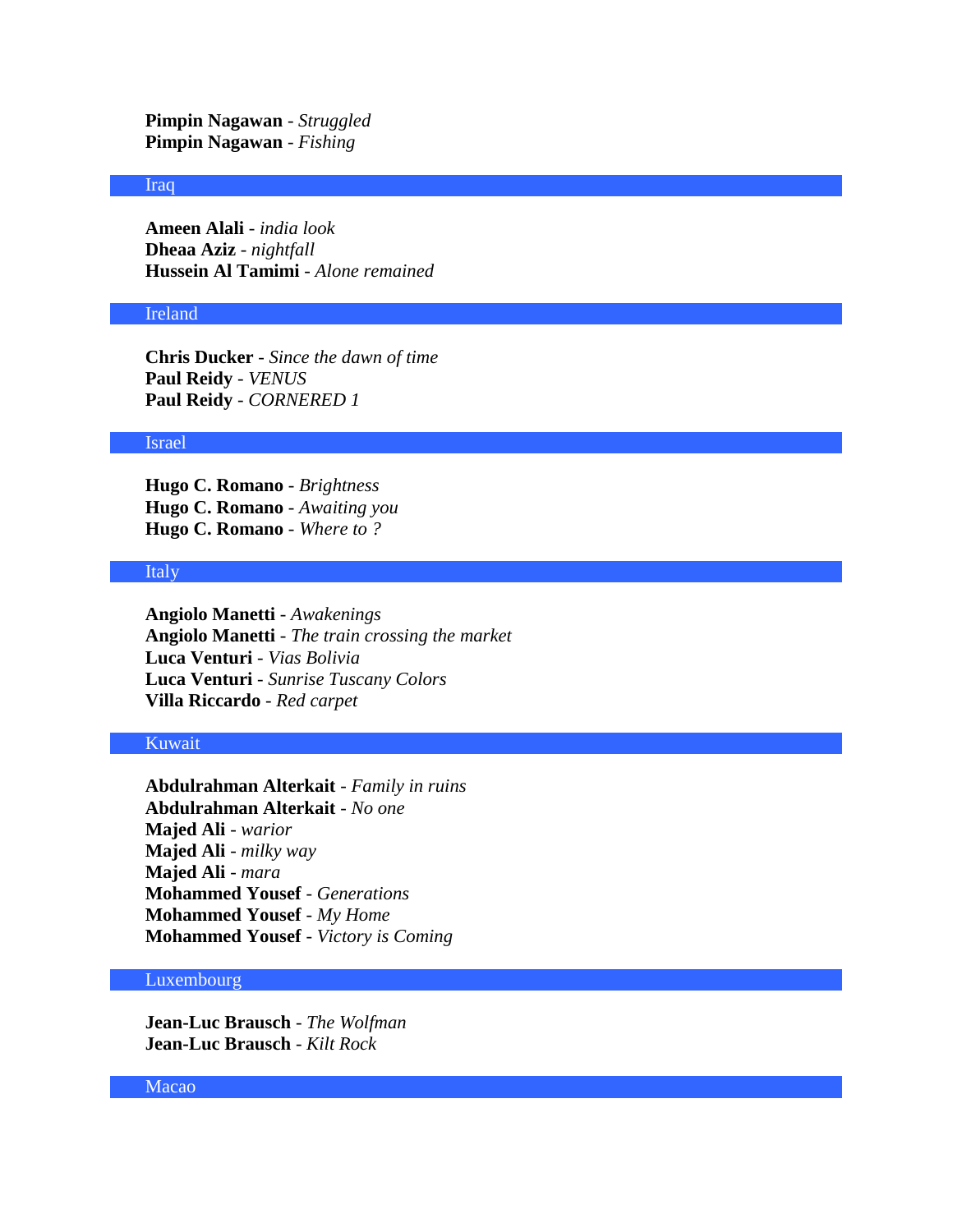**Chan Seng Tang** - *Tomato and Knife* **Chan Seng Tang** - *Synchronized Swimming* **Kai Lon Tang** - *Pilot* **Kai Lon Tang** - *Fishing in blue Morning*

#### Malaysia

**Billion Lim** - *MUST* **Billion Lim** - *HURRIEDLY*

# Marocco

**Tawfeeq Hasan** - *Abojolod*

Netherlands

**Daniel Lybaert** - *Landschap en fietser*

New Zealand

**Ilan Wittenberg** - *The Look*

Norway

**Atle Sveen** - *Fredau II* **Atle Sveen** - *Ilva in rapefield* **Atle Sveen** - *Ilva in the river* **Atle Sveen** - *Fredau IV* **Knut Ivar Skogland** - *The Hat*

# Oman

**Amal Almaqbali** - *Omani Girl* **Hamed AlGhanboosi** - *Boy* **Hamed AlGhanboosi** - *LifeStory* **Majid Alamri** - *Fisher7* **Majid Alamri** - *Speed deadly3* **Moosa AlRezaiqi** - *On the rocky sides* **Salim Albusaidi** - *girl*

# Poland

**Maciej Duczynski** - *Iceland 31* **Maciej Duczynski** - *Iceland 49* **Maciej Duczynski** - *Netherlands*

Portugal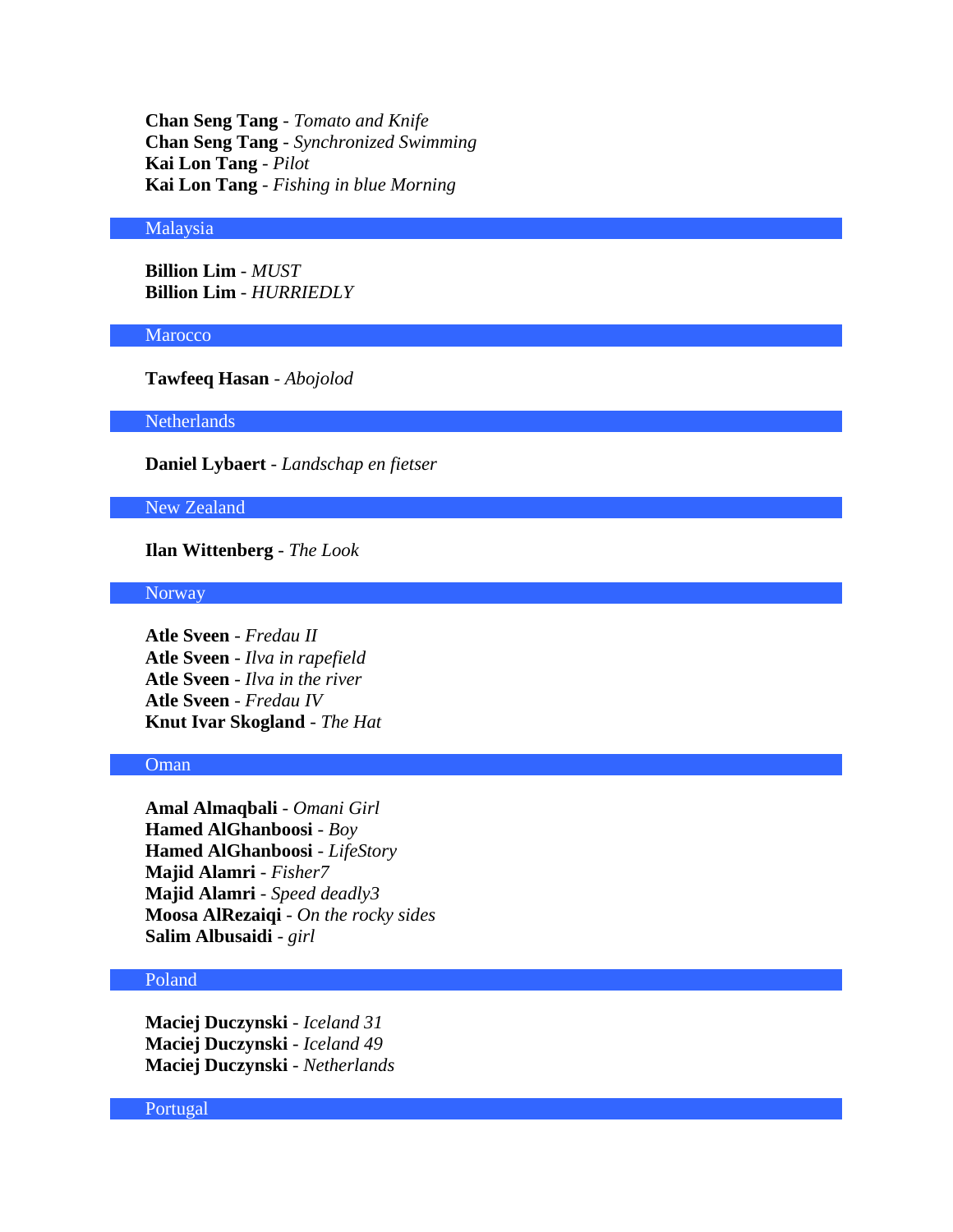**Joao Taborda** - *Funny Girls* **Joao Taborda** - *Go to the storm II*

# Romania

**Savescu Flavian** - *Sience fiction domestic* **Savescu Flavian** - *Diamond canvas* **Savescu Flavian** - *Pastel* **Stefan Magdo** - *Rooster comb*

#### Russia

**Vadim Balakin** - *Fabulous Arctic* **Vadim Balakin** - *Fitz Roy Treasures* **Vadim Balakin** - *Spirit of Adventure* **Vadim Balakin** - *When someone lights the stars* **Viktor Kanunnikov** - *Night in Venice 1* **Vladimir Proshin** - *Promenade* **Vladimir Proshin** - *Way* **Yury Pustovoy** - *Rice terraces, China* **Yury Pustovoy** - *Sahara* **Yury Pustovoy** - *Shapes of Desert* **Yury Pustovoy** - *Sunrise over Bagan, Myanmar*

### Samoa

**Stuart Chape** - *Arno man 1* **Stuart Chape** - *Boat harbour* **Stuart Chape** - *Venice 7*

# Saudi Arabia

**Ahmed Alibrahim** - *Woman Farmer 3* **Ahmed Alibrahim** - *Dressmaker* **Ahmed Alibrahim** - *Farmer 3* **Jassim Ali Al-Mulla** - *We are Going* **Jassim Ali Al-Mulla** - *Lets Go 2* **Mohammed Al Sulaili** - *Baby Girl* **Mohammed Al Sulaili** - *Beautiful Girl* **Mohammed Al Sulaili** - *Girls*

#### Serbia

**Borislav Milovanovic** - *Brezovica* **Borislav Milovanovic** - *Cerovo08* **Borislav Milovanovic** - *Lost in Mist*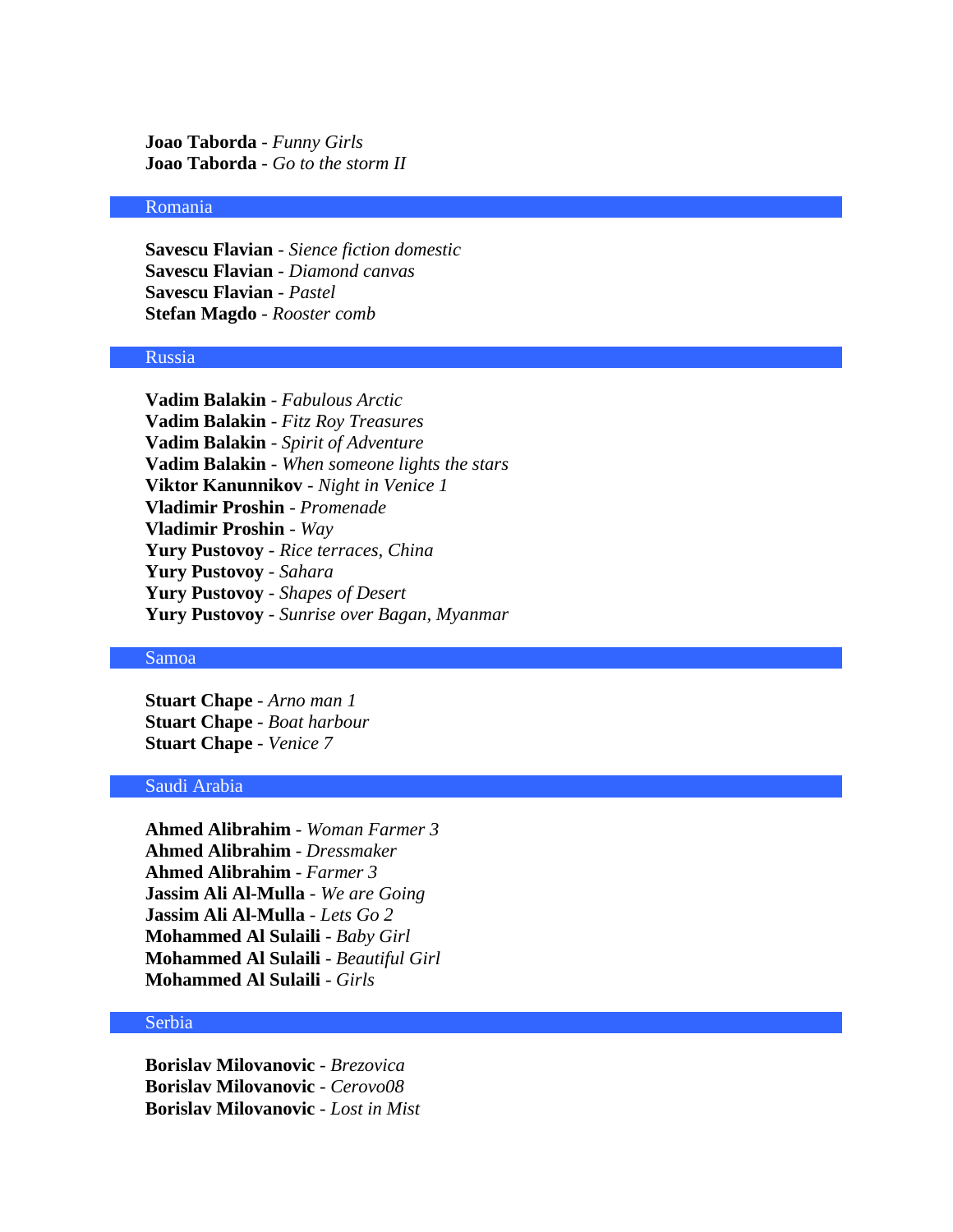**Borislav Milovanovic** - *Zagubica2010 8536* **Djordje Vukicevic** - *Retrato* **Djordje Vukicevic** - *Trick* **Zoran Milutinovic** - *Green Hill* **Zoran Milutinovic** - *Reed*

#### Singapore

**David Poey-Cher Tay** - *Fishing nets* **David Poey-Cher Tay** - *Alone* **Zee Kek Heng** - *Worlers pouring salts*

# Slovenia

**Bogdan Bricelj** - *Dandelion and Sign* **Bogdan Bricelj** - *Saltpans in Sunset* **Igor Debevec** - *Old woman II* **Igor Debevec** - *Lavenders fields IV* **Igor Debevec** - *Fields and trees I* **Maja Sivec** - *YIN YANG* **Maja Sivec** - *DUO II* **Maja Sivec** - *SELFPORTRET* **Nevenka Papic** - *The Window*

#### Spain

**Santiago Choliz** - *pool 01* **Txema Lacunza** - *Aviador 03* **Txema Lacunza** - *Balsareny 2014 01* **Txema Lacunza** - *En el bosque* **Txema Lacunza** - *Faro de Eckmul 03*

#### Sweden

**Jan-Thomas Stake** - *Sidelight on Jenny No2* **Jan-Thomas Stake** - *Alone No3* **Jan-Thomas Stake** - *Nina green turban No2*

# Taiwan

**Lung-Tsai Wang** - *Struggling Threw* **Lung-Tsai Wang** - *Homeless*

# **Turkey**

**Ahmet Kemal Akinci** - *dervishes* **Fatma Selma Oransay** - *Indıan man 2*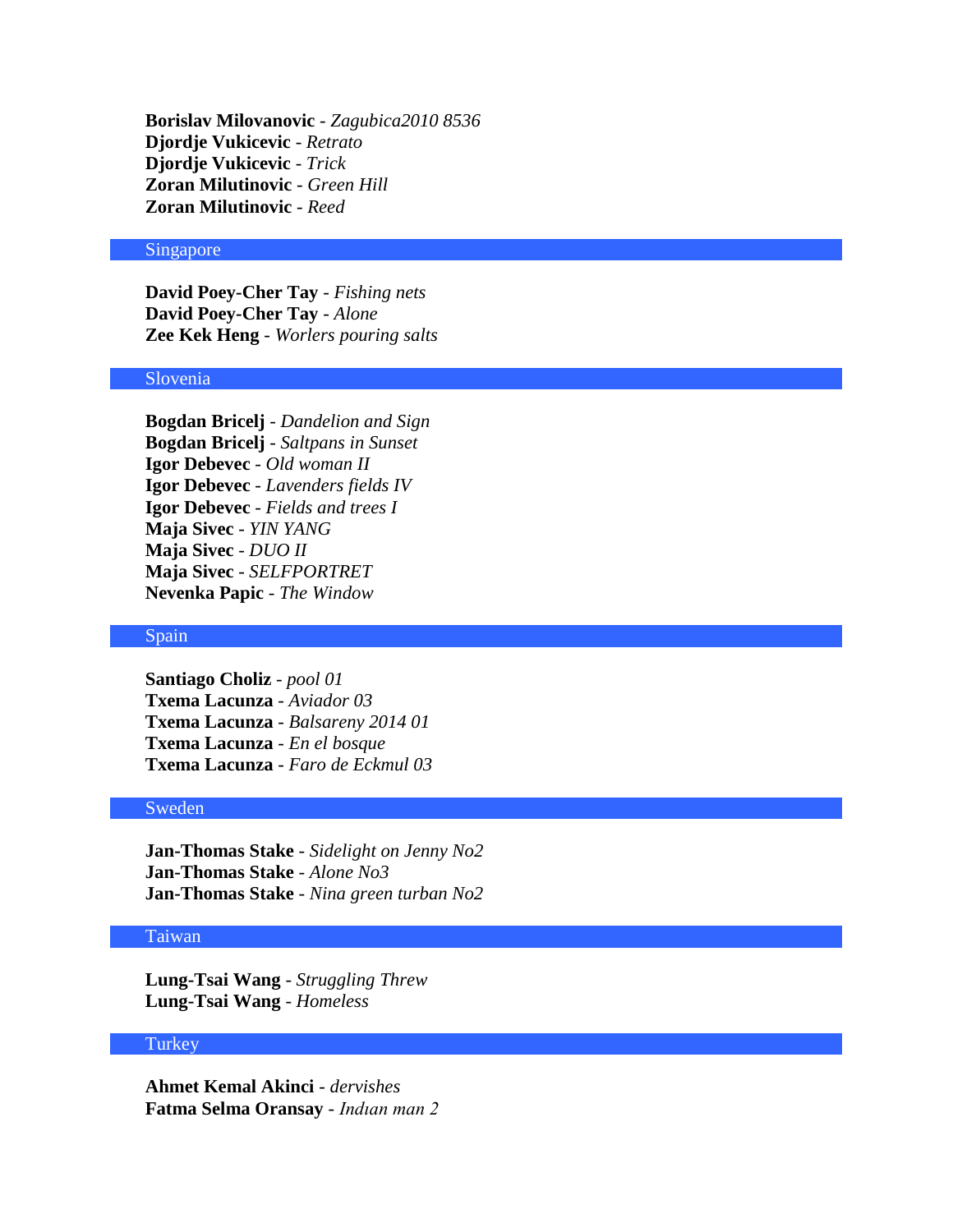# **Okan Karakas** - *Years*

# Ukraine

**Oleg Kutskiy** - *The march of memory ...* **Oleg Kutskiy** - *Victory Day* **Oleg Kutskiy** - *Woman and man...*

#### United Arab Emirates

**Abdul Rab Sawad** - *Hamar Lady* **Abdul Rab Sawad** - *wolf women* **Abdul Rab Sawad** - *Ethiopian Girl*

# United Kingdom

**David Tait.** - *Hani rice terraces* **Eileen McCausland** - *Escaped* **Eileen McCausland** - *Jennifer* **Joan Blease** - *Reflection* **Joan Blease** - *The Dreaming* **Joan Blease** - *The Sensual World* **John Larry** - *Light in the Woods* **Neil Maughan** - *Keeper Of The Keys* **Neil Maughan** - *Enjoying The Papers* **Paul Radden** - *Oxbow Morning* **Robert Harvey** - *Aurora Borealis* **Robert Millin** - *Black Widow* **Shirley Radden** - *White Pocket* **Stephen Bassett** - *A Casual Glance* **Stephen Bassett** - *Christine* **Stephen Bassett** - *Muddy Waters* **Terry Donnelly** - *Southbank Smooch* **Terry Donnelly** - *Over the sticks* **Terry Donnelly** - *Manhattan Showers* **Terry Donnelly** - *Bleeding Love*

# USA

**Almoatasem Alismaili** - *Flow* **Dave Whitson** - *Laauren with Veil* **Dave Whitson** - *Nude on a White Cube 9* **Dave Whitson** - *Kylie Stretching* **Gary Potts** - *Shrouded in Color* **Janet Chung** - *Steptoe State Park Before Rain* **Janet Chung** - *Car in the Steptoe* **Janet Chung** - *Waves of Green in the Sunset*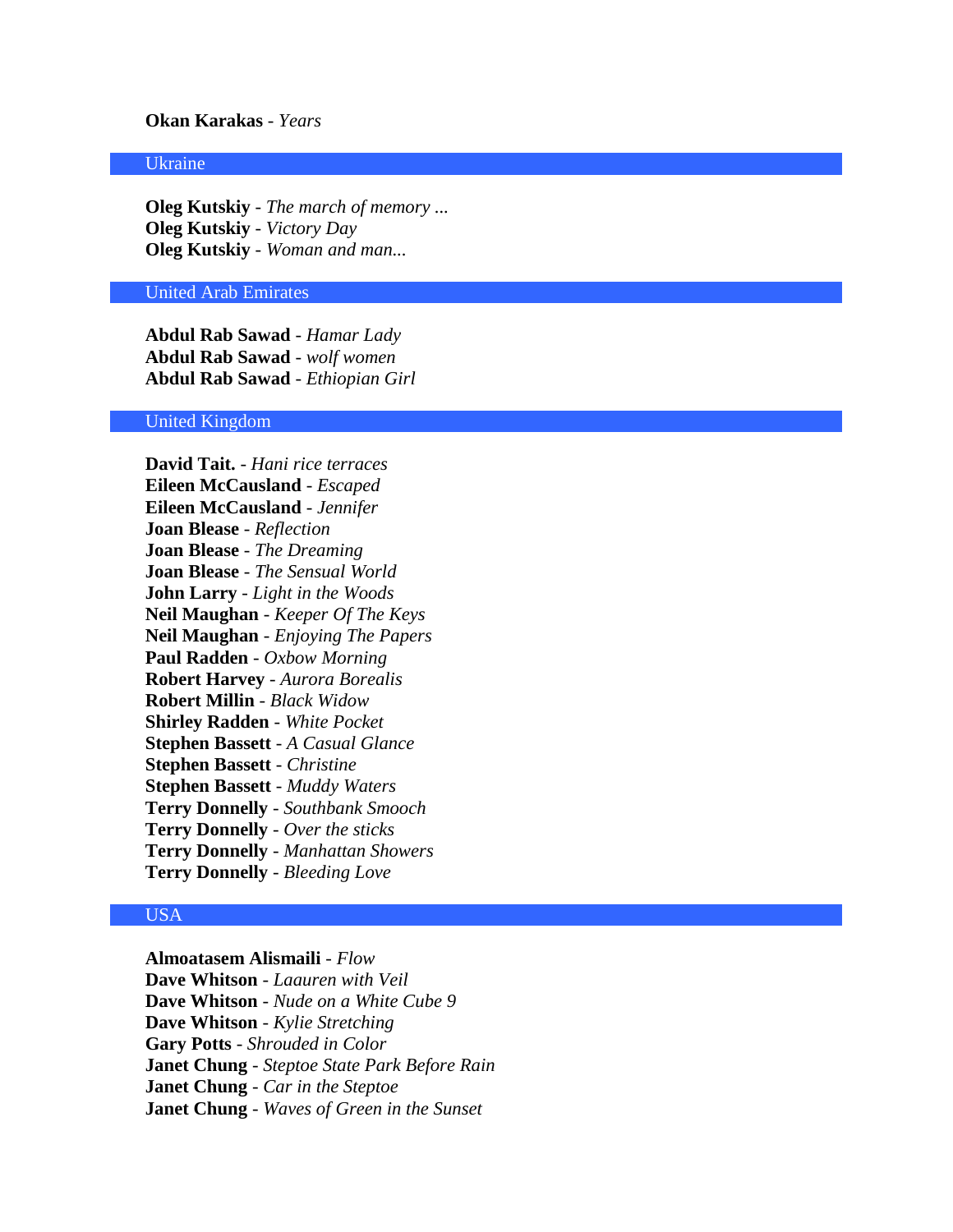**Julie Chadburn** - *Anna's Hummingbird* **Julie Chadburn** - *Blue Heron*

#### Vietnam

**Huy Lu Huynh Thanh** - *Moss Pillow* **Huy Lu Huynh Thanh** - *Rice Visit* **Mai Thien Bui Van** - *LIGHTS ON THE RIVER* **Mai Thien Bui Van** - *RUNNING 2* **Mai Thien Bui Van** - *TRANSPLANTING SEASON* **Nguyen Vu Phuoc** - *Come back home* **Nguyen Vu Phuoc** - *Father and Daughter* **Tang Quang Trong** - *CAU KHI TAY BAC* **Tang Quang Trong** - *LAM TUONG HOT* **Tang Quang Trong** - *DUONG DUA SINH TU* **Thang Huynh Tan** - *NIEM VUI TUOI GIA* **Thang Huynh Tan** - *PHOI BONG BONG CA*

2nd International Salon of Photography

# **"MNE OPEN 2014"**

#### **Awards** Theme **F) Open Monochrome**

**FIAP Gold medal - Xing Fang Su**, Hong Kong, Ride

**PSA Gold medal - Hugo C. Romano**, Israel, The rabbi

**DPA Gold medal - Zoran Milutinovic**, Serbia, White Mud 2

**SALON Gold medal - Chau Kei Checky Lam**, Hong Kong, Sparking

**FIAP Silver medal - Rodica Tanase**, Romania, Wires...vibrating thousands of miles in a breathless point of time

**DPA Silver medal - Borislav Milovanovic**, Serbia, Sirotanovici09

**SALON Silver medal - Wuwang Lin**, China, Has beautiful too

**FIAP Bronze medal - Zoltan Bese**, Hungary, Jozso

**DPA Bronze medal - Chan Seng Tang**, Macao, Three Sisters

**SALON Bronze medal - Helle Lorenzen**, Denmark, Out Of The Darkness

**FIAP HM - Abdulrahman Alterkait**, Kuwait, recovery room

**FIAP HM - Atle Sveen**, Norway, Fredau

**FIAP HM - Claude Poux**, France, haine NB

**FIAP HM - David Somali-Chow**, Indonesia, Himba children by the school bw

**FIAP HM - Robert Millin**, United Kingdom, Precarious

**FIAP HM - Villa Riccardo**, Italy, Handcart bike 1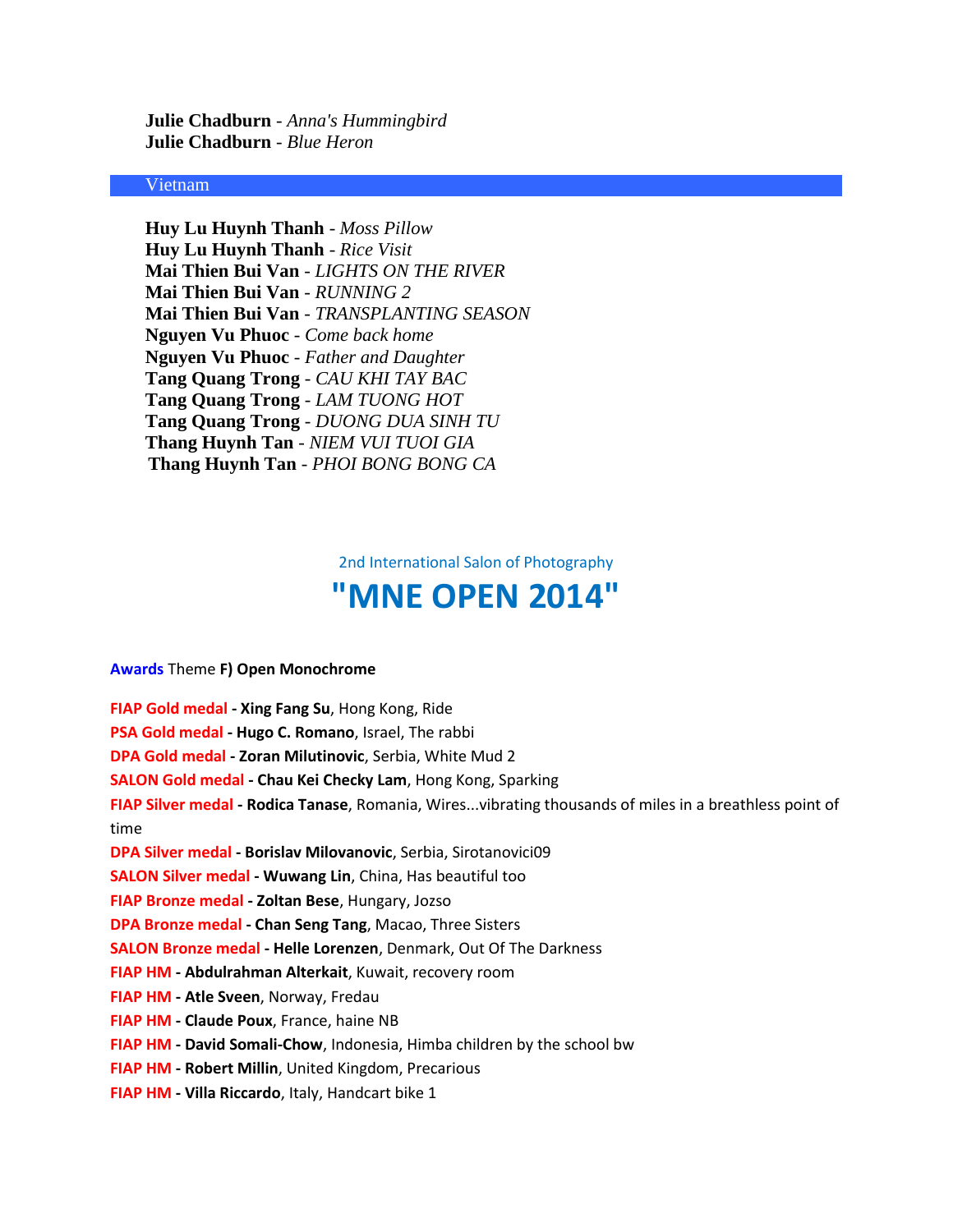- **PSA HM - Carlos Rozensztroch**, Argentina, Pashupatinah, cremación
- **PSA HM - Frederic Anterion**, France, Lilia X
- **PSA HM - Joseph Tam**, Australia, Up In the Air
- **DPA HM - Knut Ivar Skogland**, Norway, Linda
- **DPA HM - Maja Sivec**, Slovenia, SHADOW
- **DPA HM - Mohammed Al Sulaili**, Saudi Arabia, The Man 2
- **DPA HM - Sami Lommi**, Finland, Lets Play
- **DPA HM - Slobodan Krstic**, Bosnia and Herzegovina, Sheperds 4
- **DPA HM - Vojislav Vojo Pesterac**, Serbia, Sail
- **SALON HM - Lajos Nagy**, Romania, Running with the wind
- **SALON HM - Lung-Tsai Wang**, Taiwan, Snow Rush
- **SALON HM - Mukesh Srivastava**, India, Man With Cigar
- **SALON HM - Stefan Magdo**, Romania, Going home
- **SALON HM - Stephen Bassett**, United Kingdom, Mud Swim
- **SALON HM - Terry Donnelly**, United Kingdom, Goodbye my friend

2nd International Salon of Photography

# **"MNE OPEN 2014"**

#### **Accepted** Theme **F) Open Monochrome**

#### Argentina

**Carlos Rozensztroch** - *Convergencia* **Carlos Rozensztroch** - *Observatorio Jodhpur* **Carlos Rozensztroch** - *Pashupatinah, cremación* **Carlos Rozensztroch** - *Seduced*

## Australia

**David Miller** - *Alexa Landscape* **David Miller** - *Eugina Portrait* **Joseph Tam** - *Into the Dawn* **Joseph Tam** - *Ouch* **Joseph Tam** - *Fishing* **Joseph Tam** - *Up In the Air*

# Austria

**Johann Schrittwieser** - *storm surge*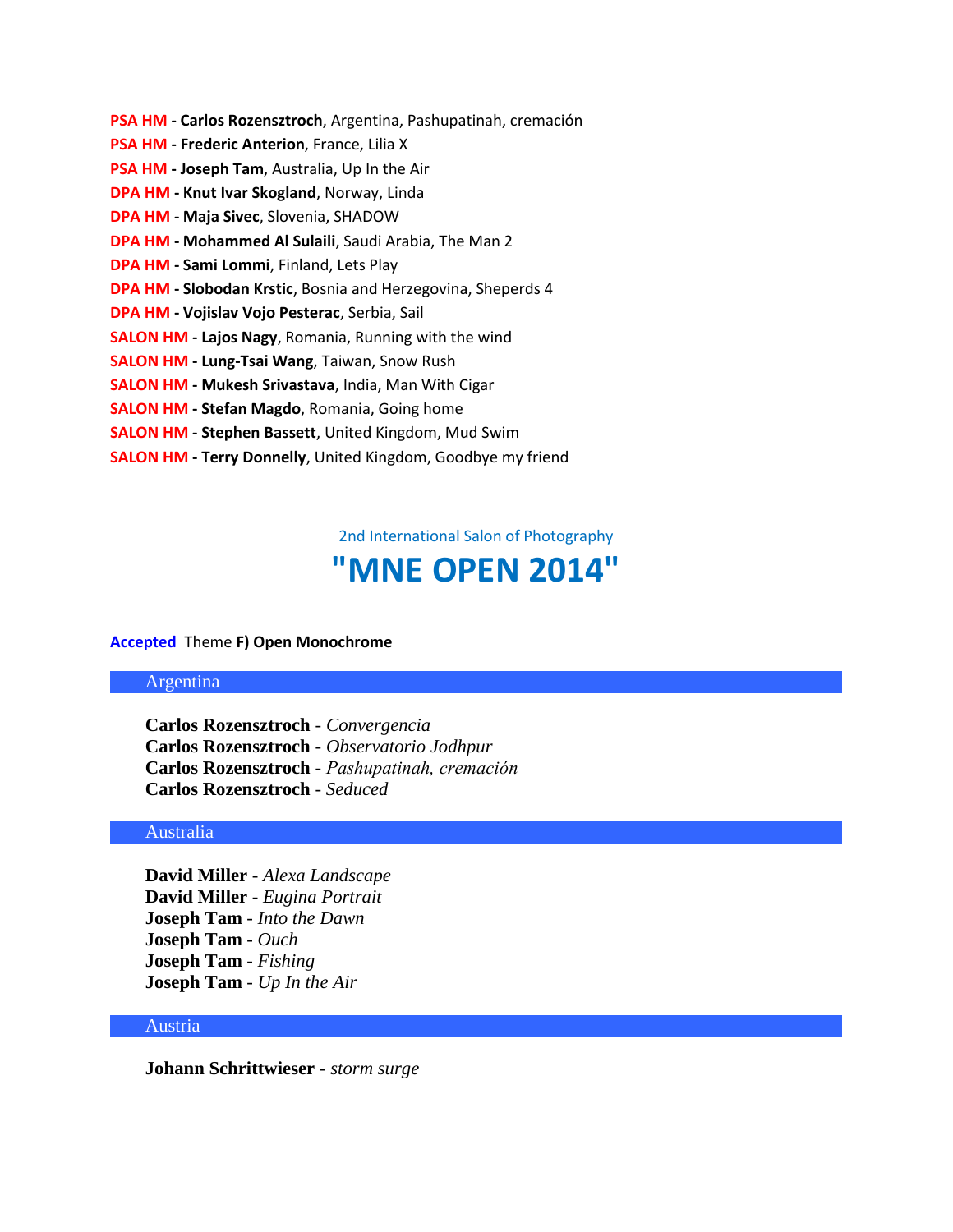#### Bahrain

**Hanan Hassan Al-Khalifa** - *sofi* **Mamdooh Alsaleh** - *Lioness* **Mamdooh Alsaleh** - *Pottery women*

#### Belgium

**Claude Simon** - *Black Luna* **Claude Simon** - *Mona Luna*

Bosnia and Herzegovina

**Slobodan Krstic** - *Pastir* **Slobodan Krstic** - *Sheperds 4* **Slobodan Krstic** - *Shepherd with cigarette1*

#### Bulgaria

**Yuliy Vasilev** - *Peekaboo*

### Canada

**Kam Chiu Tam** - *Motocross 610* **Kam Chiu Tam** - *Downhill going* **Phillip Kwan** - *Wildebeest Jump Down* **Phillip Kwan** - *Polar Greeting* **Wendi Donaldson** - *Kate with Silver Shawl*

# China

**Chan Ieong Tam** - *Drunken Dragon* **Fanjing Lu** - *Showers* **Fanjing Lu** - *Coal miners* **Fanjing Lu** - *Smile* **Haibo Chi** - *Maritime labor* **Haibo Chi** - *Haze* **Jianzhen Chen** - *Street clinic* **Jianzhen Chen** - *Siblings* **Jinghui Chen** - *FARMING* **Jinghui Chen** - *THE FOG THROUGH* **Jinghui Chen** - *THE SHADOW OF NETTS* **Shengxiang Cai** - *Solitude goose song* **Shutian Liu** - *Nude Mountain* **Shutian Liu** - *To be or not to be* **Wei Zhu** - *Rustic farming Cardiff* **Wenhua Jiang** - *Miner*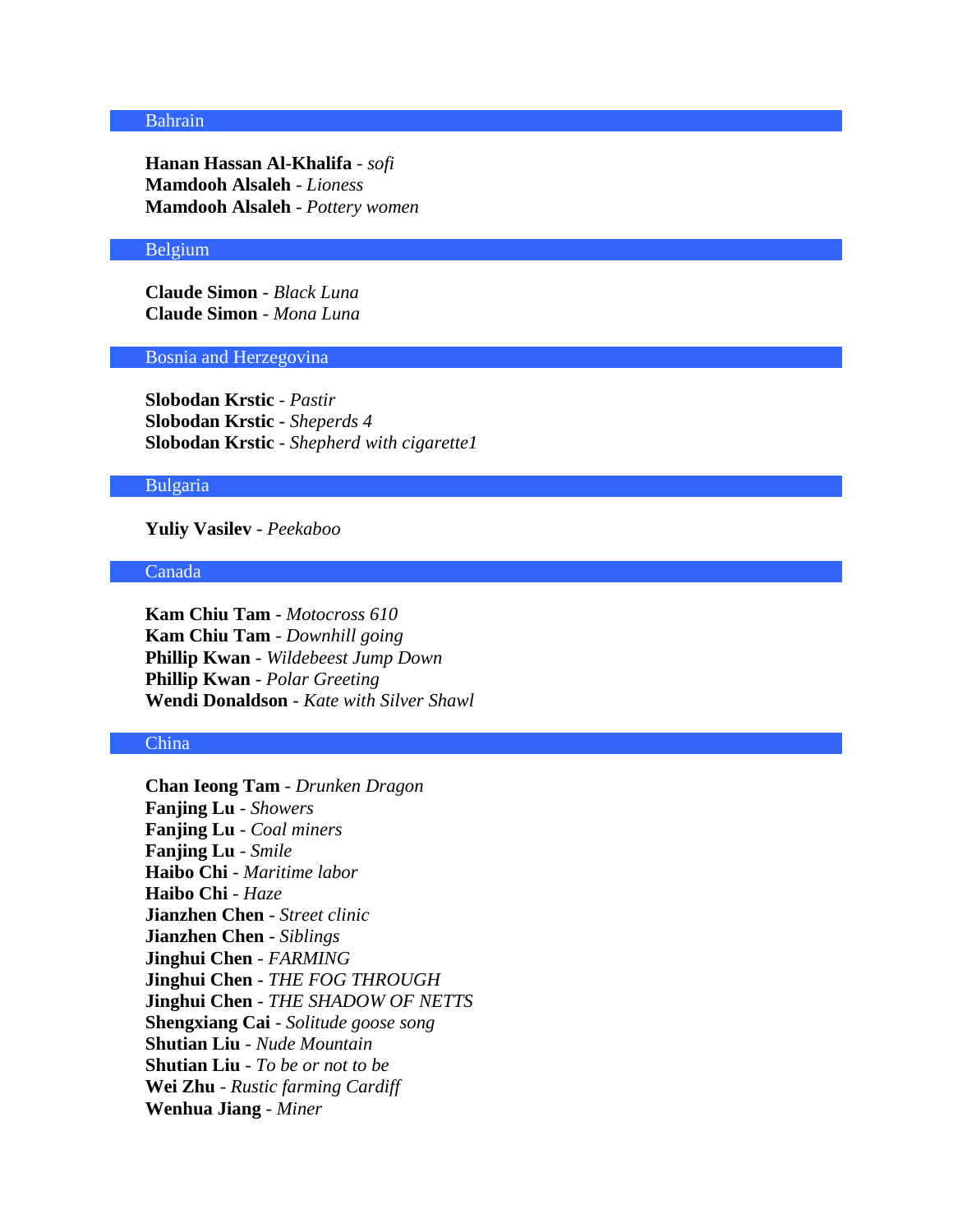**Wuwang Lin** - *Has beautiful too* **Xiaorong Wu** - *Holding pipe elderly* **Yi Wan** - *Grandpa And Grandson* **Yong Lin** - *Screening* **Yong Lin** - *Women yard*

#### **Croatia**

**Zoran Makarovic** - *His horse 4* **Zoran Makarovic** - *Poor people*

#### **Cyprus**

**Mustafa Evirgen** - *Semaya Dogru*

Czech Republic

# **Mojmir Klimek** - *ballet*

#### Denmark

**Helle Lorenzen** - *Outside* **Helle Lorenzen** - *Out Of The Darkness*

#### Finland

**Jussi Talvitie** - *Pain* **Jussi Talvitie** - *Pain II* **Sami Lommi** - *Lets Play*

#### France

**Claude Poux** - *haine NB* **Claude Poux** - *explosion* **Claude Poux** - *meandres* **Claude Poux** - *vers l impossible* **Frederic Anterion** - *Lilia X* **Mohamed Benbelgacem** - *La petite chapelle 2* **Mohamed Benbelgacem** - *Paris la défense* **Vajaianu Alexandre** - *ALIN 5*

# **Germany**

**Christian Scholz** - *Weg ins Unbekannte* **Gunter Scholtz** - *Silence* **Heike Ehlers** - *shame* **Heike Ehlers** - *freckles*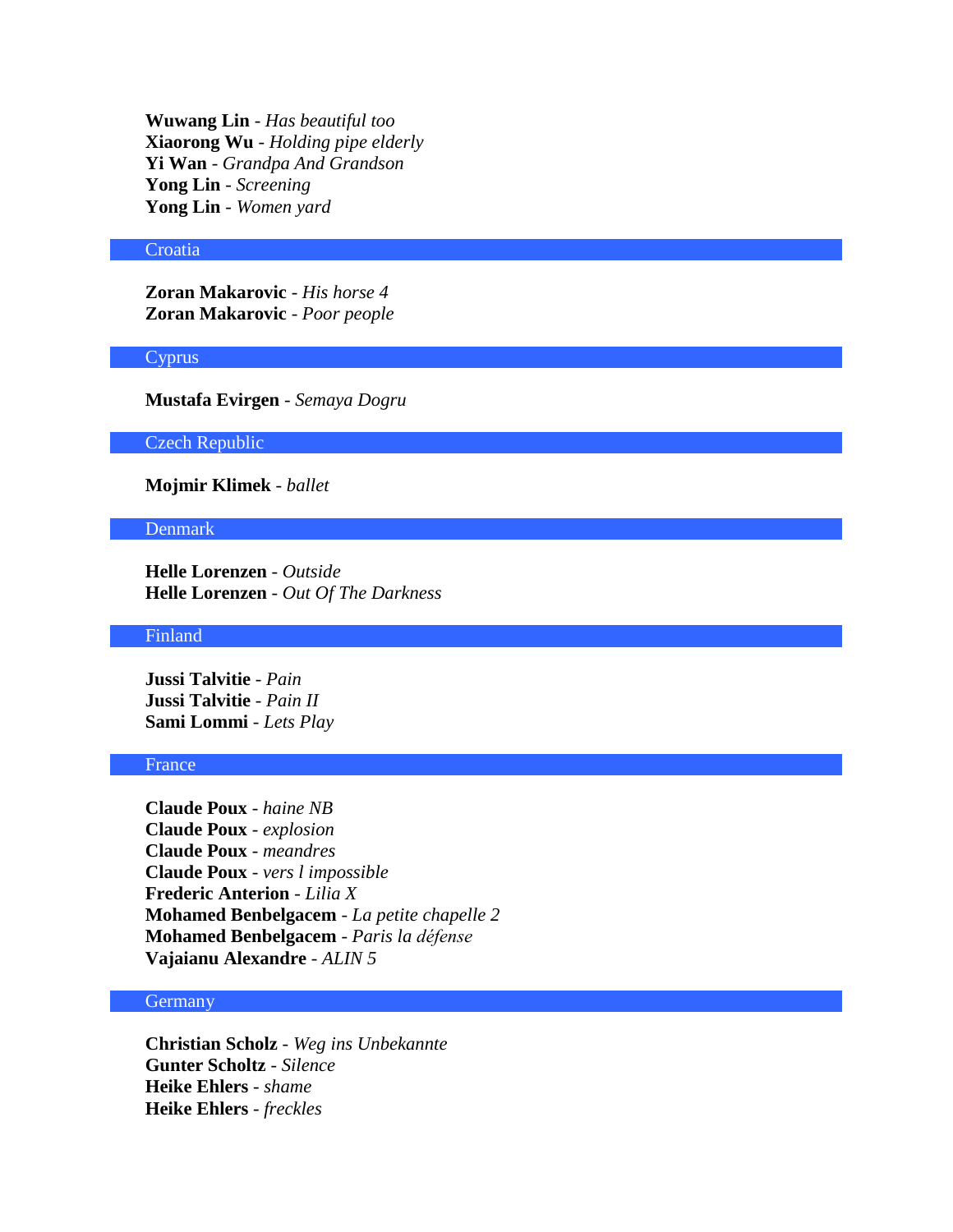**Heiko Roemisch** - *flooded Elbe 523* **Heiko Roemisch** - *KWB standing 7208* **Heiko Roemisch** - *twin impression*

# Hong Kong

**Chau Kei Checky Lam** - *Together Moment* **Chau Kei Checky Lam** - *Rushing Job* **Chau Kei Checky Lam** - *Sparking* **Chau Kei Checky Lam** - *Buddha Return* **H.W. Chan** - *Behind alley* **Shiu Gun Wong** - *Sister Maria* **Xing Fang Su** - *Chasing* **Xing Fang Su** - *Ride* **Xing Fang Su** - *Horse Grazing* **Xing Fang Su** - *Catching*

#### Hungary

**Ibolya Stipsits** - *Sofia* **Laszlo Peli** - *indeed* **Laszlo Peli** - *piercing gaze* **Peter Talos** - *Charcoal burning* **Peter Talos** - *Coalman* **Zoltan Bese** - *Jozso* **Zoltan Lokos** - *Old room*

#### India

**Jagjit Singh** - *Recycled Teenager* **Mukesh Srivastava** - *Child Care-1* **Mukesh Srivastava** - *Man With Cigar* **Subrata Bysack** - *PAPER VENDOR 2*

# Indonesia

**David Somali-Chow** - *Himba boy in Namibia bw* **David Somali-Chow** - *Himba children by the school bw* **David Somali-Chow** - *Sad situation of Namibian bw* **Pimpin Nagawan** - *Thinker* **Pimpin Nagawan** - *Take Shelter* **Slamet Adijuwono** - *dancing with the cow two* **Slamet Adijuwono** - *end of the day* **Slamet Adijuwono** - *enjoy the sun set*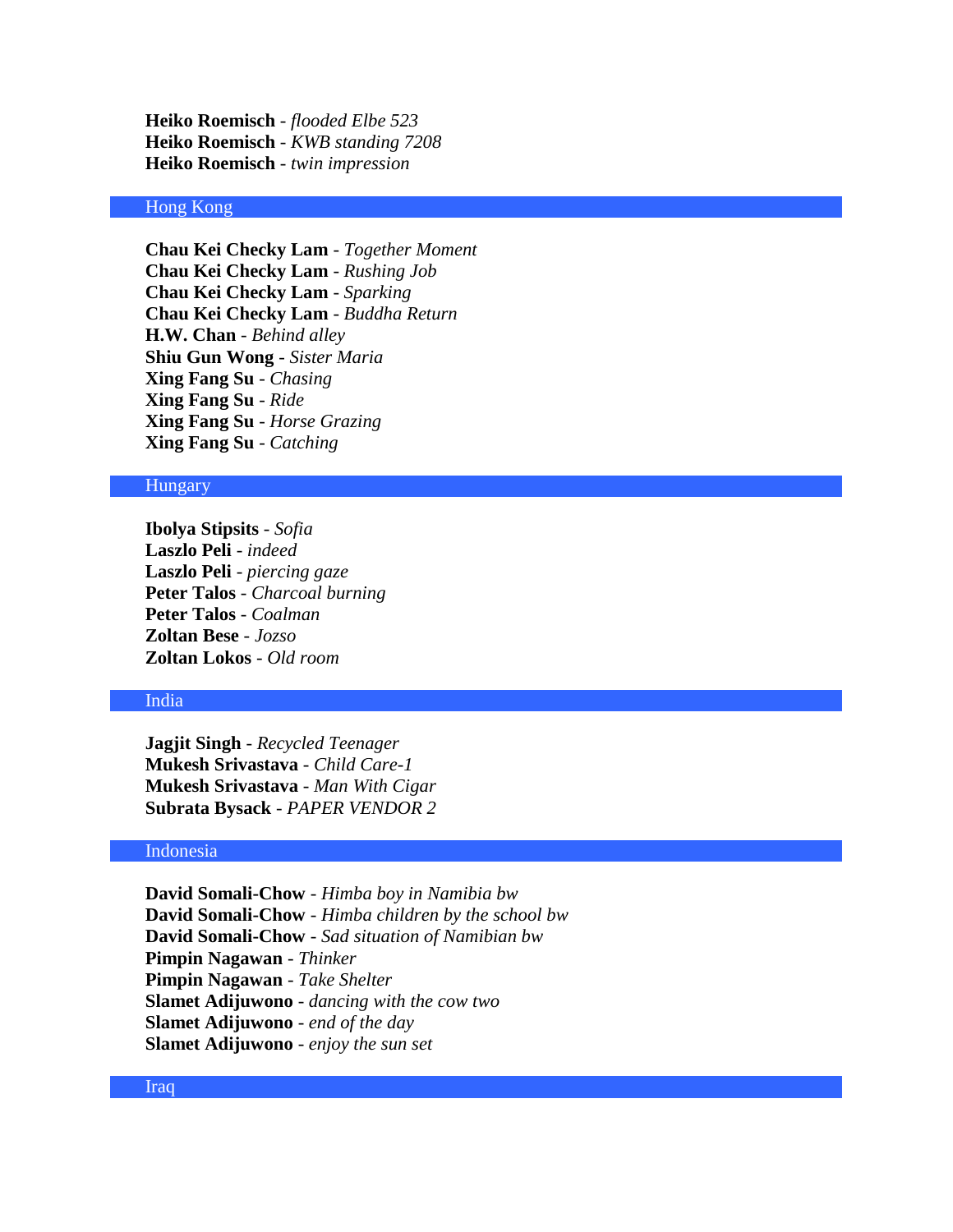**Abdullah Dhiaa Aldeen** - *shoper* **Abdullah Dhiaa Aldeen** - *child iraqi* **Abdullah Dhiaa Aldeen** - *iran woman* **Ameen Alali** - *man look* **Ameen Alali** - *old man*

## Ireland

**Chris Ducker** - *Miss DeLorean* **Paul Reidy** - *LULU RESTING* **Paul Reidy** - *SEDUIT* **Paul Reidy** - *STATUESQUE* **Paul Reidy** - *PILLARD BEAUTY*

## Israel

**Hugo C. Romano** - *Old mand Of Jerusalem* **Hugo C. Romano** - *Sad thoughts* **Hugo C. Romano** - *The rabbi*

#### Italy

**Angiolo Manetti** - *Heart and Hands* **Luca Venturi** - *Boys at Work* **Marco Garabello** - *Ovejas* **Marco Garabello** - *Stairs* **Nicola Nardomarino** - *Black and white 1* **Nicola Nardomarino** - *Black and white 4* **Villa Riccardo** - *Handcart bike 1* **Villa Riccardo** - *Handcart bike 2* **Villa Riccardo** - *Moving in the city*

### Kuwait

**Abdulrahman Alterkait** - *recovery room* **Abdulrahman Alterkait** - *Eritrean migrant* **Abdulrahman Alterkait** - *Doctor and patient only* **Majed Ali** - *future look* **Majed Ali** - *jumbo* **Majed Ali** - *old enough* **Majed Ali** - *simple life* **Mohammed Yousef** - *Back from School* **Mohammed Yousef** - *War Victims*

# Luxembourg

**Jean-Luc Brausch** - *Darkane (BW)*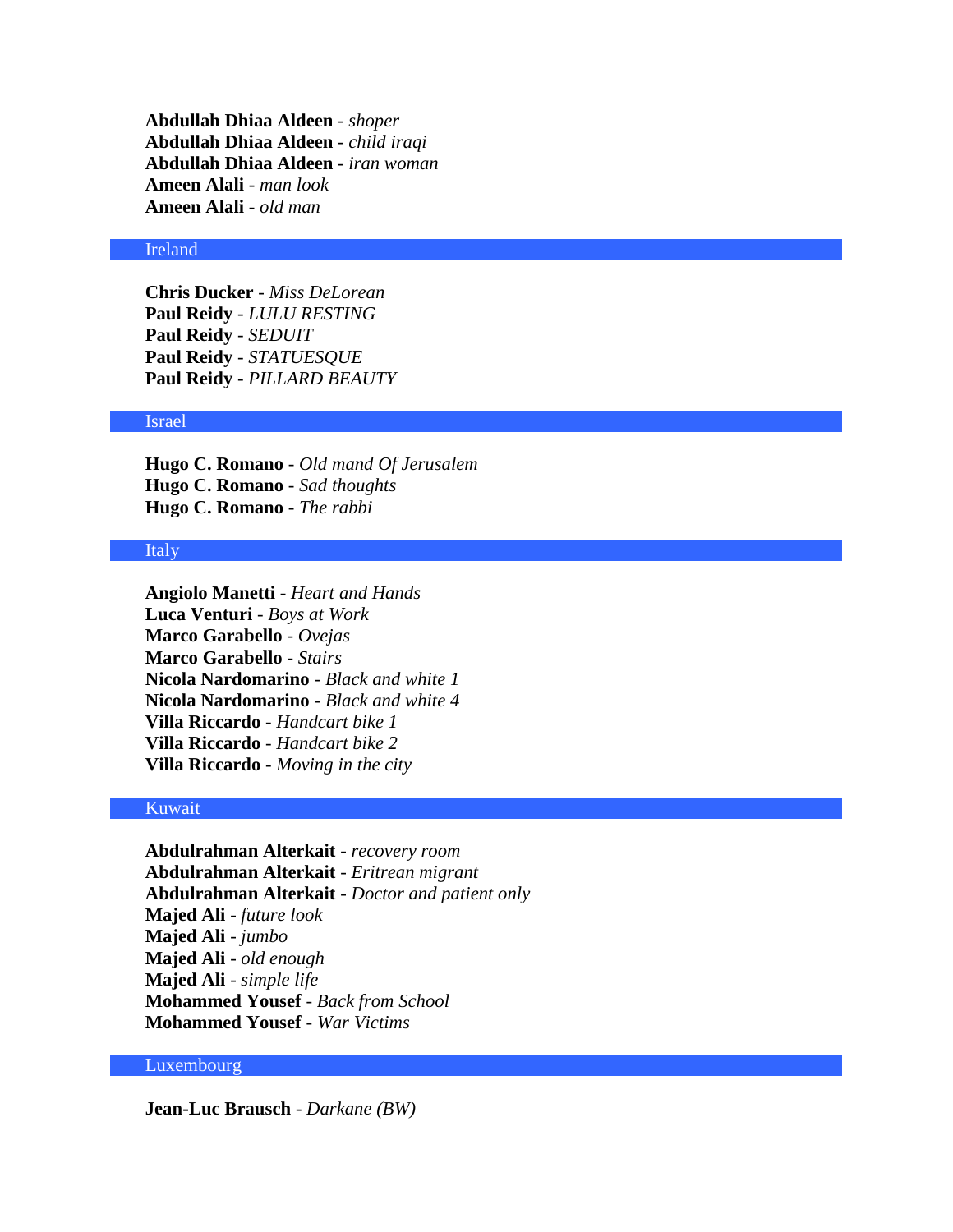# Macao

**Chan Seng Tang** - *Memory* **Chan Seng Tang** - *Three Sisters* **Kai Lon Tang** - *Fight for Possession* **Kai Lon Tang** - *Working In Mist* **Kai Lon Tang** - *Hurry up*

# New Zealand

**Ilan Wittenberg** - *The Scholar*

# Norway

**Atle Sveen** - *Fredau VII* **Atle Sveen** - *Fredau* **Atle Sveen** - *Ilva by the window* **Atle Sveen** - *To silence a scream* **Irene S. Osberg** - *Firm* **Irene S. Osberg** - *Hms Bounty* **Irene S. Osberg** - *Smiley* **Knut Ivar Skogland** - *Guros Curves* **Knut Ivar Skogland** - *Linda* **Knut Ivar Skogland** - *Simply Curves*

# Oman

**Amal Almaqbali** - *Old woman* **Hamed AlGhanboosi** - *Zahra-2* **Majid Alamri** - *Fisher10* **Moosa AlRezaiqi** - *Tide lines* **Moosa AlRezaiqi** - *Omania* **Salim Albusaidi** - *bedouin boy* **Salim Albusaidi** - *old woman 5* **Salim Albusaidi** - *aldhafra boy*

# Poland

**Maciej Duczynski** - *Iceland 62* **Maciej Duczynski** - *Iceland 67*

#### Portugal

**Joao Taborda** - *Climb the Mountain* **Joao Taborda** - *moments of Love*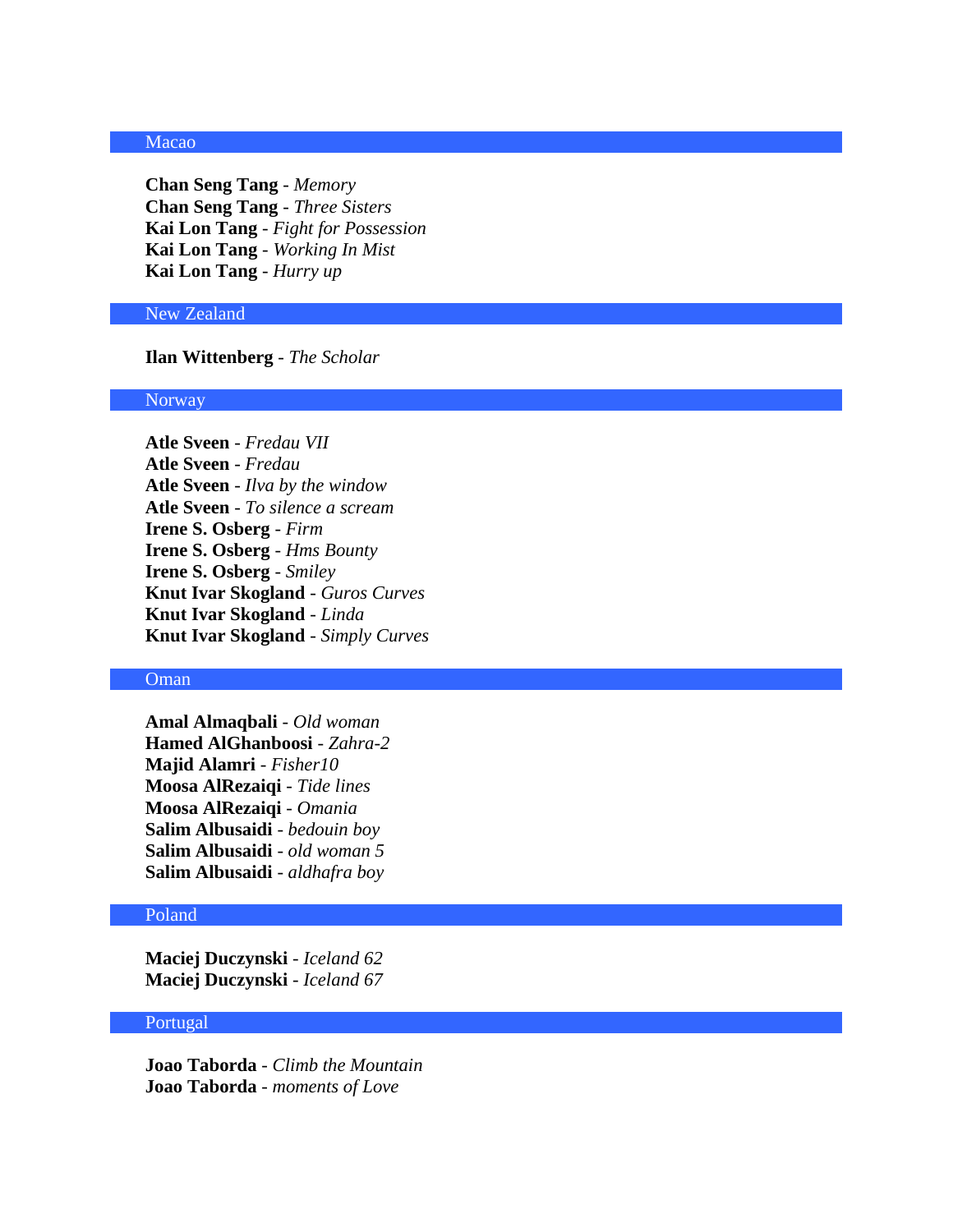#### Romania

**Lajos Nagy** - *Misty forest* **Lajos Nagy** - *Running with the wind* **Lajos Nagy** - *The smile* **Rodica Tanase** - *INSOMNIA* **Rodica Tanase** - *Wires...vibrating thousands of miles in a breathless point of time* **Savescu Flavian** - *Whispers* **Stefan Magdo** - *Going home* **Stefan Magdo** - *Still water*

#### Russia

**Sergey Anisimov** - *After cold shower 2* **Sergey Anisimov** - *nenets in tundra* **Sergey Anisimov** - *young reindeer in the tundra* **Viktor Kanunnikov** - *Misty autumn* **Viktor Kanunnikov** - *On the bridge 4* **Vladimir Proshin** - *Mist-2* **Yury Pustovoy** - *U Bein Bridge, Myanmar* **Yury Pustovoy** - *Fisherman on Li River* **Yury Pustovoy** - *Metamorphosis* **Yury Pustovoy** - *White Nights in Iceland*

#### Samoa

**Stuart Chape** - *Venice 9*

#### Saudi Arabia

**Jassim Ali Al-Mulla** - *Indian Man* **Jassim Ali Al-Mulla** - *Lets Go* **Mohammed Al Sulaili** - *Old Woman* **Mohammed Al Sulaili** - *The Man 2* **Mohammed Alnaser** - *Exhale* **Mohammed Alnaser** - *Making a living* **Mohammed Alnaser** - *Great Escape* **Mohammed Alnaser** - *Rise*

# Serbia

**Borislav Milovanovic** - *Draginja* **Borislav Milovanovic** - *Grandfather* **Borislav Milovanovic** - *Sirotanovici09* **Borislav Milovanovic** - *Uncle Rasa* **Djordje Vukicevic** - *Reflexion* **Djordje Vukicevic** - *Naked BW*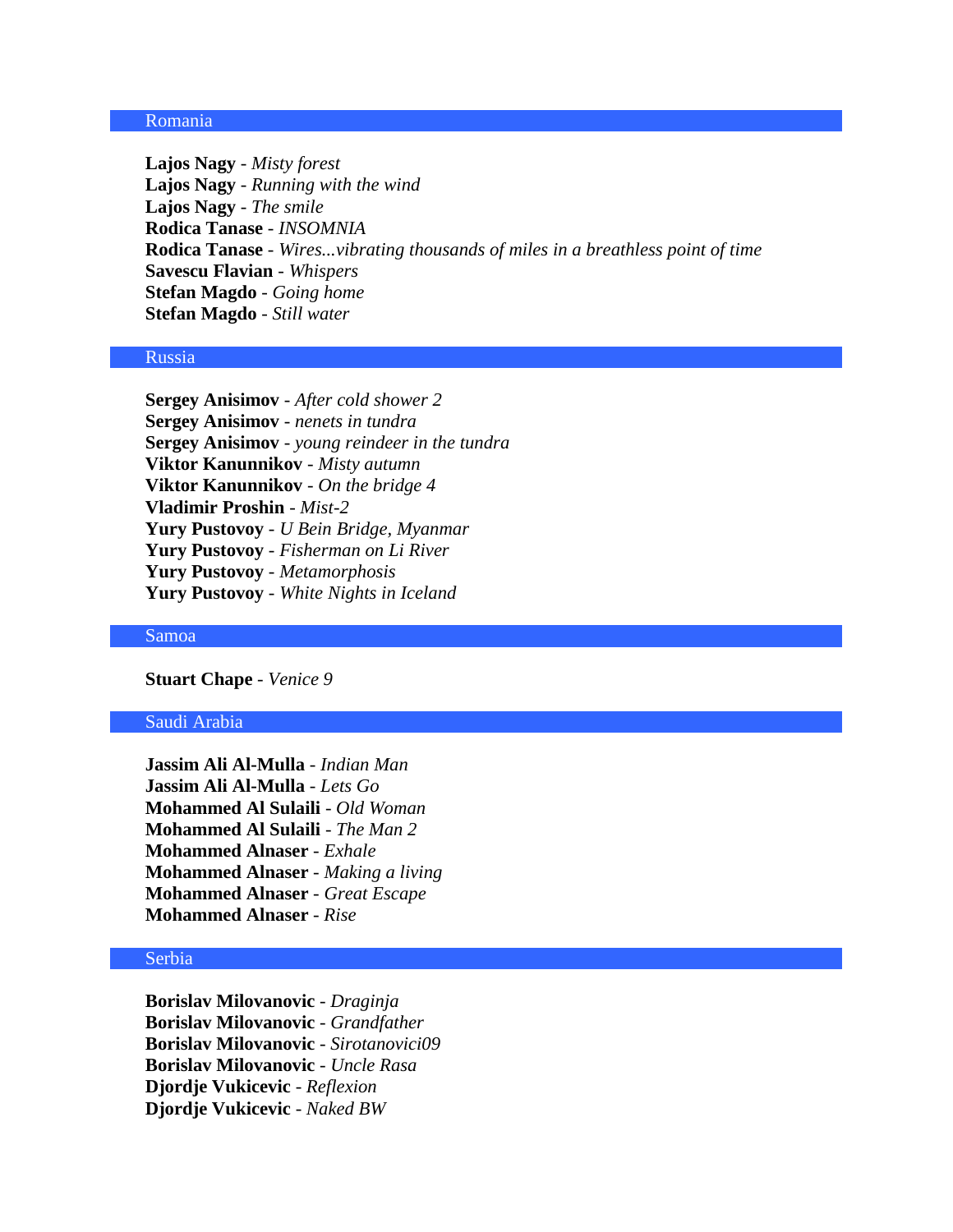**Djordje Vukicevic** - *Scarf* **Djordje Vukicevic** - *Projected BW* **Vojislav Vojo Pesterac** - *Kaldrma 3452* **Vojislav Vojo Pesterac** - *Sail* **Vojislav Vojo Pesterac** - *Encounter 1320* **Zoran Milutinovic** - *White Mud 2*

#### Singapore

**David Poey-Cher Tay** - *High noon* **David Poey-Cher Tay** - *Clearing rubbish* **David Poey-Cher Tay** - *Contentment* **David Poey-Cher Tay** - *Endurance* **Giap Chiu Teo** - *Teo Pei In Black*

#### Slovenia

**Maja Sivec** - *SHADOW* **Maja Sivec** - *KATJA* **Maja Sivec** - *BALLY* **Maja Sivec** - *NUDE1* **Nevenka Papic** - *The Waterfall*

# Spain

**Jordi Egea Torrent** - *Torre de Sant Joan* **Jordi Egea Torrent** - *Passarel.la Badalona* **Jordi Egea Torrent** - *arbre nu* **Txema Lacunza** - *El curita* **Txema Lacunza** - *Barcas esqueletos* **Txema Lacunza** - *Esqueletos*

# Sweden

**Jan-Thomas Stake** - *Draped Frida*

## Taiwan

**Lung-Tsai Wang** - *Bull Race* **Lung-Tsai Wang** - *Praying* **Lung-Tsai Wang** - *Story Telling* **Lung-Tsai Wang** - *Snow Rush*

# **Turkey**

**Ferah Budak** - *BALLOON* **Ferah Budak** - *SELIMIYE MOSQUE*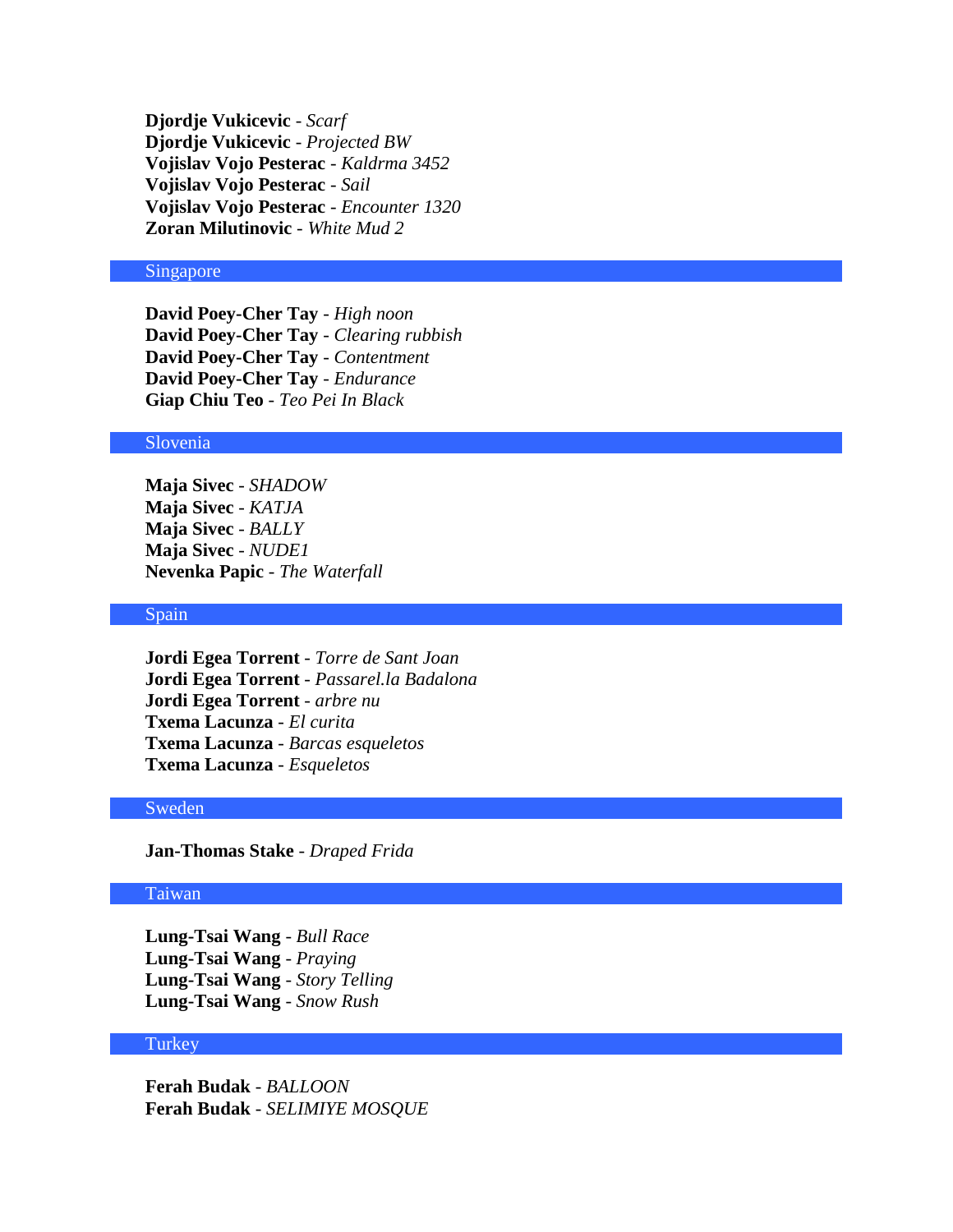# Ukraine

**Oleg Kutskiy** - *Rustic philosopher* **Oleg Kutskiy** - *The old pier.* **Oleg Kutskiy** - *Veterans of World War II*

### United Arab Emirates

**Abbas Kapadia** - *NORTH AND SOUTH*

#### United Kingdom

**Brian Baker** - *Blackfriars Bridge* **Darrell Oakden** - *Monday Morning Feeling* **Darrell Oakden** - *Squatter* **Donald Lanstone** - *Wind swept Marta* **Joan Blease** - *Girl At The Window* **John Larry** - *Walking in the Light* **Neil Maughan** - *Corkscrew Spiral* **Robert Harvey** - *Blackchurch Rock* **Robert Millin** - *Precarious* **Stephen Bassett** - *Johnny* **Stephen Bassett** - *Mud Swim* **Terry Donnelly** - *Purple Rain* **Terry Donnelly** - *Losing my relgioni* **Terry Donnelly** - *Goodbye my friend* **Tony Potter** - *Looking Down*

# USA

**Dave Whitson** - *Alex Relaxing BW* **Dilip Patel** - *Classic young* **Dilip Patel** - *Way home* **Gary Potts** - *Little Eagle* **Ira Nemeroff** - *Chelsea1 55* **Kah-Wai Lin** - *Stripes*

# Vietnam

**Huy Lu Huynh Thanh** - *Chinese Character Writting Old Men* **Huy Lu Huynh Thanh** - *Old Woman* **Mai Thien Bui Van** - *IN THE SALT FIELDS* **Mai Thien Bui Van** - *SALT CROP 2* **Nguyen Duc Thang** - *thu hoạch muối* **Tang Quang Trong** - *CAU KHI TAY BAC 1* **Tang Quang Trong** - *NGOAY TRAU*